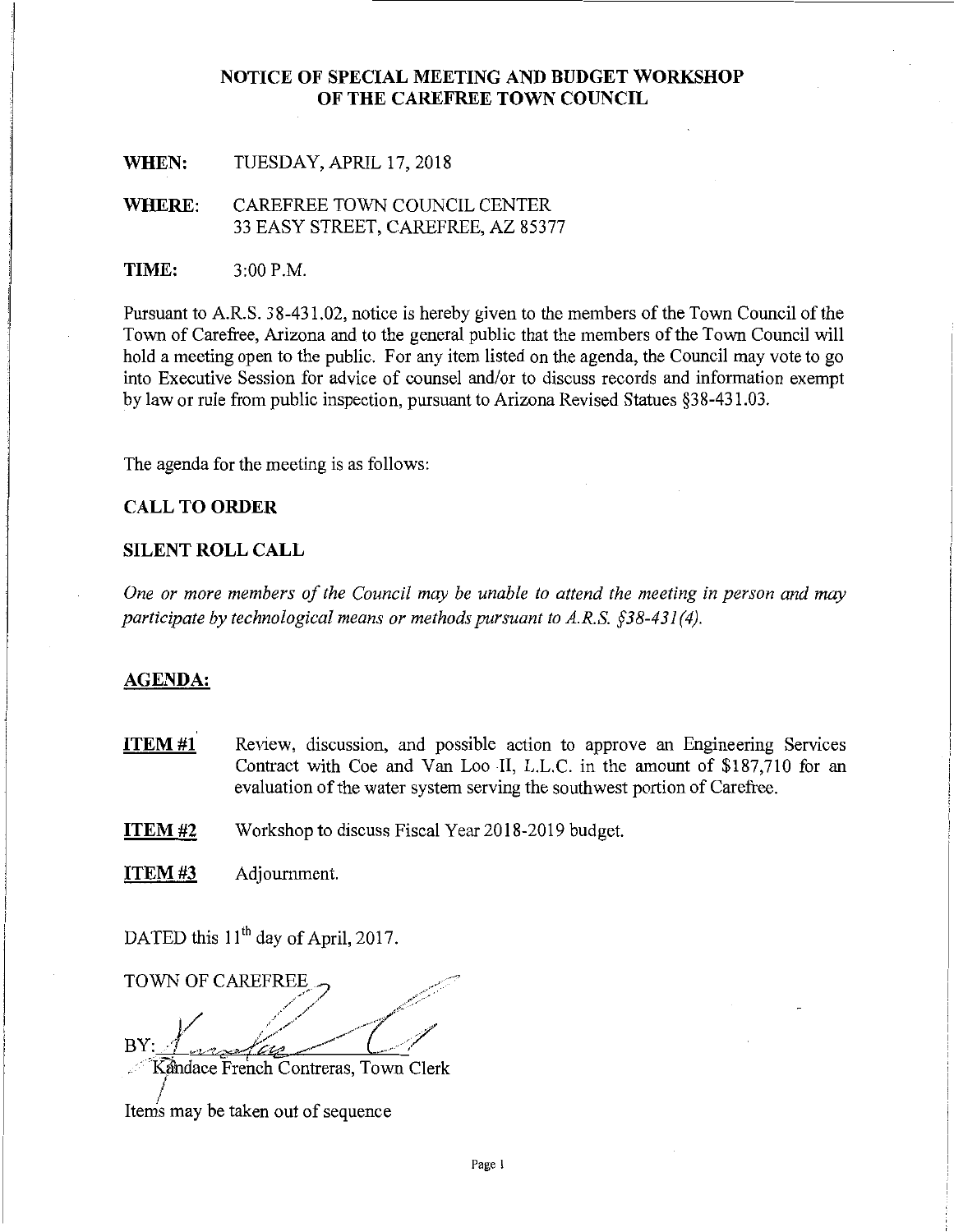# FOR SPECIAL ACCOMMODATIONS

Please contact the Town Clerk, 8 Sundial Circle (PO Box 740), Carefree, AZ 85377;<br>(480) 488-3686, at least three working days prior to the meeting if you require special accommodations due to a disability.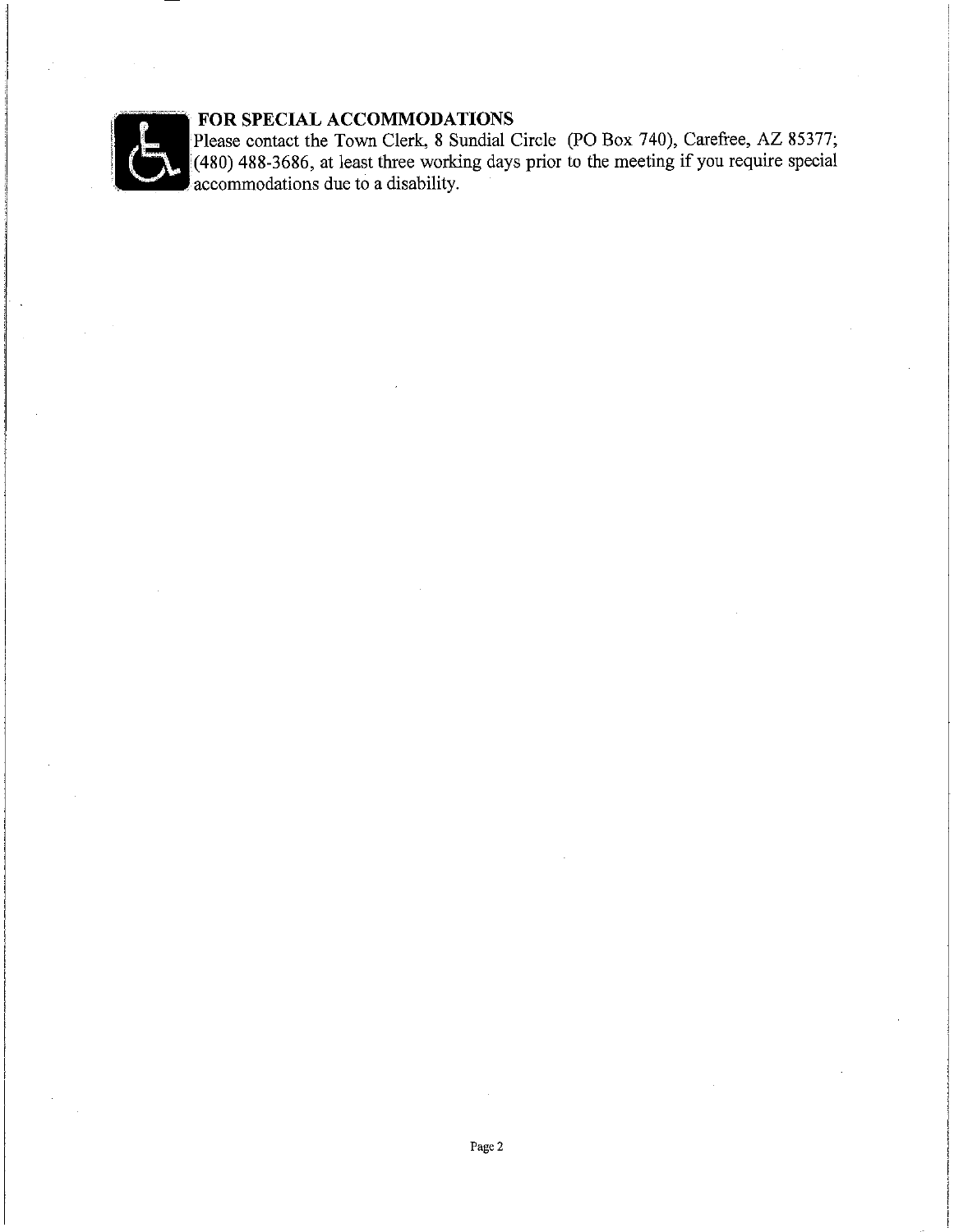# **TOWN OF CAREFREE ENGINEERING SERVICES CONTRACT**

# **CAREFREE WATER SYSTEM EVALUATION AND FINANCIAL ASSESSMENT**

**THIS CONTRACT,** entered into this 17th day of April, 2018, between the Town of Carefree, an Arizona municipal corporation, the "TOWN" and Coe and Van Loo II L.L.C., an Arizona limited liability company, the "ENGINEER."

# **RECITALS**

- **A.** The Town intends to contract for Engineering services for an evaluation of the portion of Carefree served by Cave Creek Water known as "Neighborhood A" (also generally known as "Southwest Carefree"). This evaluation will determine the value of the existing water infrastructure in this area, options for water service from the Carefree Water Company, overall costs to acquire this area, and possible water rate structures that could be implemented to support these costs. Information obtained under this Contract will be used to determine and streamline a similar analysis for two other portions of Carefree served by Cave Creek Water known as "Neighborhoods B and C" (also generally known as "West Carefree" and "Northwest Carefree", respectively).
- **B.** The Engineer is qualified to render the design services desired by the Town.

**FOR AND IN CONSIDERATION** of the parties' mutual covenants and conditions, it is agreed between the Town and the Engineer as follows:

# **1.0 Description, Acceptance, Documentation**

# **1.1 Scope of Services**

The Engineer will act under the authority and approval of the Contract Administrator to provide the Engineering services required by this Contract.

The Engineer is assigned the tasks specified in the attached Exhibit A, Scope of Work, "Carefree Water System Evaluation and Financial Assessment", which is incorporated by reference and made a part of this Contract. All survey and engineering drawings prepared as part of this Engineering Services Contract shall include right-of-way, easement, and property boundaries.

The Engineer must obtain all necessary information to complete the tasks specified herein and in Exhibit A, Scope of Work, "Carefree Water System Evaluation and Financial Assessment".

# **1.2 Acceptance and Documentation**

A. Each task will be reviewed and approved by the Contract Administrator to determine acceptable completion.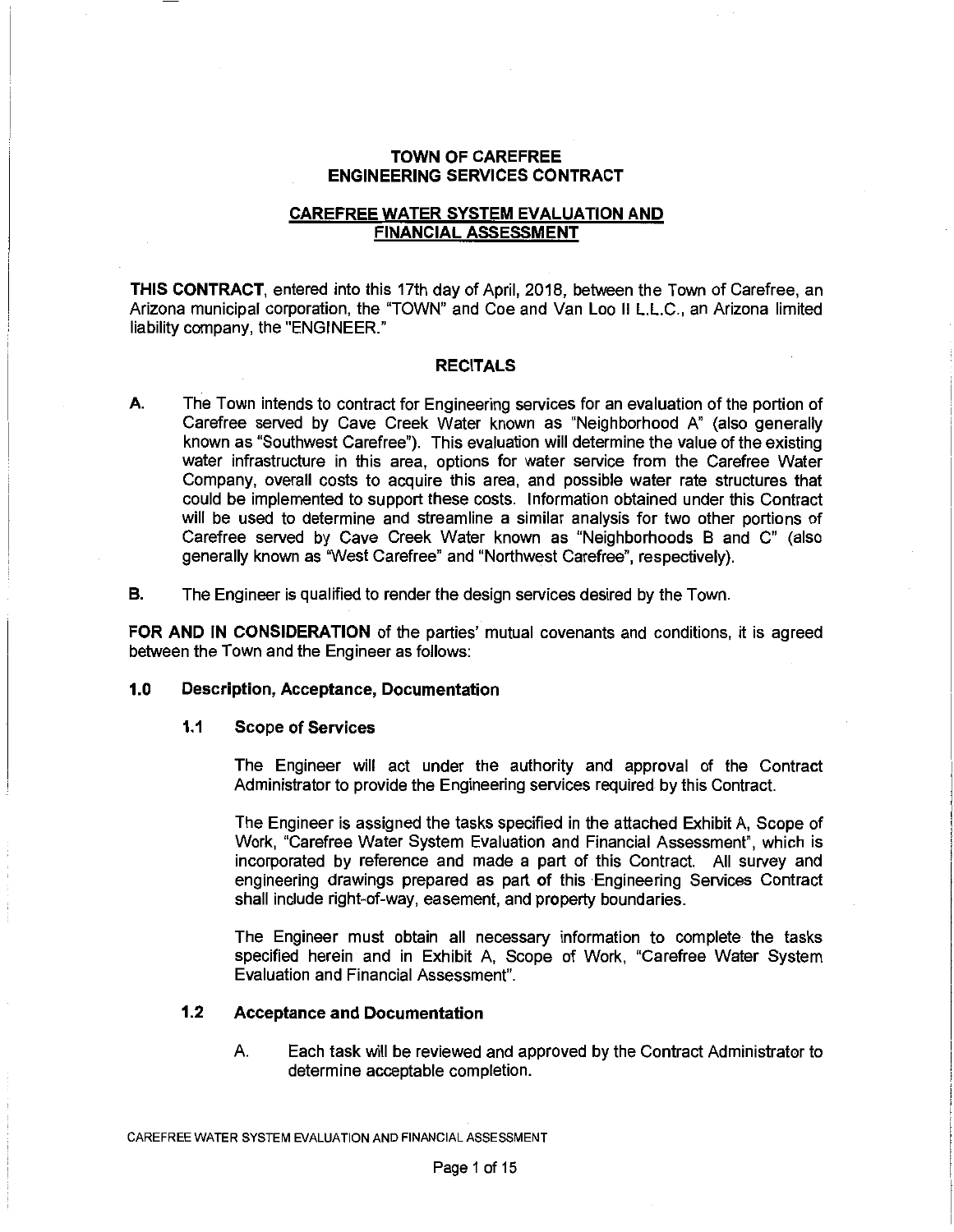- 8. The Town will provide information to the Engineer for timely completion of the tasks in Section 1.1 above.
- C. All documents, including but not limited to, drawings, special provisions, data compilations, studies, field survey notes, reports, and estimates which are prepared in the performance of this Contract are to be and remain the property of the Town and are to be delivered to the Contract Administrator before final payment is made to the Engineer.

#### **2.0 Fees and Payments**

# **2.1 Fee Schedule**

Engineer will perform the services outlined herein for a not-to-exceed fee of \$187,710. Engineer will prepare a monthly invoice based on the percentage of work complete and submit the invoice to the Town. A breakdown of the costs is shown in the attached Exhibit B which summarizes the entire project. Exhibits B-1 through B-3 show the cost breakdowns for each of the Subcontractors.

#### **2.2 Payment Approval**

The time spent for each task must be recorded and submitted to the Contract Administrator. The Engineer must maintain all necessary documents and accounting records pertaining to time billed and to costs incurred and make these materials available at all reasonable times during the contract period.

Monthly payments will be made to the Engineer on the basis of a progress report submitted by the Engineer for work completed through the last day of the preceding calendar month; however, not more than 90% of the total contract price will be paid before Town's final acceptance of all completed work. Each task is subject to review and approval by the Contract Administrator to determine acceptable completion.

The Contract Administrator reserves the exclusive right to determine the amount of work performed and payment due the Engineer on a monthly basis.

All charges must be approved by the Contract Administrator before payment.

#### **2.2.1 Payment Terms**

The Town of Carefree's payment terms for engineering work is 30 days after invoice submittal by the engineer and the work is approved by the Town Contract Administrator.

#### **2.3 Price Adjustment - Not Used**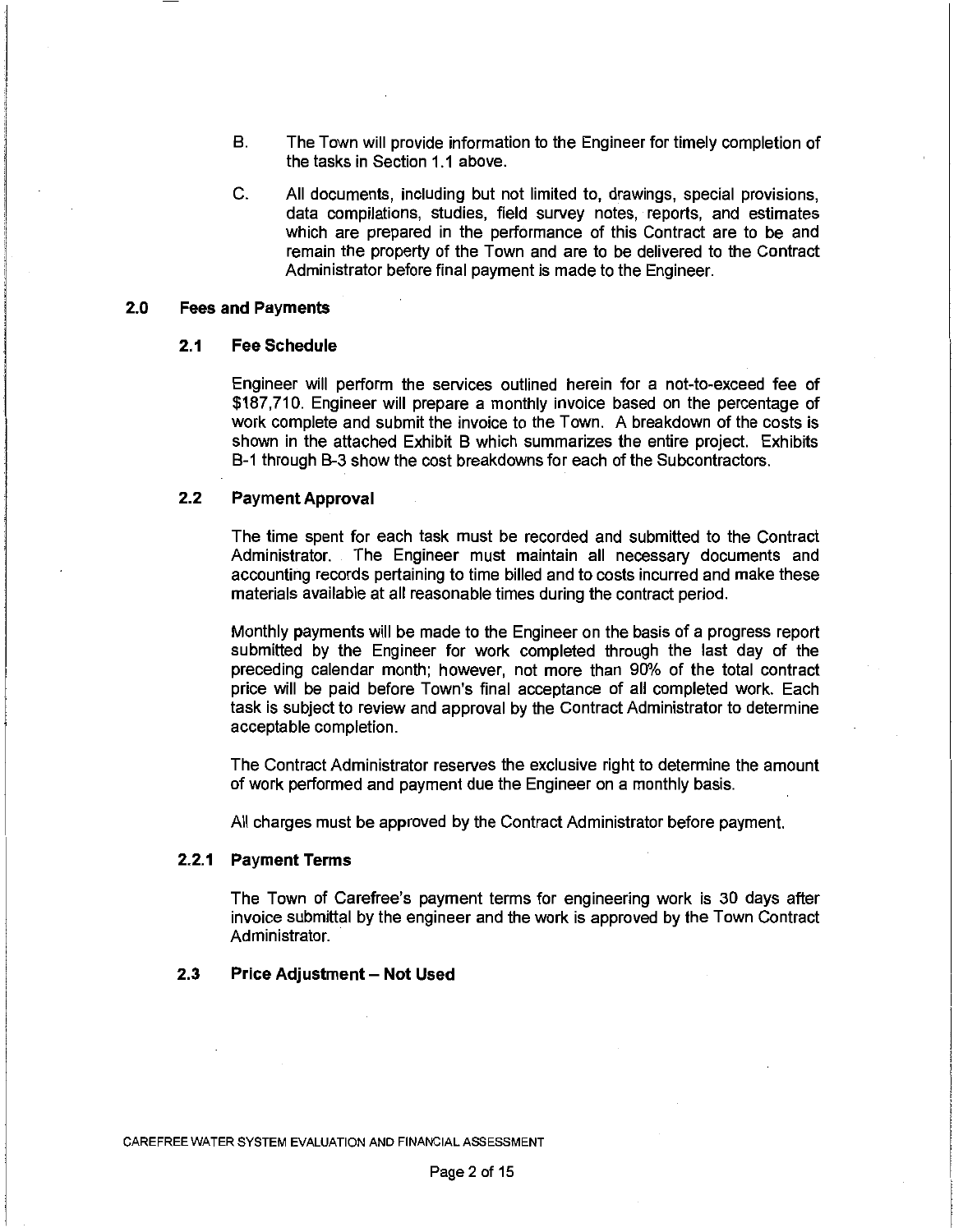# **3.0 General Terms and Conditions**

#### **3.1 Contract Administrator**

The Contract Administrator for the Town will be Greg Crossman, Town Engineer and General Manager of the Carefree Water Company, or designee. Contract Administrator will oversee the performance of this Contract, assist the Engineer in accessing the organization, audit billings, and approve payments. The Engineer must submit all drawings, special provisions, field survey notes, reports, and estimates, and any special requests through the Contract Administrator. The Contract Administrator has the authority to authorize Change Orders up to the limits permitted by the Town.

# **3.2 Term of Contract**

The term of this contract shall begin on the date that Notice to Proceed is issued, and all work under this contract shall be completed within 300 calendar days. Attached as Exhibit C is the schedule for project completion.

If any tasks remain incomplete after the Term of the Contract, the Contract Administrator must give written approval to continue the Contract.

This Contract is in full force and effect when it is signed by the Town and the Engineer.

# 3.3 **Termination or Cancellation of Contract**

The Town may terminate this Contract or abandon any portion of the project that has not been performed by the Engineer.

**Termination for Convenience:** The Town has the right to terminate this Contract or any part of it for its sole convenience with 30 days written notice. If terminated, the Engineer must immediately stop all work and will immediately cause any of its suppliers and Subcontractors to stop all work. As payment in full for services performed to the date of the termination, the Engineer will receive a fee for the percentage of services actually completed. This fee will be in the amount mutually agreed upon by the Engineer and the Town, based on the Scope of Work. If there is no mutual agreement, the Contract Administrator will determine the percentage of completion of each task detailed in the Scope of Work and the Engineer's compensation will be based on this determination. The Town will make this final payment within 60 days after the Engineer has delivered the last of the partially completed items. The Engineer will not be paid for any work done after receipt of the notice of termination or for any costs incurred by the Engineer's suppliers or Subcontractors, which the Engineer could reasonably have avoided.

**Cancellation for Cause:** The Town may also cancel this Contract or any part of it with 7 days notice if the Engineer defaults, or if the Engineer fails to comply with any of the terms and conditions of this Contract. Unsatisfactory performance as determined by the Contract Administrator and failure to provide the Town, upon request, with adequate assurances of future performance are all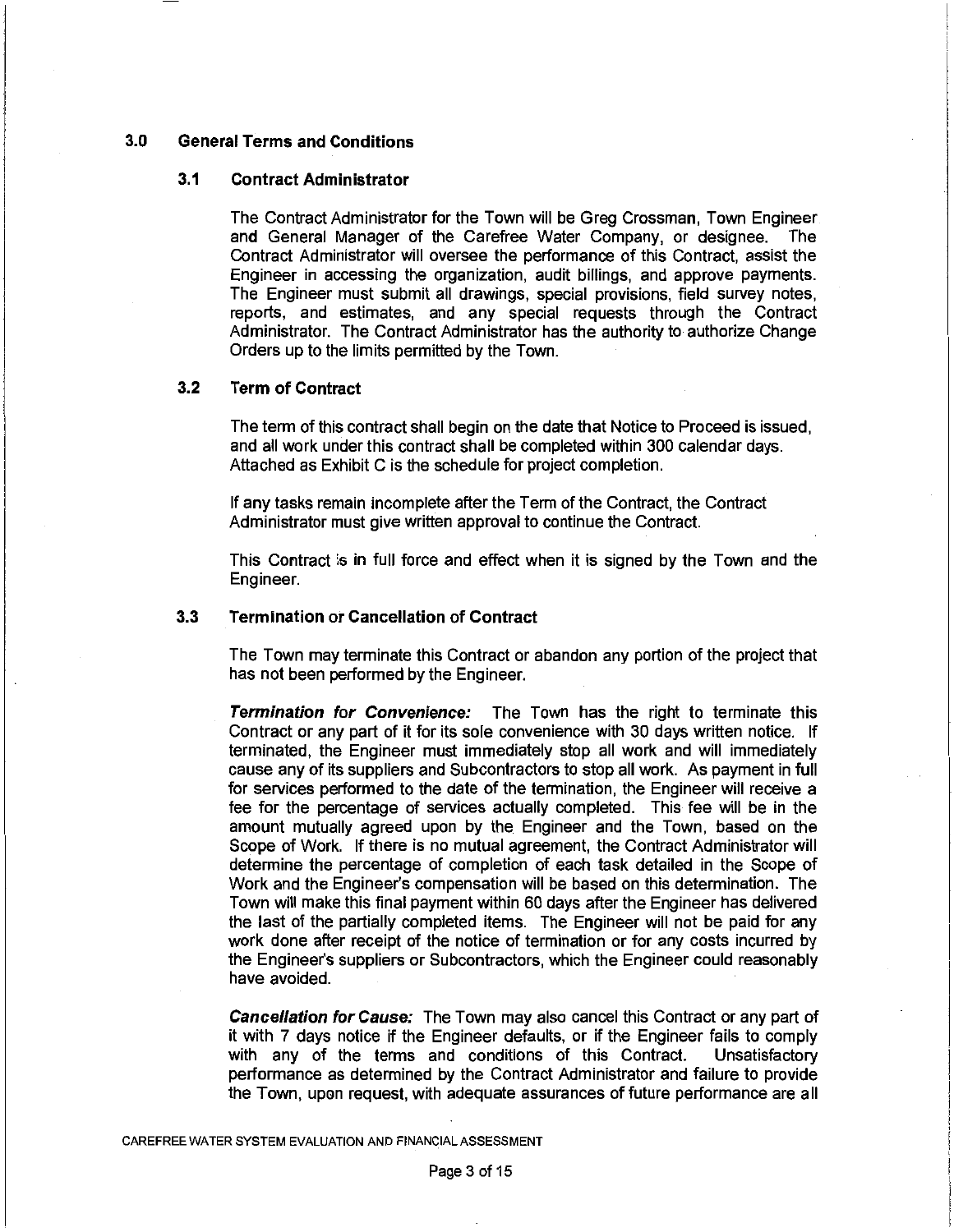causes allowing the Town to terminate this Contract for cause. Upon cancellation for cause, the Town will not be liable to the Engineer for any amount, and the Engineer will be liable to the Town for all damages sustained by the default which caused the cancellation.

If the Engineer is in violation of any Federal, State, County or Town law, regulation or ordinance, the Town may terminate this Contract immediately after giving notice to the Engineer.

If the Town cancels this Contract or any part of the Contract services, the Town will notify the Engineer in writing, and upon receiving notice, the Engineer must discontinue advancing the work and proceed to close all operations.

Upon cancellation, the Engineer must deliver to the Town all drawings, special provisions, field survey notes, reports, and estimates, entirely or partially completed, in any format, including but not limited to written or electronic media, together with all unused materials supplied by the Town. Use of incomplete data will be the Town's sole responsibility.

The Engineer must appraise the work it has completed and submit its appraisal to the Town for evaluation.

If the Engineer fails to fulfill in a timely and proper manner its obligations, or if the Engineer violates any of the terms of this Contract, the Town may withhold any payments to the Engineer for the purpose of setoff until the exact amount of damages due the Town from the Engineer is determined by a court of competent jurisdiction.

If the Town improperly cancels the Contract for cause; the cancellation for cause will be converted to a termination for convenience in accordance with the provisions of this Section 3.3.

# **3.4 Funds Appropriation**

If the Town Council does not appropriate funds to continue this Contract and pay for charges hereunder, the Town may terminate this Contract at the end of the current fiscal period. The Town agrees to give written notice of termination to the Engineer at least thirty (30) days prior to the end of its current fiscal period and will pay to the Engineer all approved charges incurred through the end of such period.

#### 3.5 **Audit**

The Town may audit all of the Engineer's records, calculations, and working documents pertaining to this work at a mutually agreeable time and place.

The Engineer's records (hard copy, as well as computer readable data), and any other supporting evidence necessary to substantiate any claims related to this Contract must be open to inspection and subject to audit and reproduction by the Town's authorized representative as necessary to permit evaluation and verification of the cost of the work, and any invoices, change orders, payments or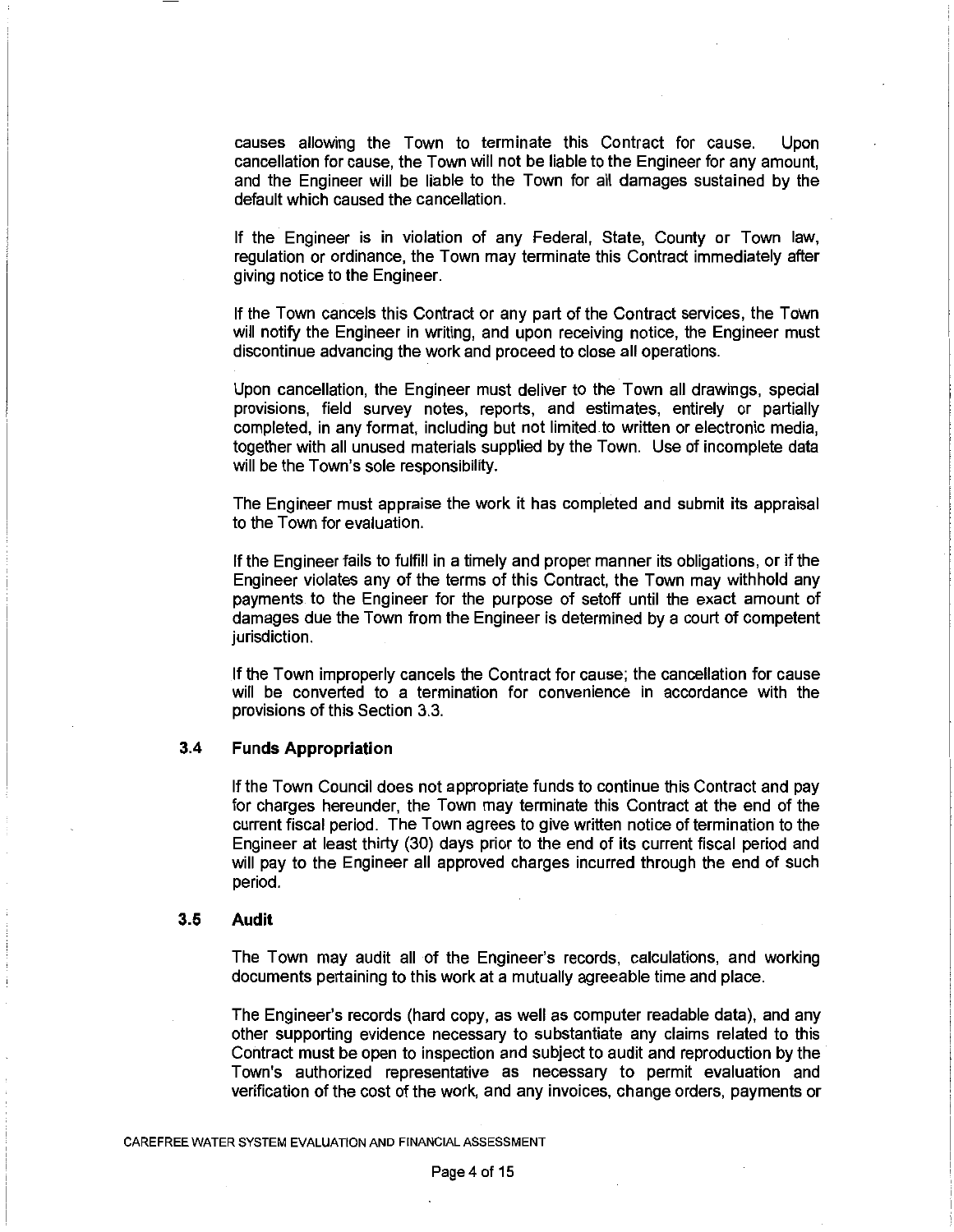claims submitted by the Engineer or any of his payees. The Town's authorized representative must be afforded access, at reasonable times and places, to all of the Engineer's records and personnel throughout the term of this Contract and for a period of 3 years after the final payment.

The Engineer must require all Subcontractors and material suppliers (payees) to comply with the provisions of this section by insertion of these requirements in a written contract between the Engineer and payee. These requirements will apply to all Subcontractors.

If an audit discloses overcharges by the Engineer to the Town in excess of 1% of the total contract billings, the actual cost of the Town's audit must be reimbursed to the Town by the Engineer. Any adjustments and payments made as a result of the audit or inspection of the Engineer's invoices and records will be made within a period of time not to exceed 90 days from presentation of the Town's findings to the Engineer.

This audit provision includes the right to inspect personnel records as required by Section 3.22.

## **3.6 Ownership of Project Documents**

All documents, including but not limited to, drawings, tracings, design notes and calculations, special provisions, data compilations, studies, field notes, reports, and estimates, in any format, including but not limited to, written or electronic media, prepared in the performance of this Contract will remain the property of the Town and must be delivered to the Contract Administrator before final payment is made to the Engineer.

When the work detail covers only the preparation of preliminary reports or plans, there will be no limitations upon the Town concerning use of the plans or ideas in the reports or plans for the preparation of final construction plans. The Town will release the Engineer from any liability for the preparation of final construction plans by others.

# **3.7 Completeness and Accuracy**

The Engineer will be responsible for the completeness and accuracy of its work, including but not limited to, survey work, drawings and sketches, design calculations, special provisions, data compilations, studies, field notes, reports, and estimates, and will correct, at its expense, all errors or omissions which may be disclosed. The cost to correct those errors will be chargeable to the Engineer. Additional construction added to the project will not be the responsibility of the Engineer unless the need for additional construction was created by any error, omission, or negligent act of the Engineer. The Town's acceptance of the Engineer's work will not relieve the Engineer of any of its responsibilities.

#### **3.8 Dispute Resolution**

All disputes and controversies of every kind and nature between the parties hereto arising out of or in connection with this Contract as to the existence,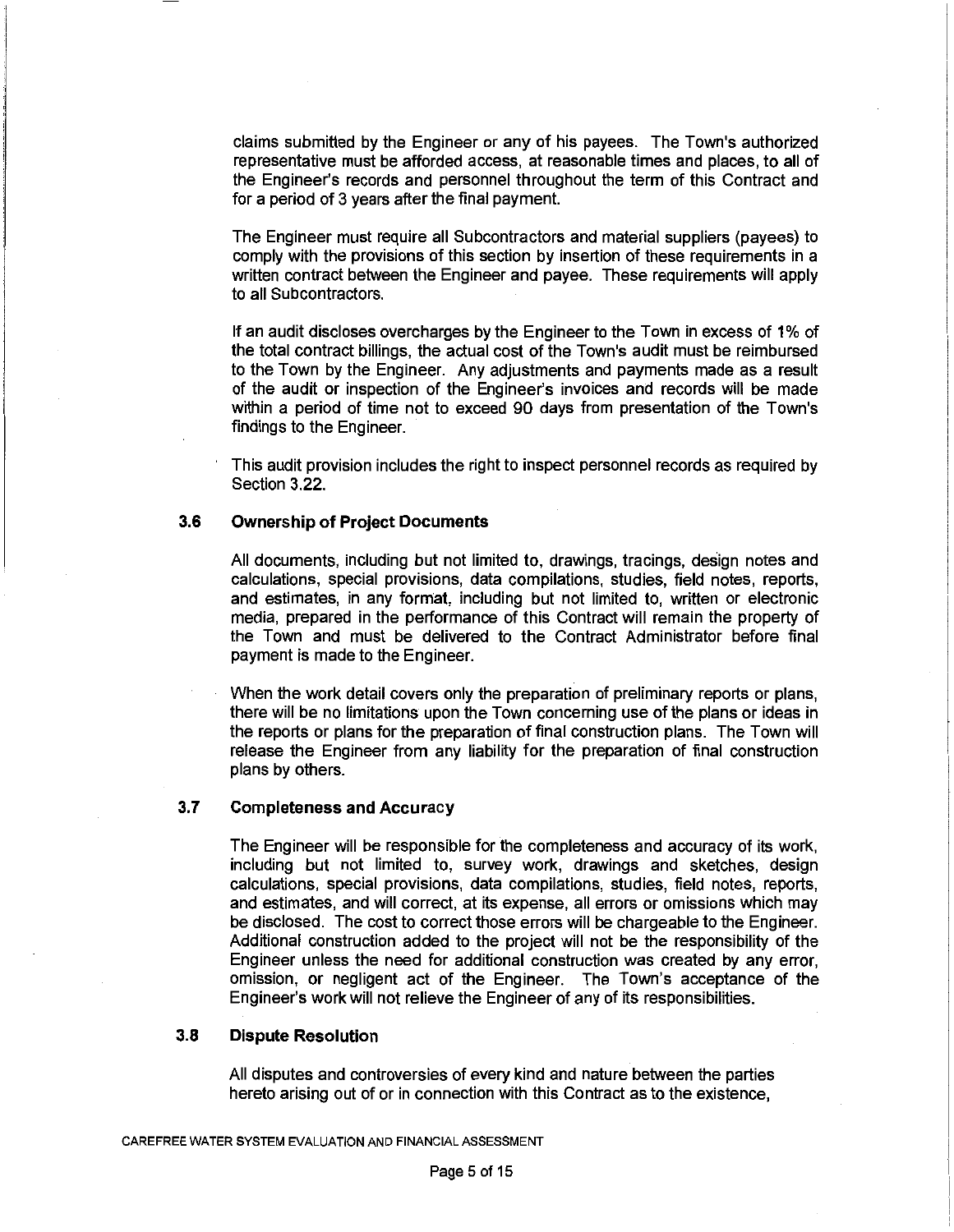construction, validity, interpretation or meaning, performance, non-performance, enforcement, operation, breach, continuance, or termination thereof shall, if the dispute or controversy cannot be settled through negotiation, be submitted to binding private arbitration. Any settlement agreement signed by the parties pursuant to the arbitration shall be binding. The prevailing party in the arbitration shall be entitled to receive from the other party reasonable attorneys' fees and reasonable expenses as determined by the arbitrator.

# **3.9 Successors and Assigns**

This Contract will be binding upon the Engineer, its successors and assigns, including any individual, or other entity with or into which the Engineer may merge, consolidate, or be liquidated, or any individual or other entity to which the Engineer may sell or assign its assets.

# **3.10 Assignment**

Services covered by this Contract must not be assigned or sublet in whole or in part without first obtaining the written consent of the Contract Administrator.

# **3.11 Subcontractors**

The Engineer may engage any additional Subcontractors as required for the timely completion of this Contract. If the Engineer subcontracts any of the work required by the Contract, the Engineer remains solely responsible for fulfillment of all the terms of this Contract.

The Engineer will pay its Subcontractors within 7 calendar days of receipt of each progress payment from the Town. The Engineer will pay for the amount of the Work performed by each Subcontractor as accepted and approved by the Town with each progress payment. In addition, any reduction of retention, if any, by the Town will result in a corresponding reduction to Subcontractors who have performed satisfactory work. The Engineer will pay Subcontractors the reduced retention within 14 calendar days of the payment of the reduction of the retention to the Engineer. No Contract between the Engineer and its Subcontractors may materially alter the rights of any Subcontractor to receive prompt payment and retention reduction as provided in this Contract.

If the Engineer fails to make payments in accordance with these provisions, the Town may take any of one or more of the following actions and the Engineer agrees that the Town may take these actions:

- A. To hold the Engineer in default under this Contract;
- B. Withhold future payments including retention until proper payment has been made to Subcontractors in accordance with these provisions;
- C. Reject all future offers to perform work for the Town from the Engineer for a period not to exceed 1 year from the completion date of this project; or
- D. Terminate this Contract.

CAREFREE WATER SYSTEM EVALUATION AND FINANCIAL ASSESSMENT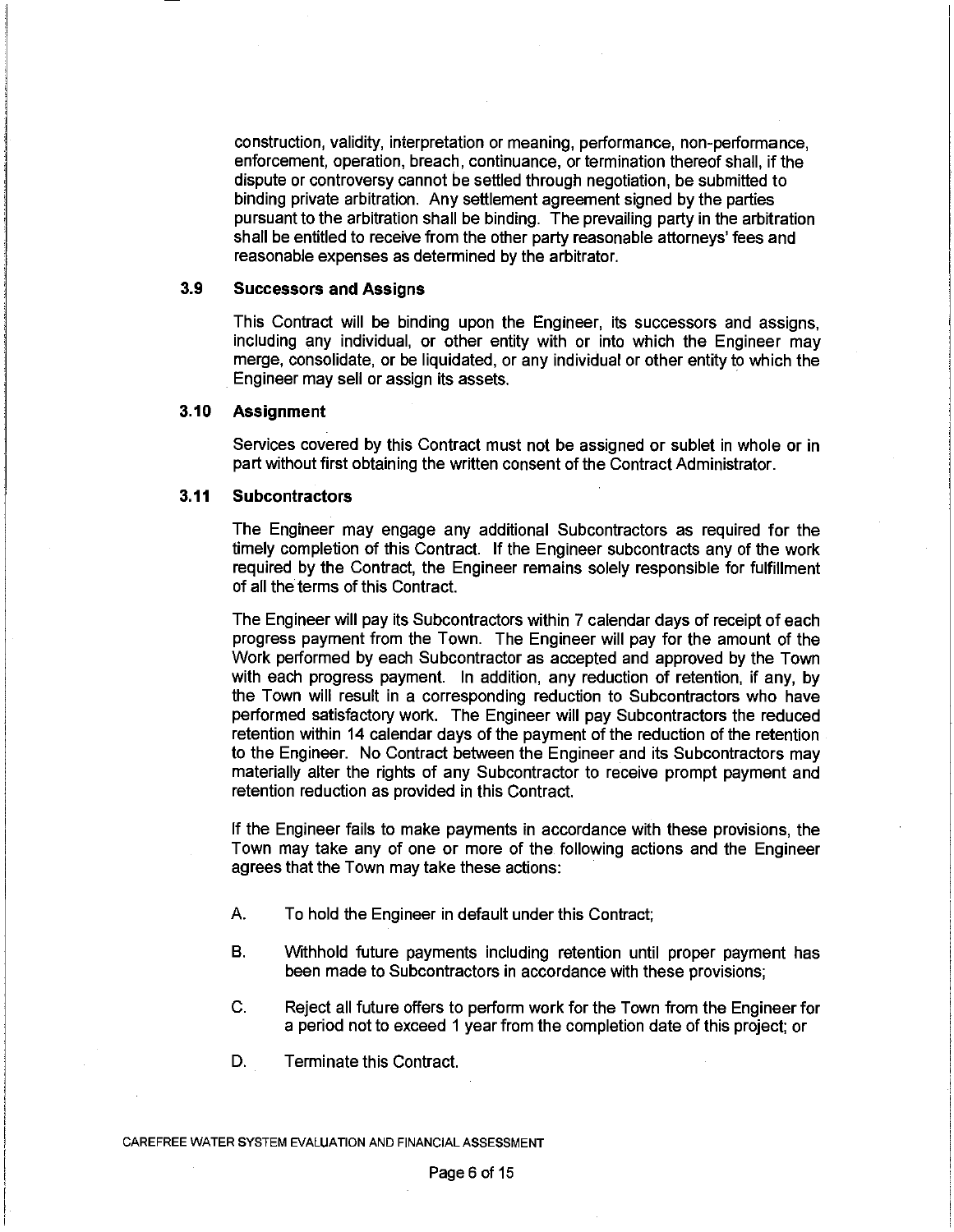#### **3.12 Alterations or Additions to Scope of Services**

The total Scope of the Engineering Services to be performed is stated in this Contract. Any services requested outside the scope of work are additional services. The Engineer will not perform these additional services without a written Change Order approved by the Town. If the Engineer performs additional services without a Change Order, the Engineer will not receive any additional compensation.

#### **3.13 Modifications**

Any amendment or modification of the terms of this Contract must be in writing and will be effective only after approval of all parties to this Contract.

#### **3.14 Conflict of Interest**

The Engineer warrants that it has not employed or retained any company or person, other than a bona fide employee working solely for the Engineer, to solicit or secure this Contract, and that it has not paid or agreed to pay any person or persons, other than a bona fide employee working solely for the Engineer any fee, commission, percentage, brokerage fee, gifts or any consideration, contingent upon or resulting from the award or making of this Contract. For breach or violation of this warranty, Town will have the right to annul this Contract without liability or in its discretion to deduct from the contract price or consideration, or otherwise recover the full amount of any fee, commission, percentage, brokerage fee, gift or contingent fee, together with costs and attorney's fees.

The Town may cancel any Contract or Agreement, without penalty or obligation, if any person significantly involved in initiating, negotiating, securing, drafting, or creating the Contract on behalf of the Town's departments or agencies is, at any time while the Contract or any extension of the Contract is in effect, an employee of any other party to the Contract in any capacity or a consultant to any other party to the Contract with respect to the subject matter of the Contract. The cancellation will be effective when written notice from the Town is received by all other parties to the Contract, unless the notice specifies a later time (A.R.S. 38- 511).

The Engineer will fully reveal in writing any financial or compensatory agreement which it has with a prospective bidder before the Town's publication of documents for bidding.

# **3.15 Force Majeure**

Neither party will be responsible for delays or failures in performance resulting from acts beyond their control. These acts will include, but not be limited to, acts of God, riots, acts of war, epidemics, governmental regulations imposed after the fact, fire, communication line failures, or power failures.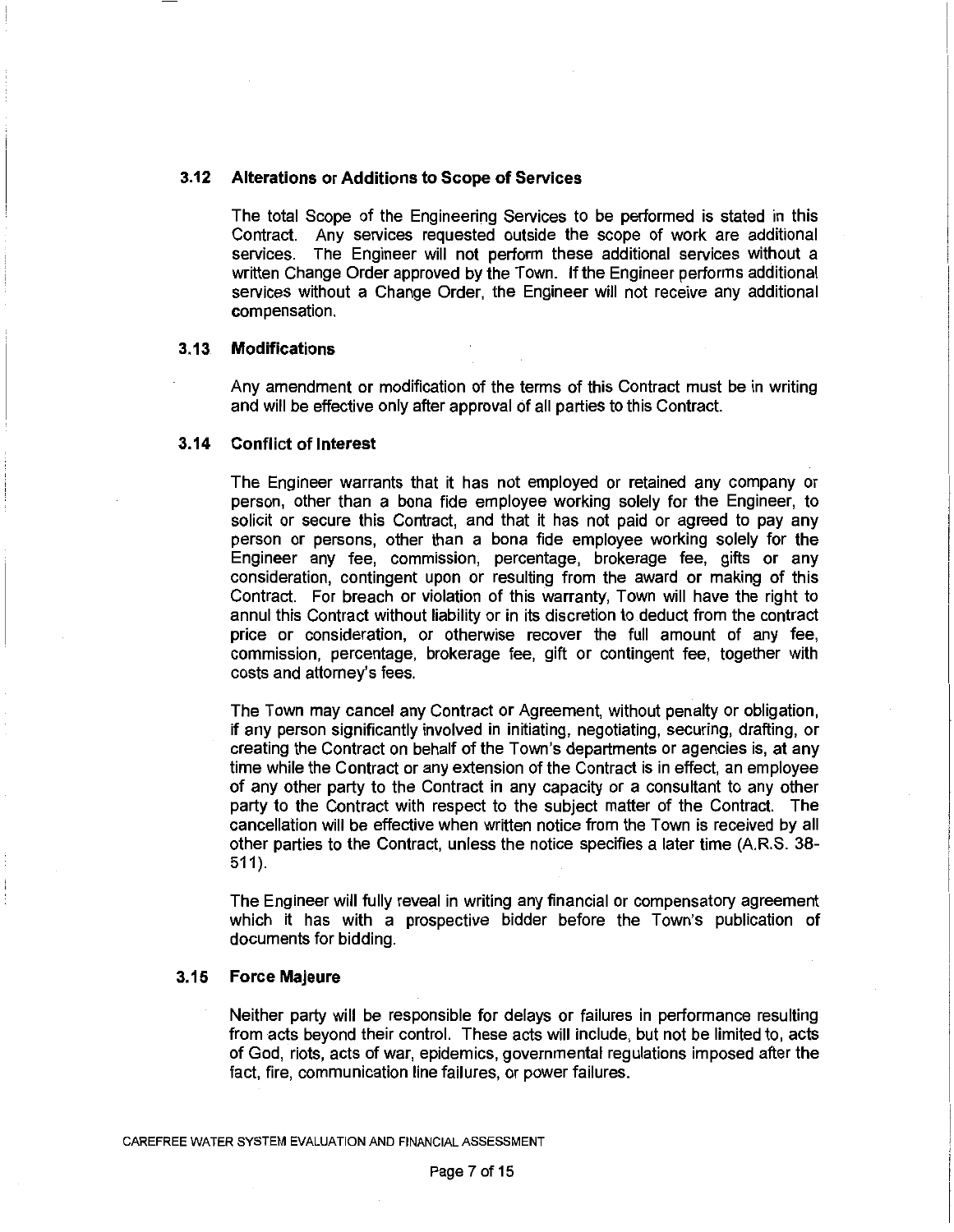#### **3.16 Taxes**

The fee listed in this Contract includes all taxes applicable to the services authorized. The Town will have no obligation to pay additional amounts for taxes of any type.

# **3.17 Advertising**

No advertising or publicity concerning the Town's use of the Engineer's services will be undertaken without first obtaining written approval of the Contract Administrator. Use of the project in future Statements of Qualifications and/or Proposals is acceptable and does not require written approval from the Contract Administrator.

## **3.18 Counterparts**

This Contract may be executed in one or more counterparts, and each executed duplicate counterpart will possess the full force and effect of the original.

#### **3.19 Entire Agreement**

This Contract contains the entire understanding of the parties and no representations or agreements, oral or written, made before its execution will vary or modify the terms of this Contract.

#### **3.20 Arizona Law**

This Contract must be governed and interpreted according to the laws of the State of Arizona.

# **3.21 Equal Employment Opportunity**

The Engineer will comply with Executive Order No. 11245, entitled "Equal Employment Opportunity", as amended by Executive Order No. 11375, and as supplemented in Department of Labor Regulations (41 CFR Part 60). The Engineer will include the terms of this provision in all contracts and subcontracts for work performed under this Contract, including supervision and oversight.

#### **No Preferential Treatment or Discrimination:**

In accordance with the provisions of Article II, Section 36 of the Arizona Constitution, the Town will not grant preferential treatment to or discriminate against any individual or group on the basis of race, sex, color, ethnicity or national origin.

#### **3.22 Compliance with Federal and State Laws**

The Engineer accepts the applicability to it of the Americans with Disabilities Act, the Immigration Reform and Control Act of 1986 and the Drug Free Workplace Act of 1989. In addition, the Engineer accepts the applicability to it of A.R.S. §34-301 and 34-302. The Engineer will include the terms of this provision in all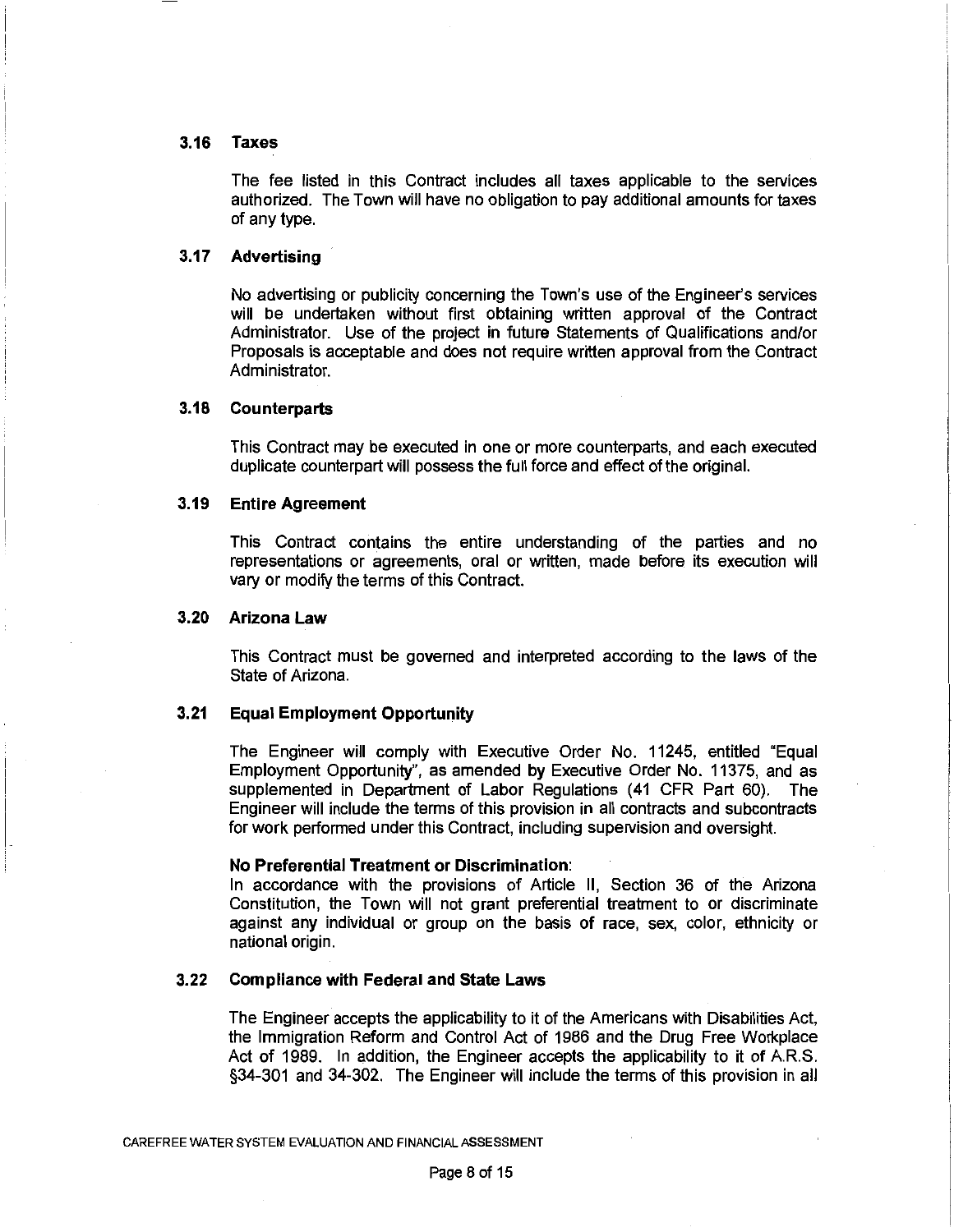contracts and subcontracts for work performed under this Contract, including supervision and oversight.

**Under the provisions of A.R.S. §41-4401, the Engineer warrants to the Town that the Engineer and all its subcontractors will comply with all Federal Immigration laws and regulations that relate to their employees and that the Engineer and all its subcontractors now comply with the E-Verify Program under A.R.S. §23-214(A).** 

A breach of this warranty by the Engineer or any of its subcontractors will be considered a material breach of this Contract and may subject the Engineer or Subcontractor to penalties up to and including termination of this Contract or any subcontract.

The Town retains the legal right to inspect the papers of any employee of the Engineer or any subcontractor who works on this Contract to ensure that the Engineer or any subcontractor is complying with the warranty given above.

The Town may conduct random verification of the employment records of the Engineer and any of its subcontractors to ensure compliance with this warranty. The Engineer agrees to indemnify, defend and hold the Town harmless for, from and against all losses and liabilities arising from any and all violations of these statutes.

The Town will not consider the Engineer or any of its subcontractors in material breach of this Contract if the Engineer and its subcontractors establish that they have complied with the employment verification provisions prescribed by 8 USCA §1324(a) and (b) of the Federal Immigration and Nationality Act and the E-Verify requirements prescribed by A.R.S. §23-214(A). The "E-Verify Program" means the employment verification pilot program as jointly administered by the United States Department of Homeland Security and the Social Security Administration or any of its successor programs.

The provisions of this Article must be included in any contract the Engineer enters into with any and all of its subcontractors who provide services under this Contract or any subcontract. "Services" are defined as furnishing labor, time or effort in the State of Arizona by a contractor or subcontractor. Services include construction or maintenance of any structure, building or transportation facility or improvement to real property. The Engineer will take appropriate steps to assure that all subcontractors comply with the requirements of the E-Verify Program. The Engineer's failure to assure compliance by all its' subcontractors with the E-Verify Program may be considered a material breach of this Contract by the Town.

#### **3.23 Compliance with Americans with Disabilities Act**

Engineer acknowledges that, pursuant to the Americans with Disabilities Act (ADA), programs, services and other activities provided by a public entity to the public, whether directly or through a contractor, must be accessible to the disabled public. Engineer will provide the services specified in this Contract in a manner that complies with the ADA and any and all other applicable federal, state and local disability rights legislation. Engineer agrees not to discriminate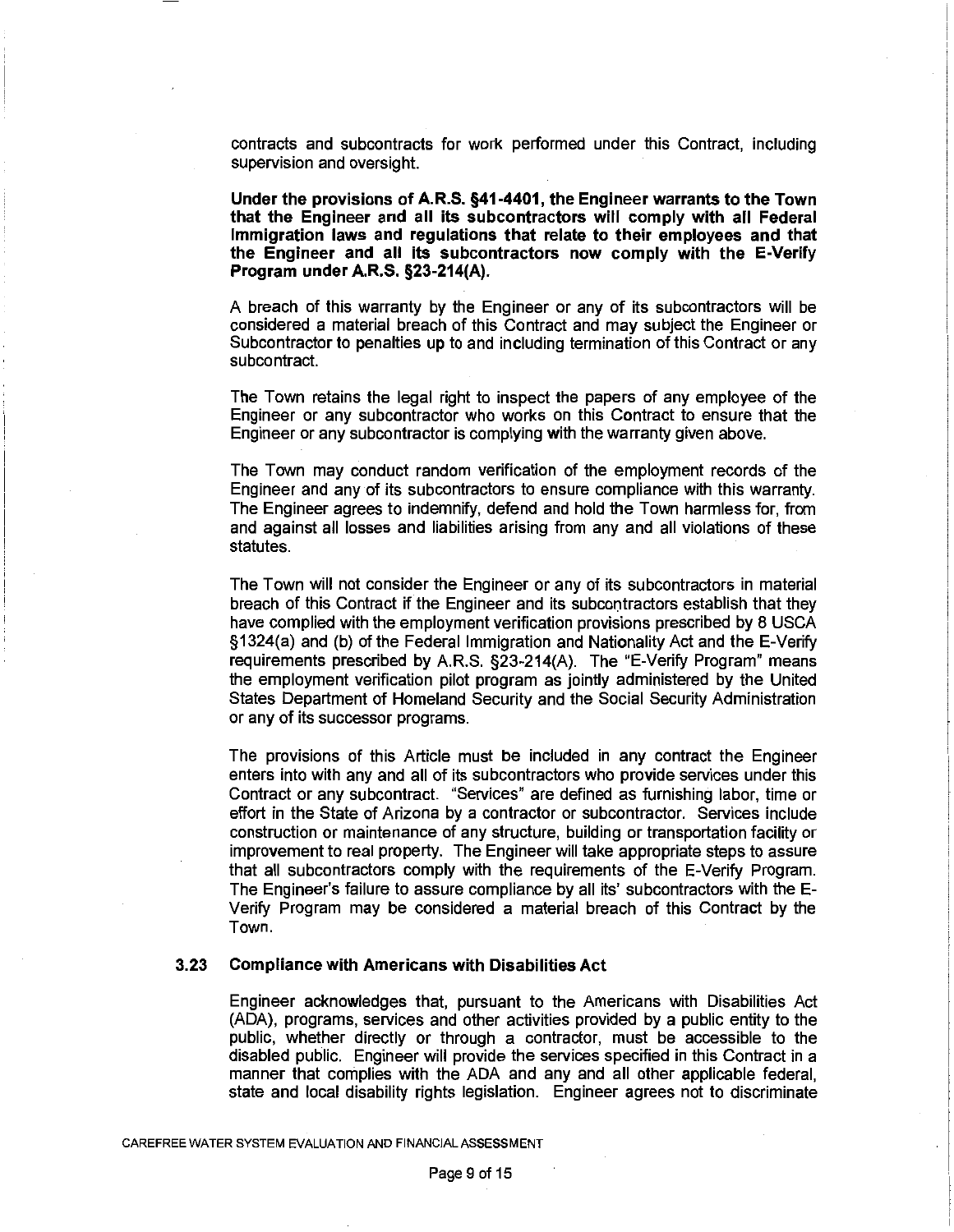against disabled persons in the provision of services, benefits or activities provided under this Agreement and further agrees that any violation of this prohibition on the part of Engineer, its employees, agents or assigns will constitute a material breach of this Contract.

# **3.24 Evaluation of Engineer's Performance**

The Engineer may be evaluated regarding its performance of this Contract. This evaluation will include, but not be limited to, the following consideration for:

- Completeness
- **Accuracy**
- Utility Coordination
- Technical Expertise
- Organization
- Appearance of plans (linework, lettering, etc.)
- Working relationship with Town staff and others
- Availability
- Communication skills (meetings, correspondence, etc.)

This evaluation will be prepared by the staff and used to evaluate the desirability to proceed with negotiations for additional services.

# **3.25 Notices**

All notices or demands required by this Contract must be given to the other party in writing, delivered by hand or by registered or certified mail at the addresses stated below, or to any other address the parties may substitute by giving written notice as required by this section.

On behalf of the Engineer: Ryan Weed, P.E., President Coe and Van Loo II L.L.C. 4550 N.  $12<sup>th</sup>$  Street Phoenix, AZ 85014 602-264-6831

On behalf of the Town: Gary Neiss, Town Administrator Town of Carefree P.O. Box740 Carefree, AZ 85377 480-488-3686

If hand delivered, Notices are received on the date delivered. If delivered by certified or registered mail, Notices are received on the date indicated on the receipt. Notice by facsimile or electronic mail is not adequate notice.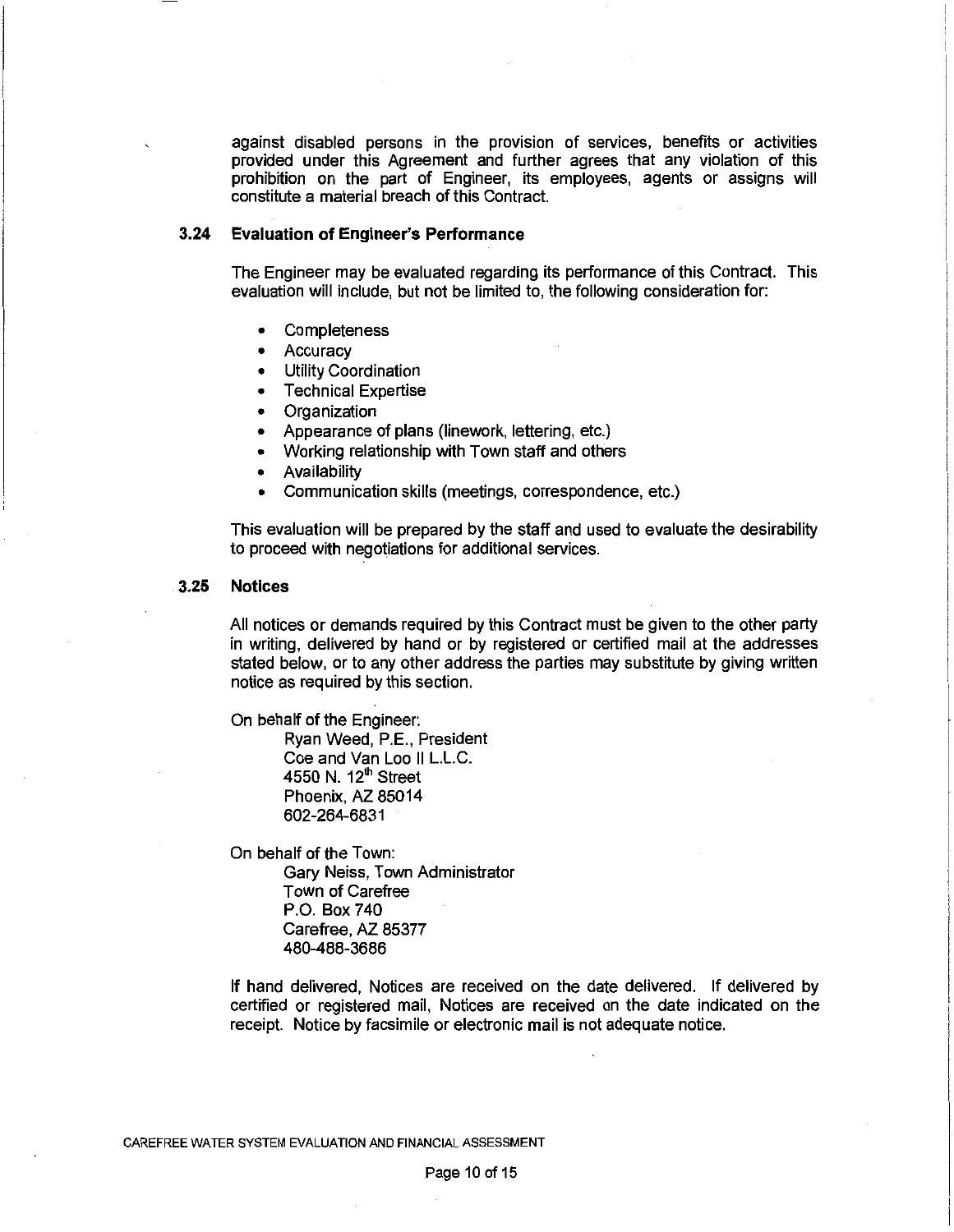#### **3.26 Independent Contractor**

The services the Engineer provides to the Town are that of an Independent Contractor, not an employee, or agent of the Town. The Town will report the value paid for these services each year to the Internal Revenue Service (l.R.S.) using Form 1099.

Town will not withhold income tax as a deduction from contractual payments. As a result of this, Contractor may be subject to l.R.S. provisions for payment of estimated income tax. Contractor is responsible for consulting the local l.R.S. office for current information on estimated tax requirements.

# **3.27 Ineligible Bidder**

The preparer of bid specifications is not eligible to submit a bid or proposal on the solicitation for which they prepared the specification, nor is the preparer eligible to supply any product to a bidder or offerer on the solicitation for which they prepared the specification.

# **3.28 Indemnification**

To the fullest extent permitted by law, the Engineer must defend, indemnify and hold harmless the Town, its agents, representatives, officers, directors, officials and employees against all allegations, demands, suits, actions, claims, damages, losses, expenses, attorney fees, court costs, cost of appellate proceedings, and all claim adjusting and handling expense arising out of any negligent or intentional acts, actions, errors, or omissions to the extent caused by the Engineer. The Engineer is defined as the Engineer, its successors, assigns and guarantors, any subcontractor or anyone directly or indirectly employed by the Engineer or subcontractor or anyone for whose acts the Engineer or subcontractor may be liable and any injury or damages claimed by any of the Engineer's and subcontractor's employees.

Insurance provisions in this Contract are separate and independent from the indemnity provisions of this section and will not be construed in any way to limit the scope and magnitude of the indemnity provisions. The indemnity provisions of this section must not be construed in any way to limit the scope and magnitude and applicability of the insurance provisions.

# **4.0 Insurance**

A current Acord Certificate is acceptable.

Failure to provide an appropriate Certificate of Insurance will result in rejection of your certificate and delay in Contract execution.

# **4.1 Insurance Representations and Requirements**

A. General: The Engineer agrees to comply with all applicable Town ordinances and state and federal laws and regulations.

CAREFREE WATER SYSTEM EVALUATION AND FINANCIAL ASSESSMENT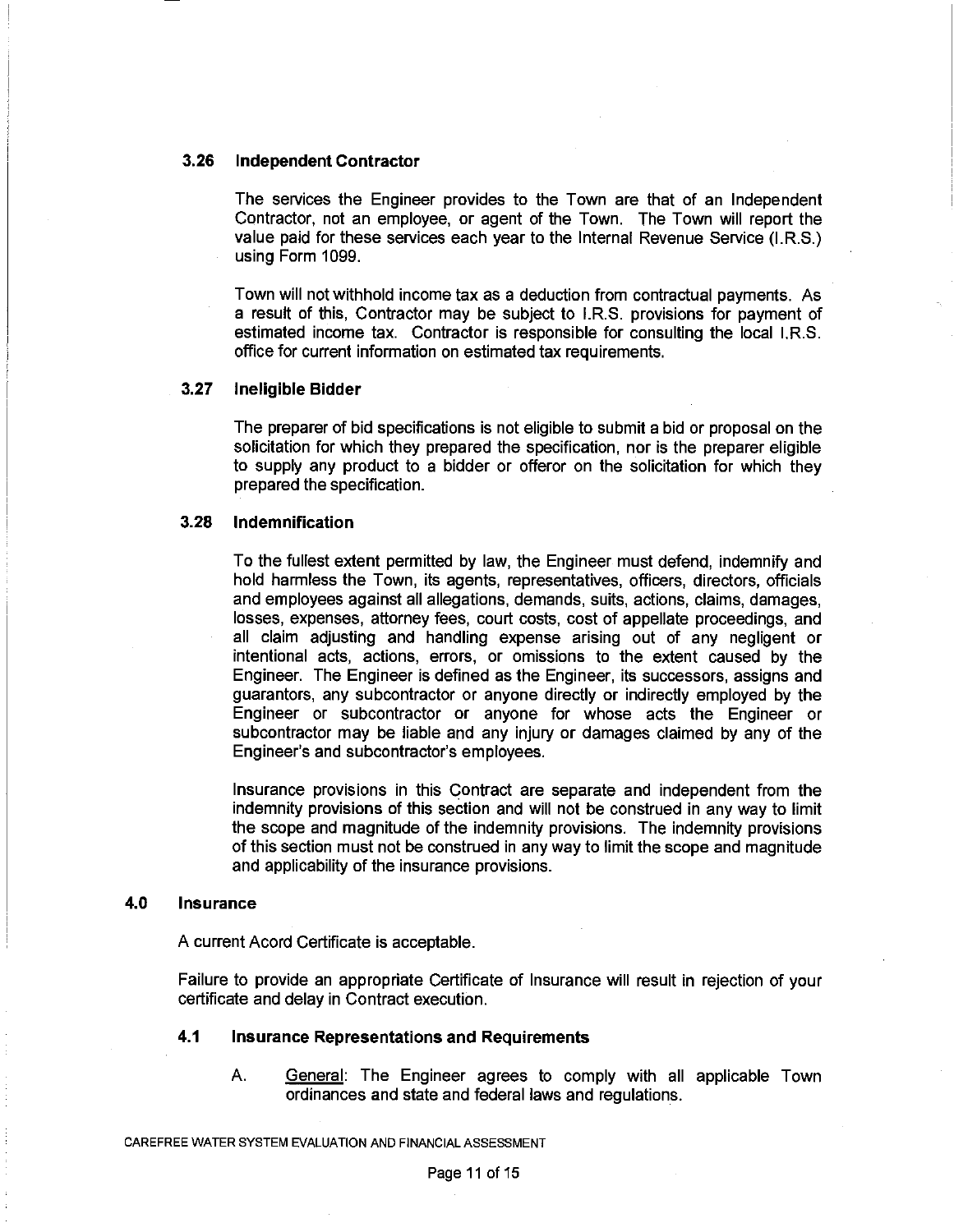Without limiting any obligations or liabilities of the Engineer, the Engineer must purchase and maintain, at its own expense, the required minimum insurance with insurance companies duly licensed or approved to conduct business in the State of Arizona and with an A.M. Best's rating of B++6 or above with policies and forms satisfactory to Town. Failure to maintain insurance as required may result in cancellation of this Contract at the Town's option.

- B. No Representation of Coverage Adequacy: By requiring insurance, Town does not represent that coverage and limits will be adequate to protect the Engineer. The Town reserves the right to review any and all of the insurance policies and endorsements cited in this Contract but has no obligation to do so. Failure to demand evidence of full compliance with the insurance requirements in this Contract or failure to identify any insurance deficiency will not relieve the Engineer from, nor will it be considered a waiver of its obligation to maintain the required insurance at all times during the performance of this Contract.
- C. Coverage Term: The Engineer must maintain all required insurance in full force and effect until all work or services are satisfactorily performed and accepted by the Town of Carefree, unless specified otherwise in this Contract.
- D. Claims Made: If any required insurance policies are written on a "claims made" basis, coverage must extend for 3 years past completion and acceptance of the work or service. The Engineer must annually submit Certificates of Insurance citing that the applicable coverage is in force and contains the required provisions for the 3 year period.
- E. Policy Deductibles and or Self Insured Retentions: The required policies may provide coverage which contain deductibles or self-insured retention amounts. The Engineer is solely responsible for any deductible or selfinsured retention amount and the Town, at its option, may require the Engineer to secure payment of the deductible or self-insured retention by a surety bond or irrevocable and unconditional Letter of Credit.
- F. Use of Subcontractors: If any work is subcontracted in any way, the Engineer must execute a written agreement with Subcontractor containing the same Indemnification Clause and Insurance Requirements as the Town requires of the Engineer in this Contract. The Engineer is responsible for executing the Contract with the Subcontractor and obtaining Certificates of Insurance and verifying the insurance requirements.
- G. Evidence of Insurance: Before commencing any work or services under this Contract, the Engineer must furnish the Contract Administrator with Certificate(s) of Insurance, or formal endorsements issued by the Engineer's insurer(s) as evidence that policies are placed with acceptable insurers and provide the required coverages, conditions, and limits of coverage and that the coverage and provisions are in full force and effect.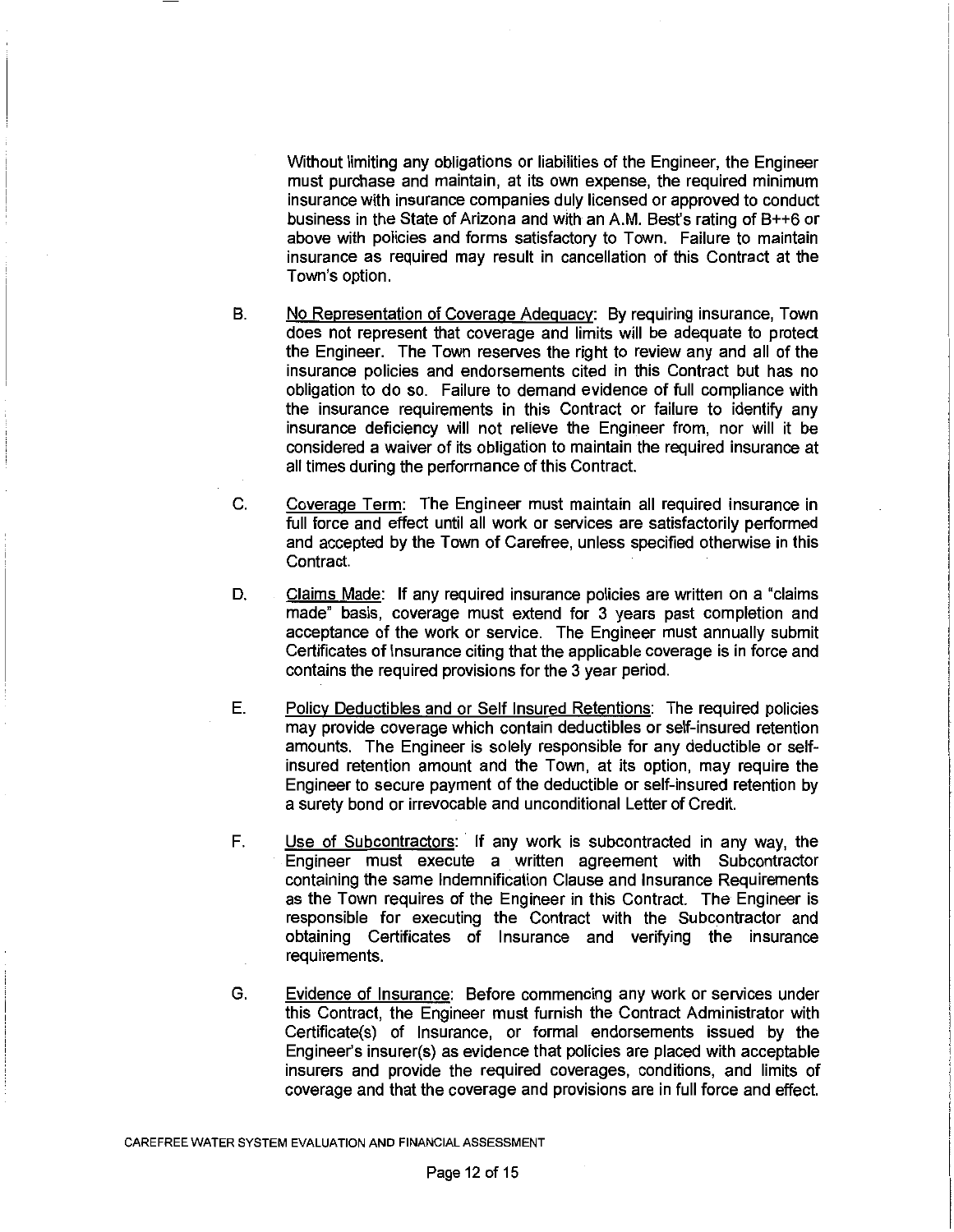If a Certificate of Insurance is submitted as verification of coverage, the Town will reasonably rely upon the Certificate of Insurance as evidence of coverage but this acceptance and reliance will not waive or alter in any way the insurance requirements or obligations of this Contract. If any of the required policies expire during the life of this Contract, the Engineer must forward renewal Certificates to the Town within 10 days after the renewal date containing all the necessary insurance provisions.

#### Certificates shall specifically cite the following provisions:

- 1. The Town of Carefree, its agents, representatives, officers, directors, officials and employees are named as an Additional Insured under the following policies:
	- a) Commercial General Liability
	- b) Auto Liability
	- c) Excess Liability Follow Form to underlying insurance as required.
- 2. The Engineer's insurance must be primary insurance for all performance of work under this Contract.
- 3. All policies, except Professional Liability insurance if applicable, waive rights of recovery (subrogation) against the Town, its agents, representatives, officers, directors, officials and employees for any claims arising out of work or services performed by the Engineer under this Contract.
- 4. If the Engineer receives notice that any of the required policies of insurance are materially reduced or cancelled, it will be Engineer's responsibility to provide prompt notice of same to the Town, unless such coverage is immediately replaced with similar policies.

# **4.2 Required Coverage**

- A. Commercial General Liability: The Engineer must maintain "occurrence" form Commercial General Liability insurance with a limit of not less than \$1,000,000 for each occurrence, \$2,000,000 Products and Completed Operations Annual Aggregate, and a \$2,000,000 General Aggregate Limit. The policy must cover liability arising from premises, operations, independent contractors, products-completed operations, and personal injury and advertising injury. If any Excess insurance is utilized to fulfill the requirements of this section, the Excess insurance must be "follow form" equal or broader in coverage scope than the underlying insurance.
- B. Professional Liability: The Engineer must maintain Professional Liability insurance covering errors and omissions arising out of the work or services performed by the Engineer, or anyone employed by the Engineer, or anyone for whose acts, mistakes, errors and omissions the Engineer is legally liable, with a liability insurance limit of \$2,000,000 each claim and \$5,000,000 all claims. If the Professional Liability insurance policy is written on a "claims made" basis, coverage must extend for 3 years past completion and acceptance of the work or services, the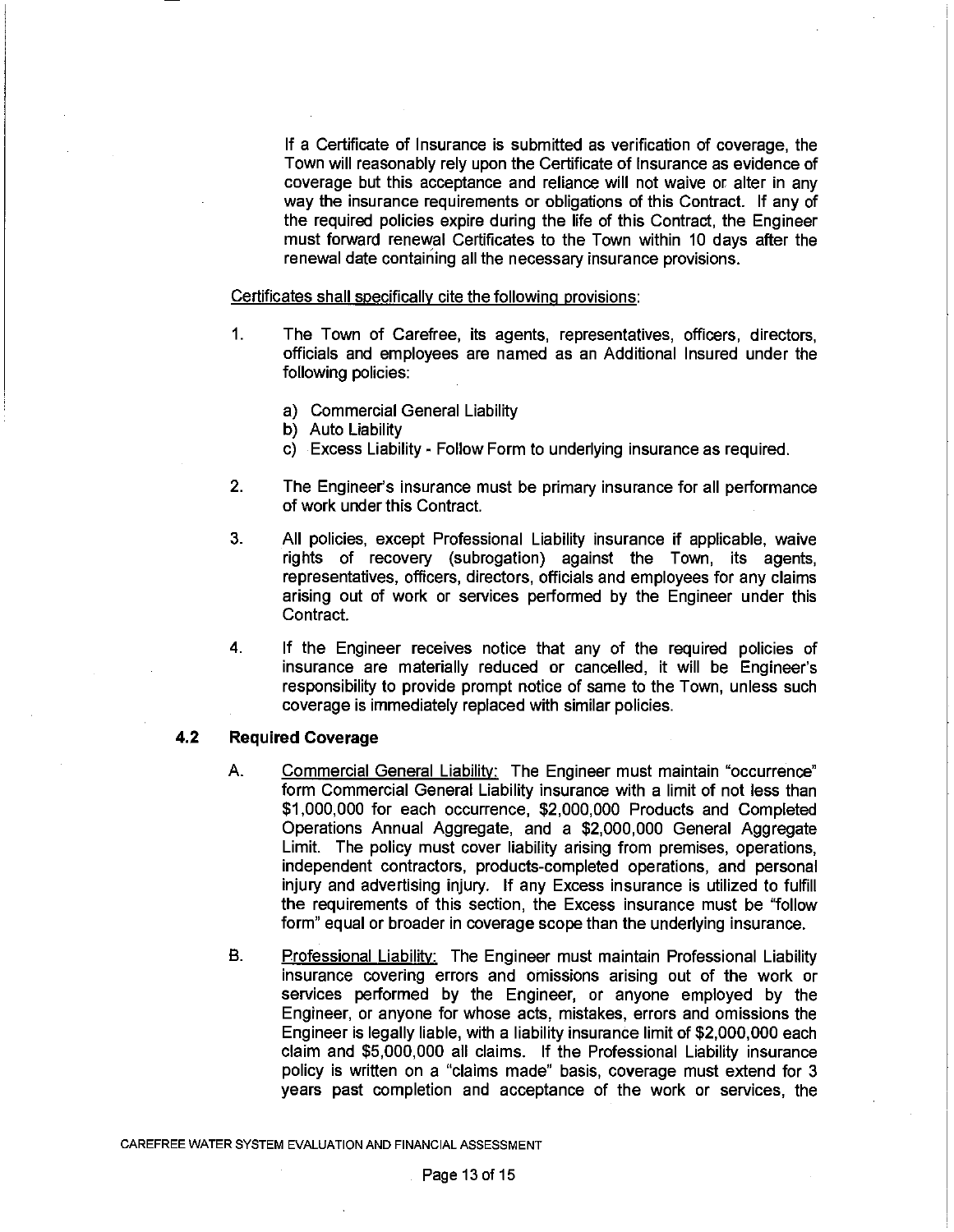Engineer must annually submit Certificates of Insurance citing that the applicable coverage is in force and contains the required provisions for a 3 year period.

- C. Vehicle Liability: The Engineer must maintain Business Automobile Liability insurance with a limit of \$1,000,000 each accident on the Engineer's owned, hired, and non-owned vehicles assigned to or used in the performance of the Engineer's work or services under this Contract. If any Excess insurance is utilized to fulfill the requirements of this paragraph, the Excess insurance must be "follow form" equal or broader in coverage scope than the underlying insurance.
- D. Workers Compensation Insurance: The Engineer must maintain Workers Compensation insurance to cover obligations imposed by federal and state statutes having jurisdiction of the Engineer's employees engaged in the performance of work or services under this Contract, and must also maintain Employers' Liability Insurance of not less than \$100,000 for each accident, \$100,000 disease for each employee and \$500,000 disease policy limit.

# **5.0 Software Licenses - Not Used**

# **6.0 Severability and Authority**

# **6.1 Severability**

If any term or provision of this Contract is found to be illegal or unenforceable, then notwithstanding such illegality or unenforceability, this Contract will remain in full force and effect and the term or provision will be considered to be deleted.

#### **6.2 Authority**

Each party warrants that it has full power and authority to enter into and perform this Contract, and that the person signing on behalf of each party has been properly authorized and empowered to enter into this Contract. Each party acknowledges that it has read, understands, and agrees to be bound by the terms and conditions of this Contract.

# **7.0 Request For Taxpayer l.D. Number & Certification l.R.S. W-9 Form**

Upon request, the Contractor shall provide the required I.RS. W-9 FORM which is available from the IRS website atwww.IRS.gov under their forms section.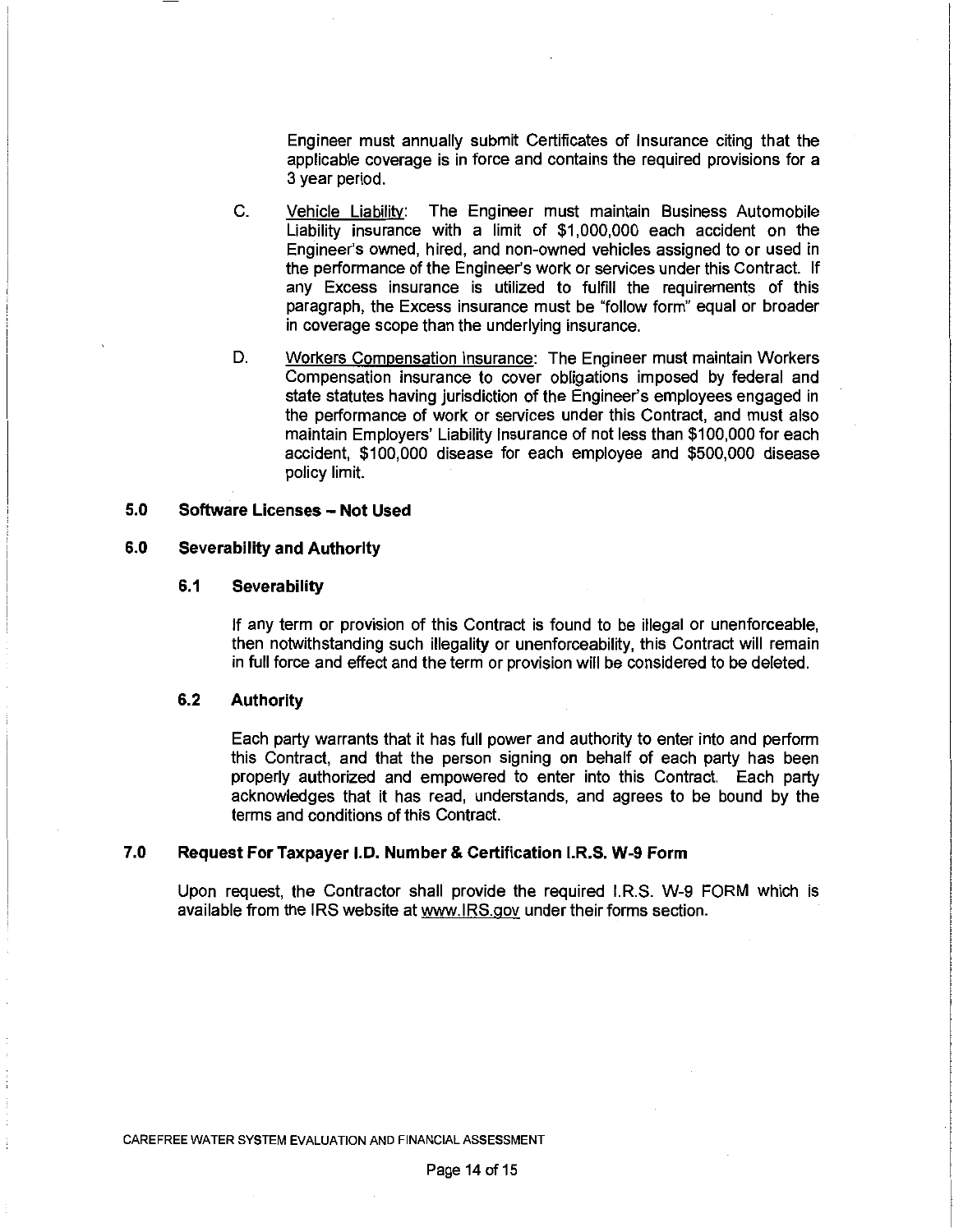# AUTHORIZATION

In witness whereof, the parties hereto have executed this Contract, the effective date of which is indicated at the beginning of this document.

Coe and Van Loo II, L.L.C 4550 N. 12<sup>th</sup> Street Phoenix, AZ 85014

by: CVL Consultants, Inc., Member

# TOWN OF CAREFREE

8 Sundial Circle P.O. Box740 Carefree, AZ 85377

by: Ryan Weed, P.E. **President** 

Gary Neiss Carefree Town Administrator

Les Peterson Mayor, Town of Carefree

CAREFREE WATER SYSTEM EVALUATION AND FINANCIAL ASSESSMENT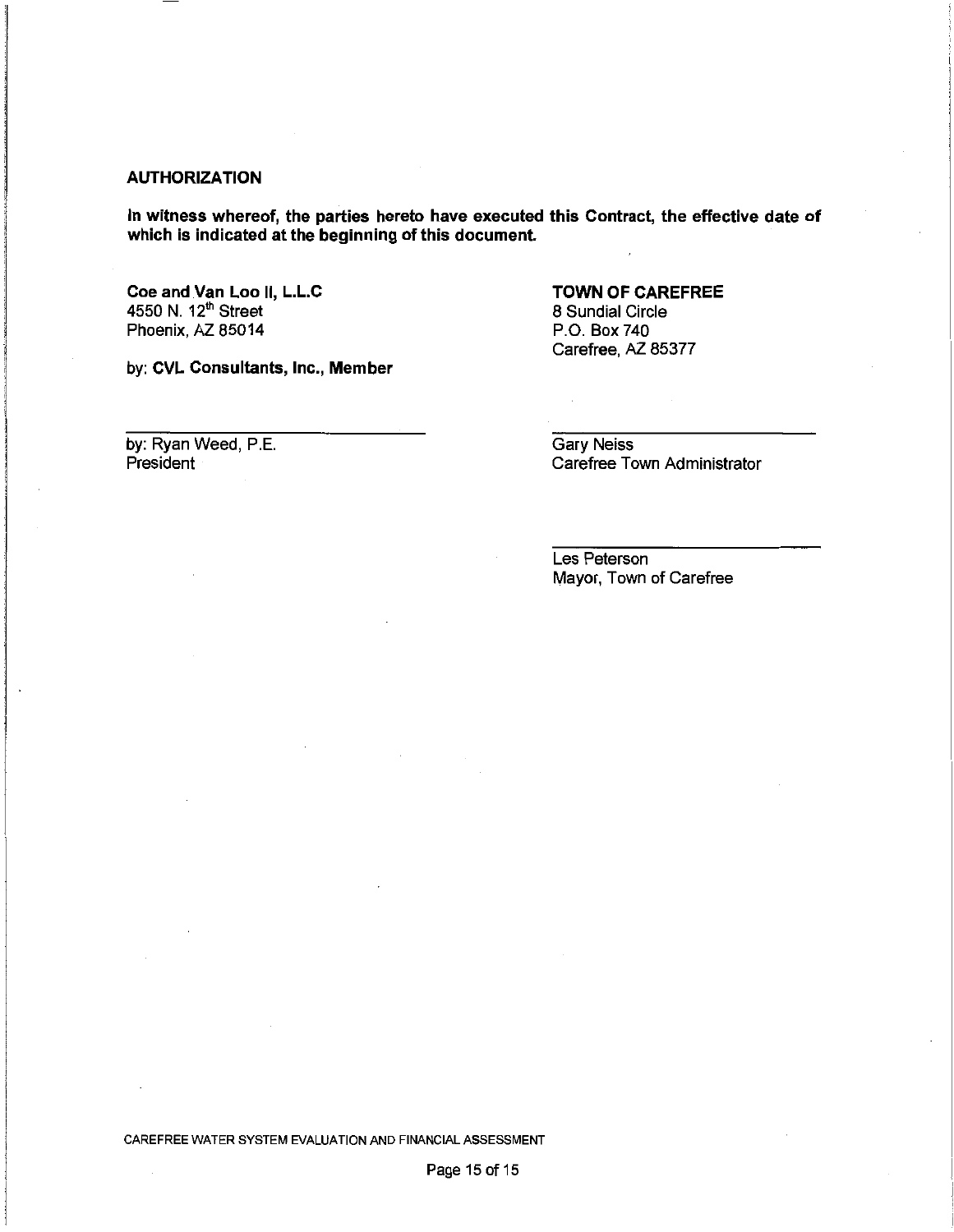| <i><b>ACORD®</b></i> |
|----------------------|
|                      |

# CERTIFICATE OF LIABILITY INSURANCE

COEVA-1 OPID· JM

DATE (MM/DD/YYYY) 04110/2018

|             |                 | THIS CERTIFICATE IS ISSUED AS A MATTER OF INFORMATION ONLY AND CONFERS NO RIGHTS UPON THE CERTIFICATE HOLDER. THIS<br>CERTIFICATE DOES NOT AFFIRMATIVELY OR NEGATIVELY AMEND, EXTEND OR ALTER THE COVERAGE AFFORDED BY THE POLICIES<br>BELOW. THIS CERTIFICATE OF INSURANCE DOES NOT CONSTITUTE A CONTRACT BETWEEN THE ISSUING INSURER(S), AUTHORIZED<br>REPRESENTATIVE OR PRODUCER, AND THE CERTIFICATE HOLDER. |     |                              |                            |                                                          |                                              |                                        |                                                                                                                                                                      |    |                         |  |  |  |  |  |
|-------------|-----------------|------------------------------------------------------------------------------------------------------------------------------------------------------------------------------------------------------------------------------------------------------------------------------------------------------------------------------------------------------------------------------------------------------------------|-----|------------------------------|----------------------------|----------------------------------------------------------|----------------------------------------------|----------------------------------------|----------------------------------------------------------------------------------------------------------------------------------------------------------------------|----|-------------------------|--|--|--|--|--|
|             |                 | IMPORTANT: If the certificate holder is an ADDITIONAL INSURED, the policy(ies) must be endorsed. If SUBROGATION IS WAIVED, subject to<br>the terms and conditions of the policy, certain policies may require an endorsement. A statement on this certificate does not confer rights to the<br>certificate holder in lieu of such endorsement(s).                                                                |     |                              |                            |                                                          |                                              |                                        |                                                                                                                                                                      |    |                         |  |  |  |  |  |
|             | <b>PRODUCER</b> |                                                                                                                                                                                                                                                                                                                                                                                                                  |     |                              |                            | <b>CONTACT</b><br>NAME:                                  |                                              | Prof. Underwriters of Arizona          |                                                                                                                                                                      |    |                         |  |  |  |  |  |
|             |                 | Professional Underwriters of                                                                                                                                                                                                                                                                                                                                                                                     |     |                              |                            |                                                          | <b>FRUNE</b><br>(A/C, No. Ext): 480-483-0440 |                                        | FAX                                                                                                                                                                  |    | (A/C, No): 480-948-7752 |  |  |  |  |  |
|             |                 | Arizona, Inc.<br>P.O. Box 5419                                                                                                                                                                                                                                                                                                                                                                                   |     |                              |                            | E-MAIL<br><b>ADDRESS:</b>                                |                                              |                                        |                                                                                                                                                                      |    |                         |  |  |  |  |  |
|             |                 | <b>Scottsdale, AZ 85261-5419</b>                                                                                                                                                                                                                                                                                                                                                                                 |     |                              |                            | NAIC#<br><b>INSURER(S) AFFORDING COVERAGE</b>            |                                              |                                        |                                                                                                                                                                      |    |                         |  |  |  |  |  |
|             |                 | <b>Prof. Underwriters of Arizona</b>                                                                                                                                                                                                                                                                                                                                                                             |     |                              |                            | 25674<br><b>INSURER A: Travelers Prop Cas Co/America</b> |                                              |                                        |                                                                                                                                                                      |    |                         |  |  |  |  |  |
|             | <b>INSURED</b>  | Coe & Van Loo Consultants, Inc.                                                                                                                                                                                                                                                                                                                                                                                  |     |                              |                            | 25615<br>INSURER B : Charter Oak Fire Insurance Co       |                                              |                                        |                                                                                                                                                                      |    |                         |  |  |  |  |  |
|             |                 | <b>CVL Consultanta Inc</b>                                                                                                                                                                                                                                                                                                                                                                                       |     |                              |                            |                                                          | <b>INSURER C: Phoenix Insurance Co.</b>      |                                        |                                                                                                                                                                      |    | 25623                   |  |  |  |  |  |
|             |                 | <b>Coe and Van Loo LLC</b><br>Coe and Van Loo II LLC                                                                                                                                                                                                                                                                                                                                                             |     |                              |                            |                                                          |                                              | INSURER D : Trav Cas&Surety Co America |                                                                                                                                                                      |    | 31194                   |  |  |  |  |  |
|             |                 | 4550 N 12th St                                                                                                                                                                                                                                                                                                                                                                                                   |     |                              |                            |                                                          |                                              |                                        |                                                                                                                                                                      |    |                         |  |  |  |  |  |
|             |                 | Phoenix, AZ 85014                                                                                                                                                                                                                                                                                                                                                                                                |     |                              |                            | <b>INSURER E:</b><br><b>INSURER F:</b>                   |                                              |                                        |                                                                                                                                                                      |    |                         |  |  |  |  |  |
|             |                 | <b>COVERAGES</b>                                                                                                                                                                                                                                                                                                                                                                                                 |     |                              | <b>CERTIFICATE NUMBER:</b> |                                                          |                                              |                                        | <b>REVISION NUMBER:</b>                                                                                                                                              |    |                         |  |  |  |  |  |
|             |                 | THIS IS TO CERTIFY THAT THE POLICIES OF INSURANCE LISTED BELOW HAVE BEEN ISSUED TO THE INSURED NAMED ABOVE FOR THE POLICY PERIOD                                                                                                                                                                                                                                                                                 |     |                              |                            |                                                          |                                              |                                        |                                                                                                                                                                      |    |                         |  |  |  |  |  |
|             |                 | INDICATED. NOTWITHSTANDING ANY REQUIREMENT, TERM OR CONDITION OF ANY CONTRACT OR OTHER DOCUMENT WITH RESPECT TO WHICH THIS<br>CERTIFICATE MAY BE ISSUED OR MAY PERTAIN. THE INSURANCE AFFORDED BY THE POLICIES DESCRIBED HEREIN IS SUBJECT TO ALL THE TERMS,<br>EXCLUSIONS AND CONDITIONS OF SUCH POLICIES. LIMITS SHOWN MAY HAVE BEEN REDUCED BY PAID CLAIMS.                                                   |     |                              |                            |                                                          |                                              |                                        |                                                                                                                                                                      |    |                         |  |  |  |  |  |
| <b>INSR</b> |                 | <b>TYPE OF INSURANCE</b>                                                                                                                                                                                                                                                                                                                                                                                         |     | <b>ADDL SUBR</b><br>INSD WVD | <b>POLICY NUMBER</b>       |                                                          | POLICY EFF                                   | POLICY EXP<br>(MM/DD/YYYY)             | <b>LIMITS</b>                                                                                                                                                        |    |                         |  |  |  |  |  |
| A           | x               | <b>COMMERCIAL GENERAL LIABILITY</b>                                                                                                                                                                                                                                                                                                                                                                              |     |                              |                            |                                                          |                                              |                                        | EACH OCCURRENCE<br>DAMAGE TO RENTED                                                                                                                                  | \$ | 1,000,000               |  |  |  |  |  |
|             |                 | CLAIMS-MADE   X   OCCUR                                                                                                                                                                                                                                                                                                                                                                                          | Y   |                              | Y 6805J096015              |                                                          | 06/01/2017                                   | 06/01/2018                             | PREMISES (Ea occurrence)                                                                                                                                             | S  | 1,000,000               |  |  |  |  |  |
|             | x               | <b>Bikt AI &amp; WOS</b>                                                                                                                                                                                                                                                                                                                                                                                         |     |                              |                            |                                                          |                                              |                                        | MED EXP (Any one person)                                                                                                                                             | \$ | 5,000                   |  |  |  |  |  |
|             | x               | Contractual Liab.                                                                                                                                                                                                                                                                                                                                                                                                |     |                              |                            |                                                          |                                              |                                        | PERSONAL & ADV INJURY                                                                                                                                                | s  | 1,000,000               |  |  |  |  |  |
|             |                 | GEN'L AGGREGATE LIMIT APPLIES PER:                                                                                                                                                                                                                                                                                                                                                                               |     |                              |                            |                                                          |                                              |                                        | GENERAL AGGREGATE                                                                                                                                                    | \$ | 2,000,000               |  |  |  |  |  |
|             |                 | POLICY $X$ $R_{\text{ECT}}^{\text{PRO}}$<br>LOC                                                                                                                                                                                                                                                                                                                                                                  |     |                              |                            |                                                          |                                              |                                        | PRODUCTS - COMP/OP AGG                                                                                                                                               | \$ | 2,000,000               |  |  |  |  |  |
|             |                 | OTHER:                                                                                                                                                                                                                                                                                                                                                                                                           |     |                              |                            |                                                          |                                              |                                        | <b>COMBINED SINGLE LIMIT</b>                                                                                                                                         | \$ |                         |  |  |  |  |  |
|             |                 | AUTOMOBILE LIABILITY                                                                                                                                                                                                                                                                                                                                                                                             |     |                              |                            |                                                          |                                              |                                        | (Ea accident)                                                                                                                                                        | \$ | 1,000,000               |  |  |  |  |  |
| B           | x               | ANY AUTO<br>ALL OWNED<br><b>SCHEDULED</b>                                                                                                                                                                                                                                                                                                                                                                        | Y   | Y                            | <b>IBA6E511323</b>         |                                                          | 06/01/2017                                   | 06/01/2018                             | BODILY INJURY (Per person)                                                                                                                                           | s  |                         |  |  |  |  |  |
|             |                 | <b>AUTOS</b><br><b>AUTOS</b><br>NON-OWNED                                                                                                                                                                                                                                                                                                                                                                        |     |                              |                            |                                                          |                                              |                                        | BODILY INJURY (Per accident)<br>PROPERTY DAMAGE                                                                                                                      | \$ |                         |  |  |  |  |  |
|             | х               | $\overline{\mathbf{x}}$<br><b>HIRED AUTOS</b><br><b>AYT88</b><br>$\overline{\mathbf{x}}$                                                                                                                                                                                                                                                                                                                         |     |                              |                            |                                                          |                                              |                                        | (Per accident)                                                                                                                                                       | \$ |                         |  |  |  |  |  |
|             | x               | Bkt Al                                                                                                                                                                                                                                                                                                                                                                                                           |     |                              |                            |                                                          |                                              |                                        |                                                                                                                                                                      | \$ |                         |  |  |  |  |  |
|             |                 | <b>UMBRELLA LIAB</b><br>OCCUR                                                                                                                                                                                                                                                                                                                                                                                    |     |                              |                            |                                                          |                                              |                                        | <b>EACH OCCURRENCE</b>                                                                                                                                               | s  |                         |  |  |  |  |  |
|             |                 | <b>EXCESS LIAB</b><br><b>CLAIMS-MADE</b>                                                                                                                                                                                                                                                                                                                                                                         |     |                              |                            |                                                          |                                              |                                        | <b>AGGREGATE</b>                                                                                                                                                     | \$ |                         |  |  |  |  |  |
|             |                 | <b>DED</b><br><b>RETENTIONS</b><br><b>WORKERS COMPENSATION</b>                                                                                                                                                                                                                                                                                                                                                   |     |                              |                            |                                                          |                                              |                                        | ੂਨਜ਼ਾ-<br>ER                                                                                                                                                         | s  |                         |  |  |  |  |  |
|             |                 | AND EMPLOYERS' LIABILITY<br>Y / N                                                                                                                                                                                                                                                                                                                                                                                |     |                              |                            |                                                          |                                              |                                        | <b>X</b> STATUTE                                                                                                                                                     |    | 1.000.000               |  |  |  |  |  |
| C           |                 | ANY PROPRIETOR/PARTNER/EXECUTIVE<br>N<br>OFFICER/MEMBER EXCLUDED?                                                                                                                                                                                                                                                                                                                                                | N/A |                              |                            |                                                          | 06/01/2017                                   | 06/01/2018                             | E.L. EACH ACCIDENT                                                                                                                                                   | Ŝ  | 1,000,000               |  |  |  |  |  |
|             |                 | (Mandatory in NH)<br>If yes, describe under                                                                                                                                                                                                                                                                                                                                                                      |     |                              |                            |                                                          |                                              |                                        | E.L. DISEASE - EA EMPLOYEE \$                                                                                                                                        |    | 1,000,000               |  |  |  |  |  |
|             |                 | DESCRIPTION OF OPERATIONS below                                                                                                                                                                                                                                                                                                                                                                                  |     |                              | Y 106527323                |                                                          | 06/01/2017                                   | 06/01/2018 Per Claim                   | E.L. DISEASE - POLICY LIMIT                                                                                                                                          | S  | 2,000,000               |  |  |  |  |  |
| D           |                 | Architect/Engineer                                                                                                                                                                                                                                                                                                                                                                                               |     |                              |                            |                                                          |                                              |                                        |                                                                                                                                                                      |    | 5,000,000               |  |  |  |  |  |
|             |                 | Professional Llab.                                                                                                                                                                                                                                                                                                                                                                                               |     |                              | <b>RETRO: 5/31/83</b>      |                                                          |                                              |                                        | Ann. Agg.                                                                                                                                                            |    |                         |  |  |  |  |  |
|             |                 | DESCRIPTION OF OPERATIONS / LOCATIONS / VEHICLES (ACORD 101, Additional Remarks Schedule, may be attached if more space is required)<br>Town of Carefree, its representatives, agents, and employees are additional<br>insured as indicated. Coverages afforded are primary and non-contributory<br>basis. Waiver of subrogation included.<br>Attached: CGD381 09 15, CAT437 02 16, CAT340 02 15, WC000313       |     |                              |                            |                                                          |                                              |                                        |                                                                                                                                                                      |    |                         |  |  |  |  |  |
|             |                 | <b>CERTIFICATE HOLDER</b>                                                                                                                                                                                                                                                                                                                                                                                        |     |                              |                            |                                                          | <b>CANCELLATION</b>                          |                                        |                                                                                                                                                                      |    |                         |  |  |  |  |  |
|             |                 |                                                                                                                                                                                                                                                                                                                                                                                                                  |     |                              | TOWNC04                    |                                                          |                                              |                                        |                                                                                                                                                                      |    |                         |  |  |  |  |  |
|             |                 | <b>Town of Carefree</b><br>P.O. Box 740                                                                                                                                                                                                                                                                                                                                                                          |     |                              |                            |                                                          |                                              |                                        | SHOULD ANY OF THE ABOVE DESCRIBED POLICIES BE CANCELLED BEFORE<br>THE EXPIRATION DATE THEREOF, NOTICE WILL BE DELIVERED IN<br>ACCORDANCE WITH THE POLICY PROVISIONS. |    |                         |  |  |  |  |  |
|             |                 | Carefree, AZ 85377                                                                                                                                                                                                                                                                                                                                                                                               |     |                              |                            |                                                          | <b>AUTHORIZED REPRESENTATIVE</b>             | Jeffrey D Servich                      |                                                                                                                                                                      |    |                         |  |  |  |  |  |
|             |                 |                                                                                                                                                                                                                                                                                                                                                                                                                  |     |                              |                            |                                                          |                                              |                                        | © 1988-2014 ACORD CORPORATION. All rights reserved.                                                                                                                  |    |                         |  |  |  |  |  |

ACORD 25 (2014/01) The ACORD name and logo are registered marks of ACORD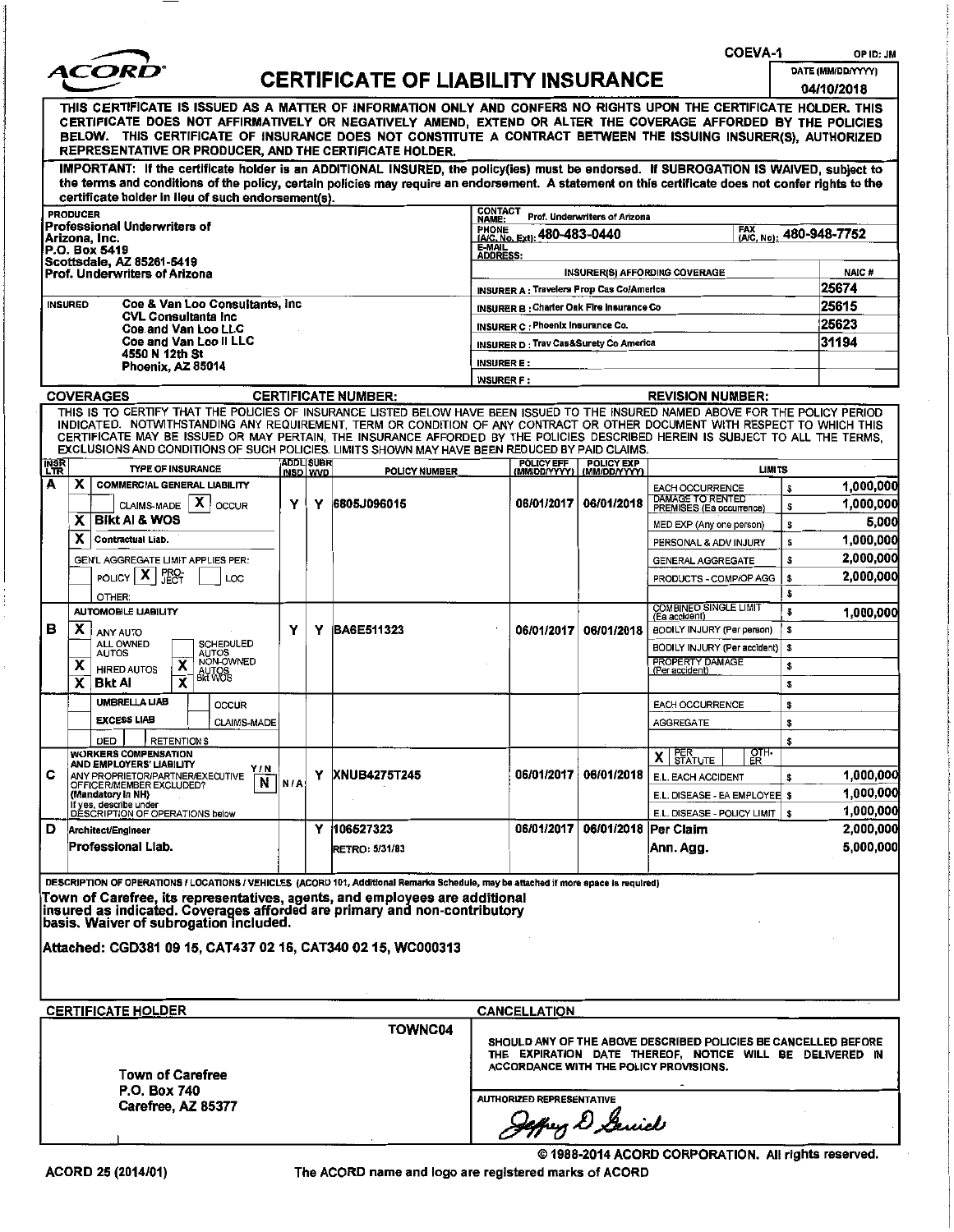#### **THIS ENDORSEMENT CHANGES THE POLICY. PLEASE READ IT CAREFULLY.**

# **BLANKET ADDITIONAL INSURED (ARCHITECTS, ENGINEERS AND SURVEYORS)**

This endorsement modifies insurance provided under the following: COMMERCIAL GENERAL LIABILITY COVERAGE PART

#### **1.** The following is added to **SECTION II - WHO IS AN INSURED:**

Any person or organization that you agree in a "written contract requiring insurance' to include as an additional insured on this Coverage Part, but:

- **a.** Only with respect to liability for "bodily injury", "property damage" or "personal injury"; and
- **b.** If, and only to the extent that, the injury or damage is caused by acts or omissions of you or your subcontractor in the performance of "your work" to which the "written contract requiring insurance" applies, or in connection with premises owned by or rented to you.

The person or organization does not qualify as an additional insured:

- c. With respect to the independent acts or omissions of such person or organization; or
- **d.** For "bodily injury", "property damage" or **11personal injury11 for which such person or**  organization has assumed liability in a contract or agreement.

The insurance provided to such additional insured is limited as follows:

- e. This insurance does not apply on any basis to any person or organization for which coverage as an additional insured specifically is added by another endorsement to this Coverage Part.
- **f,** This insurance does not apply to the rendering of or failure to render any **"professional services".**
- **g.** In the event that the Limits of Insurance of the Coverage Part shown in the Declarations exceed the limits of liability required by the **11written contract requiring insurance", the**  insurance provided to the additional insured shall be limited to the limits of liability required by that ''written contract requiring insurance". This endorsement does not increase the limits of insurance described in Section  $III -$ Limits Of Insurance.
- **h.** This insurance does not apply to "bodily injury" or "property damage" caused by "your work" and included in the "productscompleted operations hazard" unless the **"written contract requiring insurance"**  specifically requires you to provide such coverage for that additional insured, and then the insurance provided to the additional insured applies only to such "bodily injury'' or "property damage" that occurs before the end of the period of time for which the "written contract requiring insurance" requires you to provide such coverage or the end of the policy period, whichever is earlier.
- 2. The following is added to Paragraph 4.a. of **SECTION IV - COMMERCIAL GENERAL LIABILITY CONDITIONS:**

The insurance provided to the additional insured is excess over any valid and collectible other insurance. whether primary, excess, contingent or on any other basis, that is available to the additional insured for a loss we cover. However, if you specifically agree in the "written contract requiring insurance" that this insurance provided to the additional insured under this Coverage Part must apply on a primary basis or a primary and non-contributory basis, this insurance is primary to other insurance available to the additional insured which covers that person or organizations as a named insured for such loss, and we will not share with the other insurance, provided that:

- **(1)** The "bodily injury" or "property damage" for which coverage is sought occurs; and
- (2) The "personal injury" for which coverage is sought arises out of an offense committed;

after you have signed that "written contract requiring insurance". But this insurance provided to the additional insured still is excess over valid and collectible other insurance, whether primary, excess, contingent or on any other basis, that is available to the additional insured when that person or organization is an additional insured under any other insurance.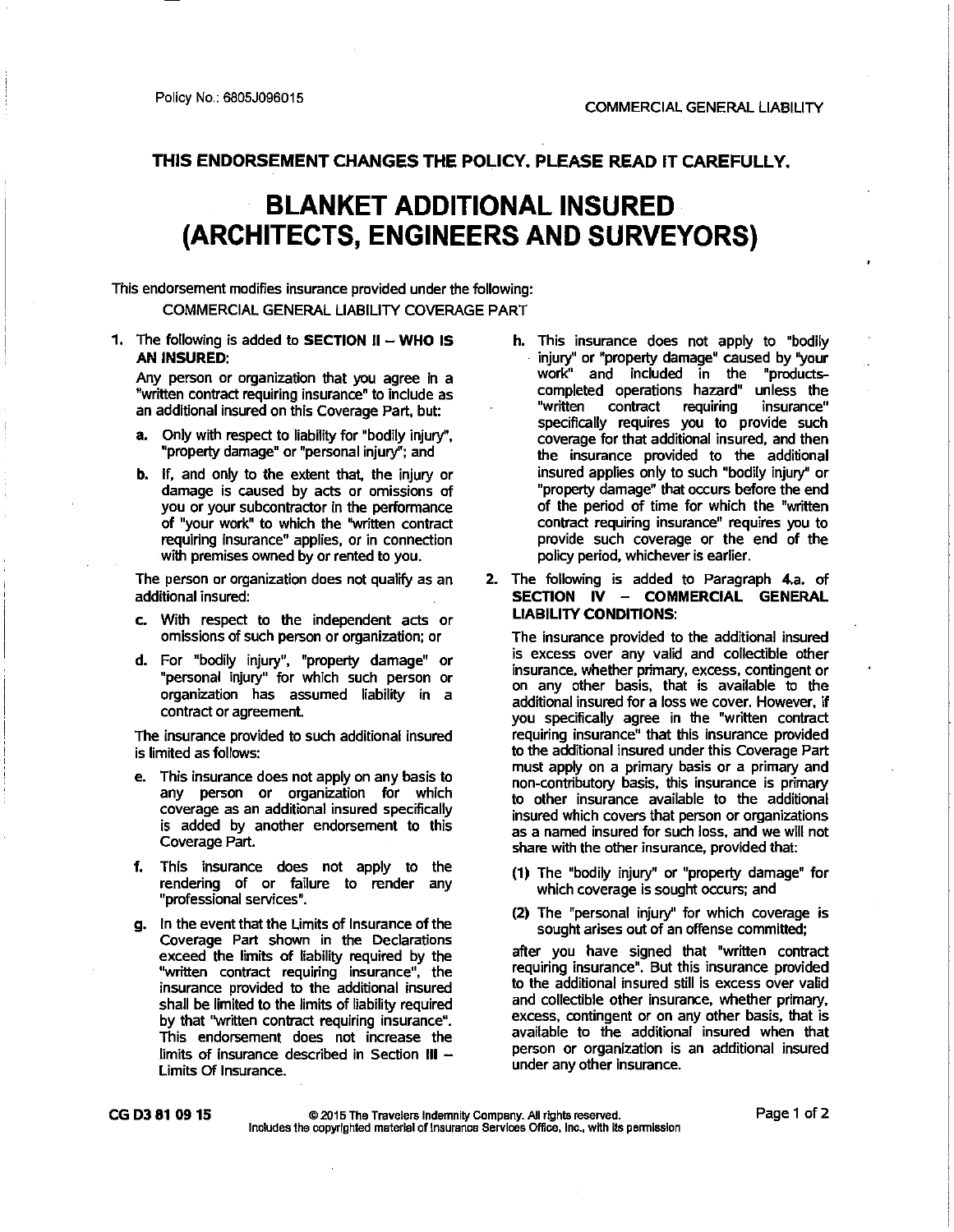#### COMMERCIAL GENERAL LIABILITY

**3.** The following is added to Paragraph **8., Transfer Of Rights Of Recovery Against Others To Us,**  of **SECTION IV - COMMERCIAL GENERAL LIABILITY CONDITIONS:** 

We waive any right of recovery we may have against any person or organization because of payments we make for "bodily injury", "property **damage" or "personal injury" arising out of "your**  work" performed by you. or on your behalf, done under a "written contract requiring insurance" with that person or organization. We waive this right only where you have agreed to do so as part of the "written contract requiring insurance" with such person or organization signed by you before, and in effect when, the "bodily injury" or **"property damage" occurs, or the "personal injury"**  offense is committed.

**4.** The following definition is added to the **DEFINITIONS** Section:

"Written contract requiring insurance" means that part of any written contract under which you are required to include a person or organization as an additional insured on this Coverage Part, provided that the "bodily injury" and "property damage" occurs and the "personal injury" is caused by an offense committed:

- **a.** After you have signed that written contract;
- **b.** While that part of the written contract is in effect; and
- **c.** Before the end of the policy period.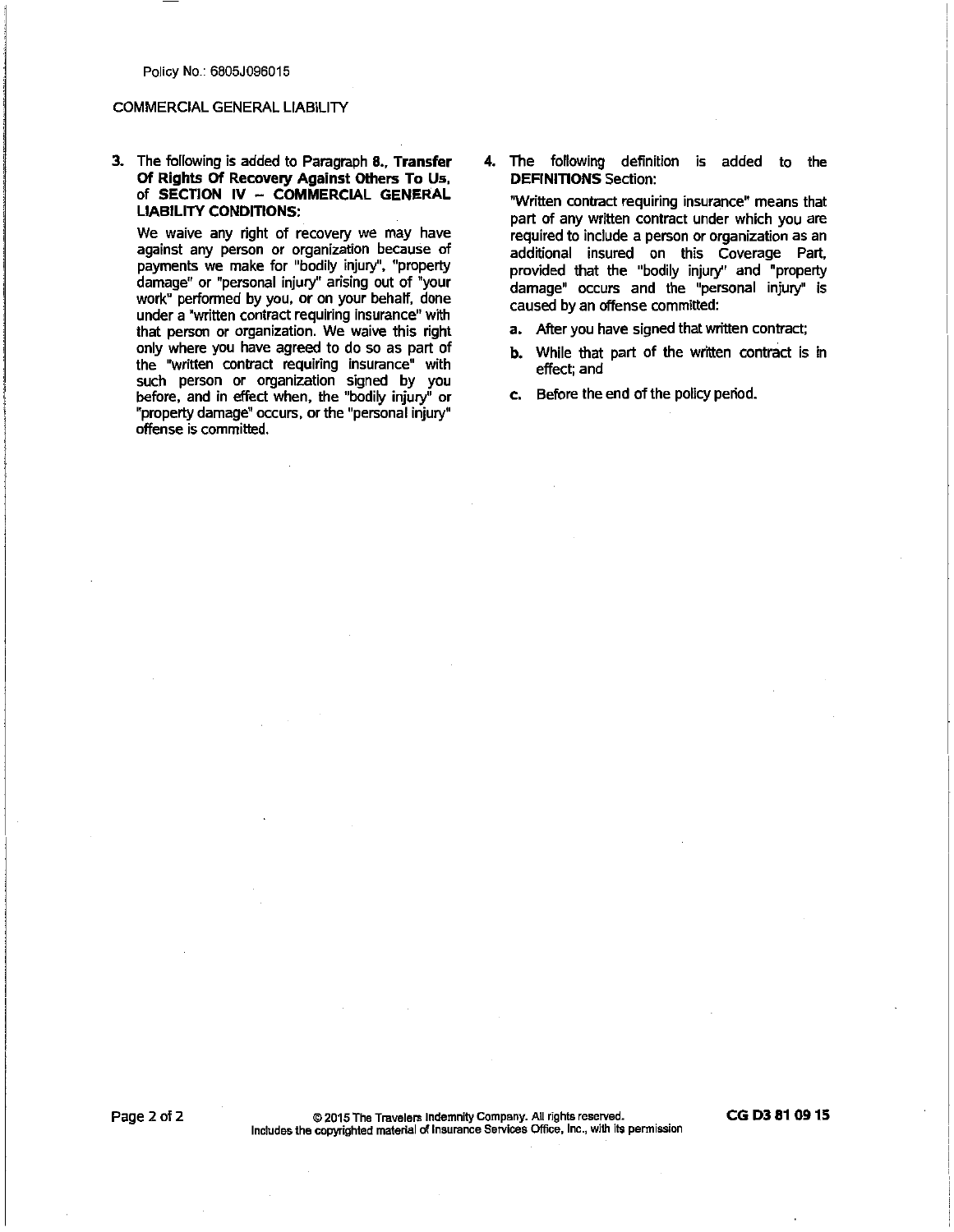Policy No.: BA6E511323 COMMERCIAL AUTO

# THIS ENDORSEMENT CHANGES THE POLICY. PLEASE READ IT CAREFULLY.

# BLANKET ADDITIONAL INSURED

This endorsement modifies insurance provided under the following:

#### BUSINESS AUTO COVERAGE FORM MOTOR CARRIER COVERAGE FORM

The following is added to Paragraph c. in A.1., Who Is An Insured, of SECTION II - COVERED AUTOS LIABILITY COVERAGE in the BUSINESS AUTO COVERAGE FORM and Paragraph e. in A.1., Who Is An Insured, of SECTION II - COVERED AUTOS LIABILITY COVERAGE In the MOTOR CARRIER COVERAGE FORM, whichever Coverage Form Is part of your policy:

This includes any person or organization who you are required under a written contract or agreement

between you and that person or organization, that is signed by you before the "bodily Injury" or "property damage" occurs and that is in effect during the policy period, to name as an addltional insured for Covered Autos Liability Coverage, but only for damages to which this insurance applies and only to the extent of that person's or organization's liability for the conduct of another "Insured".

CAT4370216 © 2016 The Travelers Indemnity Company. All rights reserved. Page 1of1 Includes copyrighted material of Insurance Services Office, Inc. with its permission.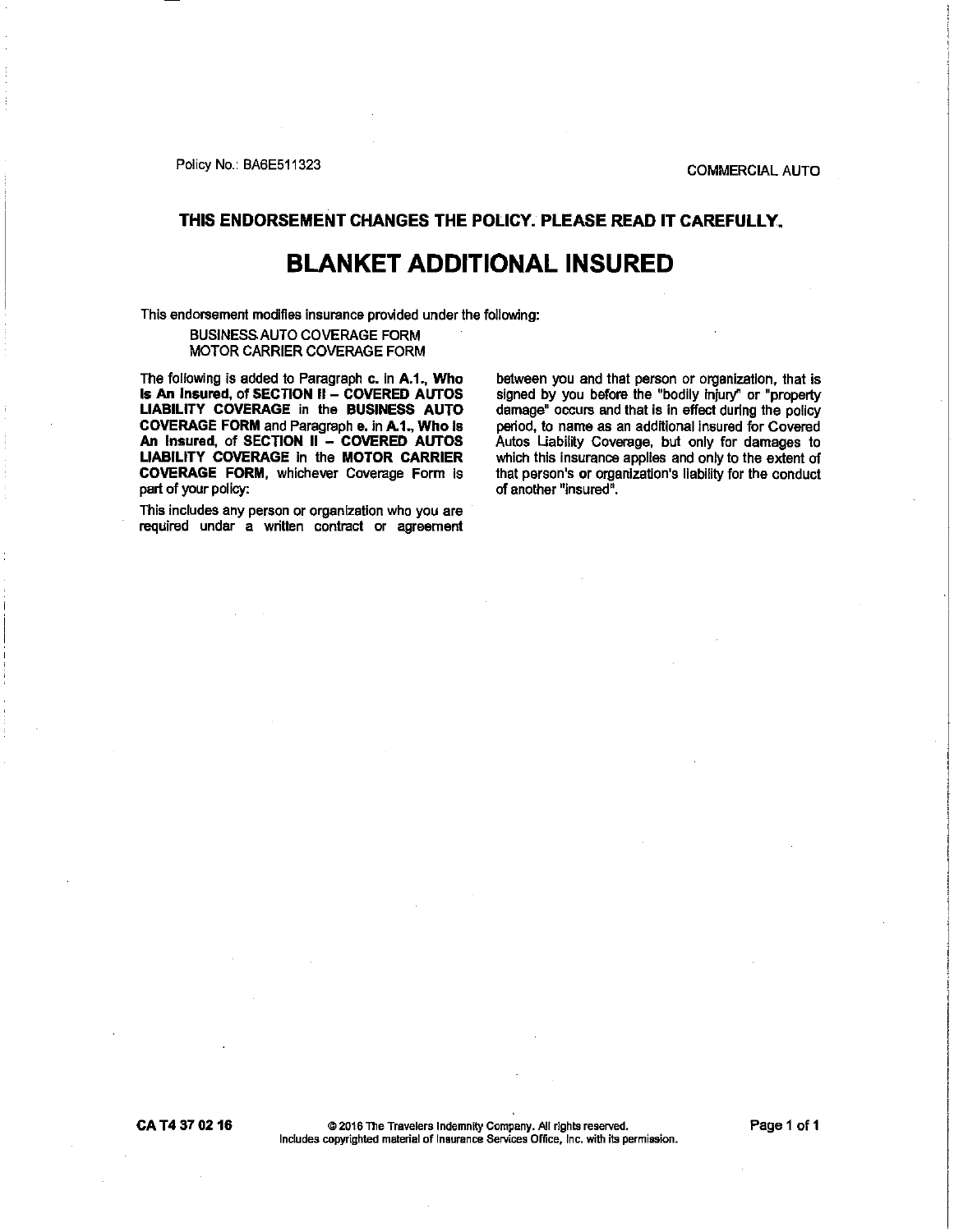Policy No. BA6E511323 COMMERCIAL AUTO

# THIS ENDORSEMENT CHANGES THE POLICY. PLEASE READ IT CAREFULLY.

# BLANKET WAIVER OF SUBROGATION

This endorsement modifies insurance provided under the following:

AUTO DEALERS COVERAGE FORM BUSINESS AUTO COVERAGE FORM MOTOR CARRIER COVERAGE FORM

The following replaces Paragraph A.5., Transfer of Rights Of Recovery Against Others To Us, of the CONDITIONS Section:

5. Transfer Of Rights Of Recovery Against Others To Us

We waive any right of recovery we may have against any person or organization to the extent

required of you by a written contract executed prior to any "accident" or "loss", provided that the "accident" or "loss" arises out of the operations contemplated by such contract. The waiver applies only to the person or organization designated in such contract.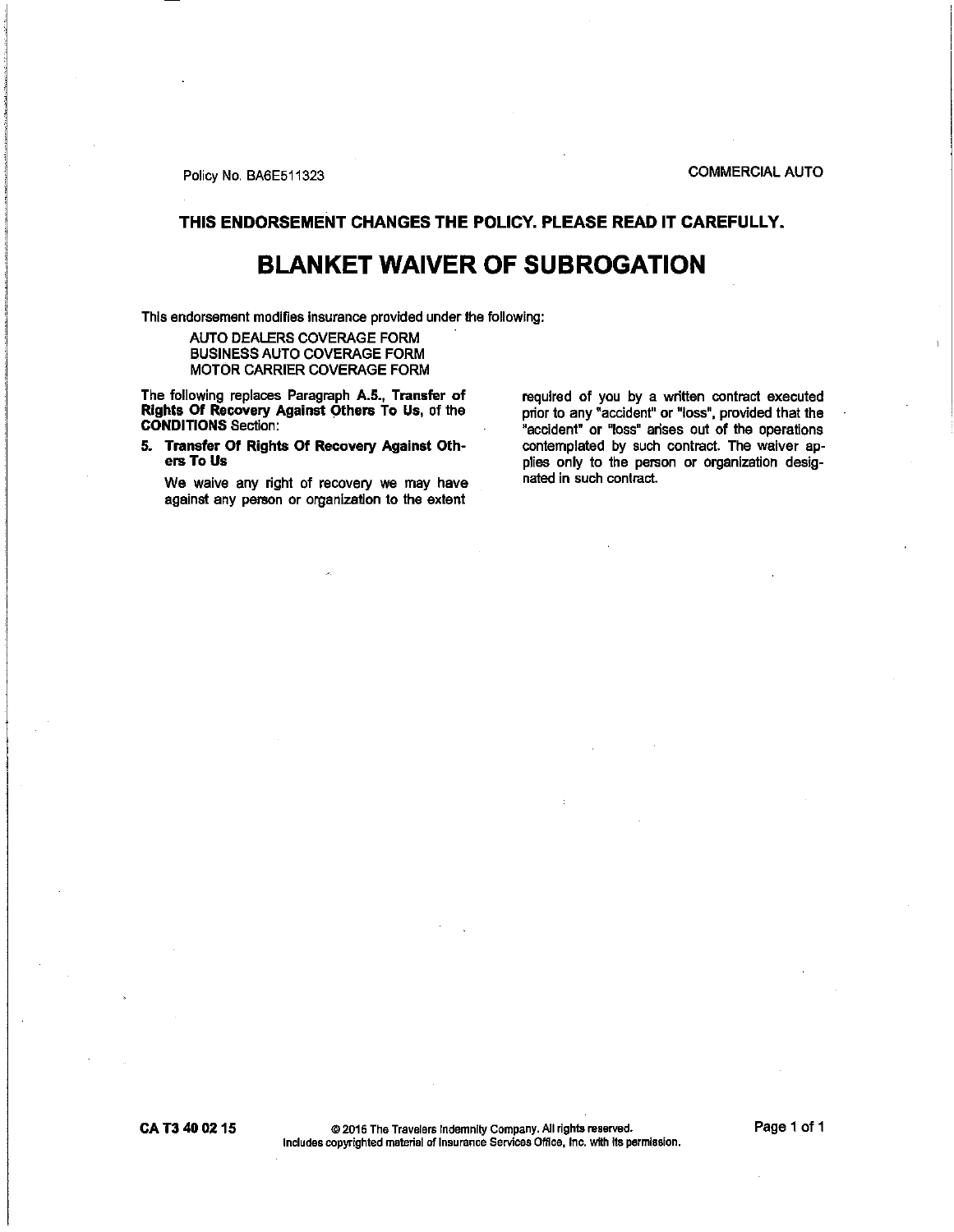

**WORKERS COMPENSATION AND EMPLOYERS LIABILITY POLICY ENDORSEMENT WC 00 03 13 (00)-01** 

POLICY NUMBER: (XNUB-4275T24-5-17)

# **WAIVER OF OUR RIGHT TO RECOVER FROM OTHERS ENDORSEMENT**

We have the right to recover our payments from anyone liable for an injury covered by this policy. We will not enforce our right against the person or organization named in the Schedule. (This agreement applies only to the extent that you perform work under a written contract that requires you to obtain this agreement from us.)

This agreement shall not operate directly or indirectly to benefit any one not named in the Schedule.

**SCHEDULE** 

#### **DESIGNATED PERSON:**

#### **DESIGNATED ORGANIZATION:**

ANY PERSON OR ORGANIZATION FOR WHICH THE INSURED BAS AGREED BY WRITTEN CONTRACT EXECUTED PRIOR TO LOSS TO FURNISH THIS WAIVER.

DATE OF ISSUE: 06-01-17 ST ASSIGN: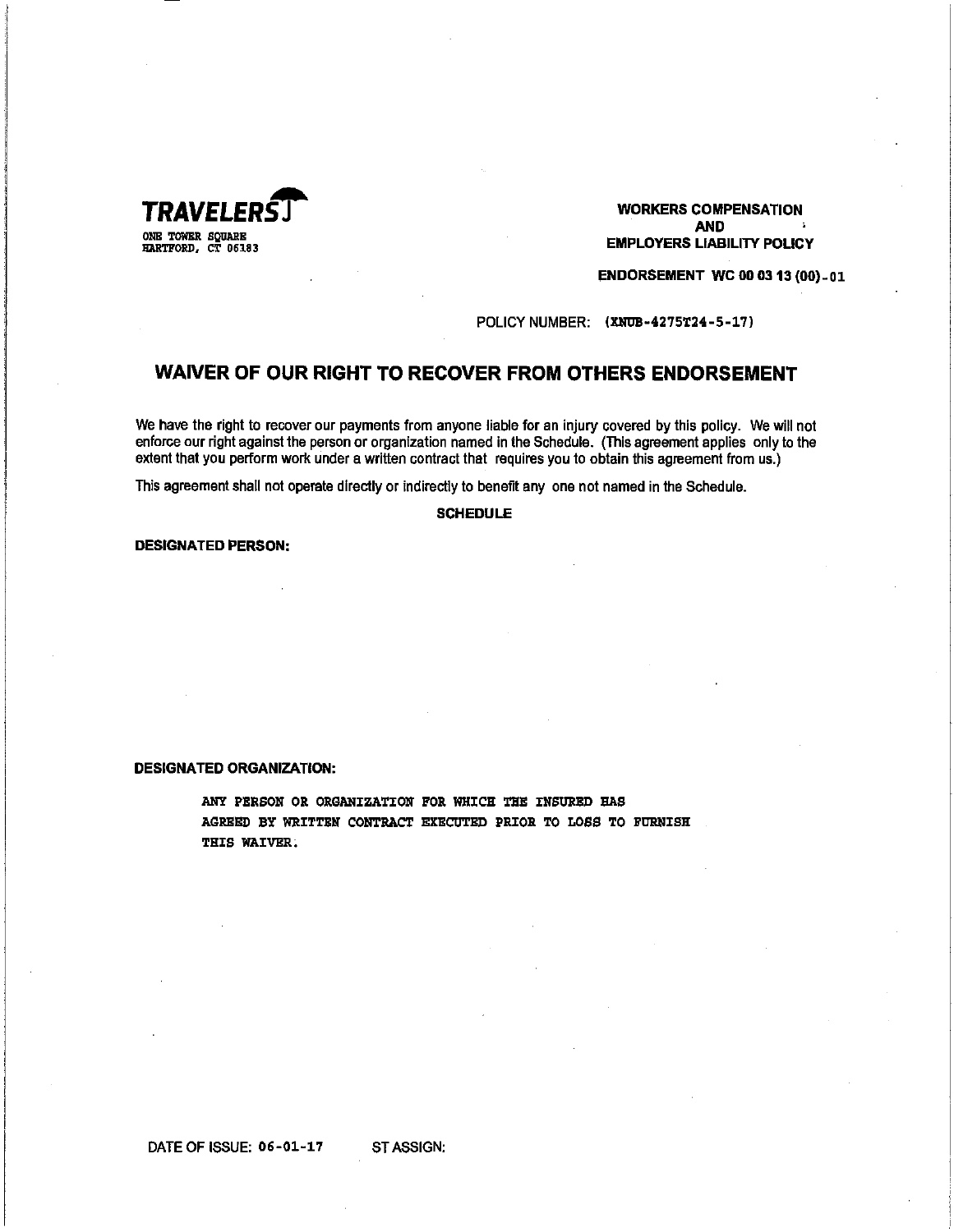# **EXHIBIT A**

# **SCOPE OF WORK CAREFREE WATER SYSTEM EVALUATION AND FINANCIAL ASSESSMENT**

The Engineer shall perform a study to determine the feasibility of extending water service to "Neighborhood A" (also known as "Southwest Carefree") which is within the Town of Carefree limits but is currently being served potable water by Cave Creek.

The scope of this project in the original Request for Proposals included performing a water system evaluation, condition assessment, and financial assessment for providing service to Neighborhood A and two additional neighborhoods identified as Neighborhoods B and C ("West Carefree" and "Northwest Carefree" respectively). These neighborhoods are within the Town limits but are also currently being served water by Cave Creek. Based on budget constraints, Carefree is pursuing a modification to the original work scope to remove Neighborhood B & C from the study at this time. The evaluation and assessment of incorporating these two neighborhoods into the Town water system will be performed in subsequent phases of the project and under a separate contract or contract modification.

The work under this Contract will consist of performing the following generalized tasks as outlined below:

- Perform the necessary investigations to assess the value of the existing water infrastructure in Neighborhood A.
- Complete an engineering analysis of up to three alternatives to extend service from the Carefree Water Company to Neighborhood A.
- For each alternative developed, prepare an engineering cost estimate of the improvements needed to provide service by the Carefree Water Company to Neighborhood A.
- Identify financing options for the cost of transferring service for this neighborhood from Cave Creek to the Carefree Water Company.
- Perform a financial analysis and rate study to determine the future rate structures for the existing customers residing in the neighborhood and the impact to the existing Carefree Water Company customers that would result from this transfer of water service. The analysis will include the repayment costs that would result from implementing this work.
- All work shall be summarized in a report complete with exhibits, tables and spreadsheets necessary to adequately describe the findings.
- Attend progress meetings; make presentations to Staff, stakeholders and the Town Council as presented in the master schedule, attached as Exhibit C.
- CVL will be assisted by Burgess & Niple, Inc. (B&N), Willdan, and Controlled Energy Engineers, LLC (CEE) in performing these tasks as described below.
- The work shall be completed in 9-months as shown in the attached Exhibit C.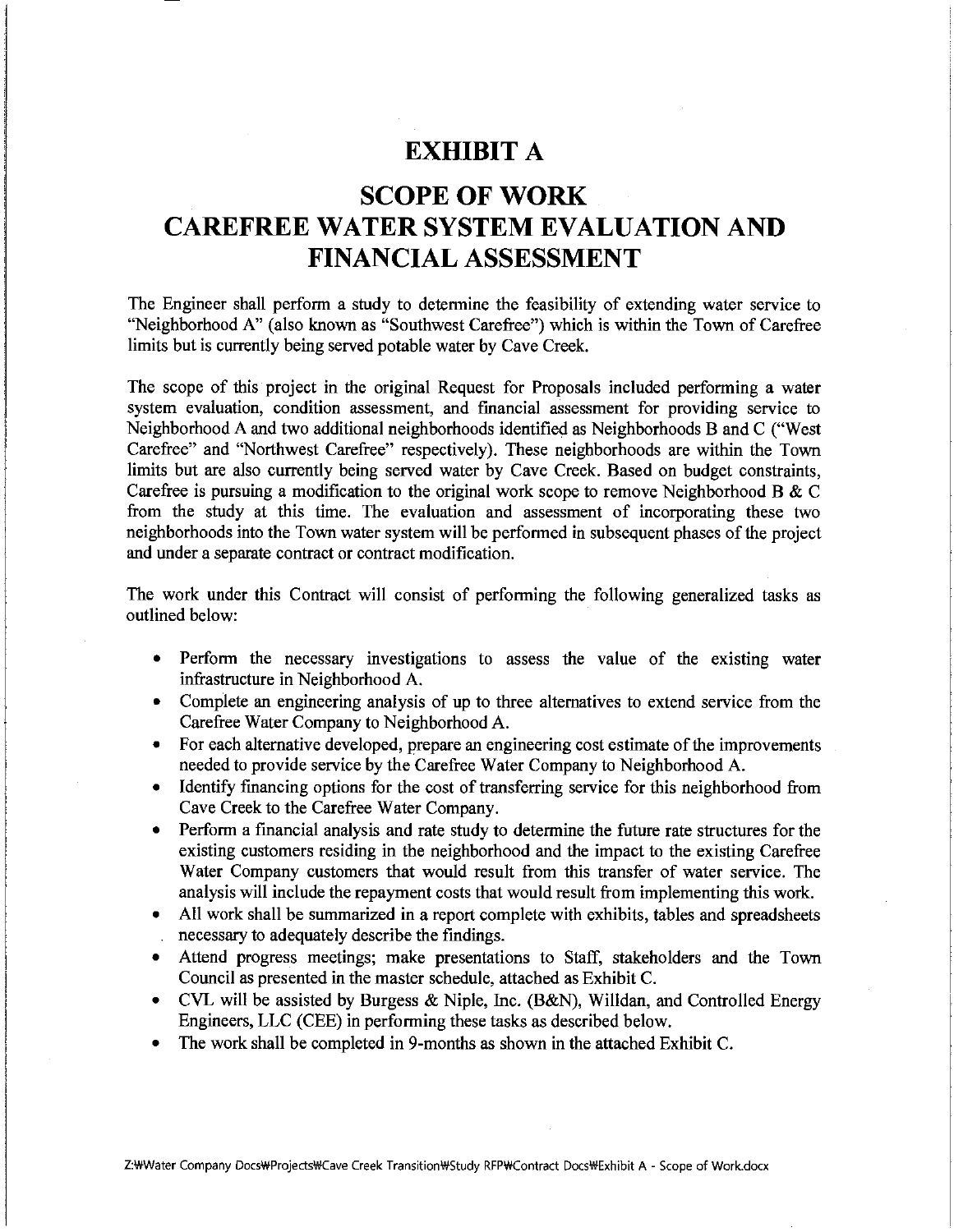The following is a detailed description of the Scope of Work by task:

# TASK 1 - INVENTORY & CONDITION ASSESSMENT WITHIN NEIGHBORHOOD A

# General Task Description

Produce an inventory and condition assessment of the existing water system infrastructure in Neighborhood A and assess the value of this infrastructure. This task will be performed by B&N as sub-consultants to CVL.

# Task 1.1 Kick-Off Meeting

B&N and CVL will attend a kick-off meeting for the project. Meeting minutes will be prepared by the team. Design, progress and presentation meetings are identified in other tasks.

• Meet with Town staff for a preliminary overview and understanding of the project. Project goals and schedule will be discussed.

# Task 1.2 Obtain/Review Record Drawings & Inventory Data

B&N will prepare a database inventory of the assets located within Neighborhood A. At a minimum, these assets will consist of water main, valves, hydrants, meter services, pump station and pressure reducing valve (PRV) stations and their subcomponents. Additional useful information to be obtained may include Cave Creek GIS data, O&M manuals and development documents.

- Review and inventory all water system features, initially using record drawings provided by Town and Cave Creek for the project area.
- Identify areas where record drawings or facility information may require further investigation.
- Coordinate with Town staff to fill record drawing "gaps" identified by the engineering team.

# Task 1.3 Field Meeting Between Carefree and Cave Creek

The team will attend a field meeting with both Carefree and Cave Creek staff to review and assess the condition of visible assets within Neighborhood A. Visible assets will include pump and PRV stations, and a representative sampling of the meter services.

• As part of the field meeting, inspect water system facilities in the project area and assess the condition of these facilities.

# Task 1.4 Condition Assessment of Pipelines and Stations

The team will assess the condition of pipelines and appurtenances, along with pump and PRV stations, within Neighborhood A. The assessment will be based on a variety of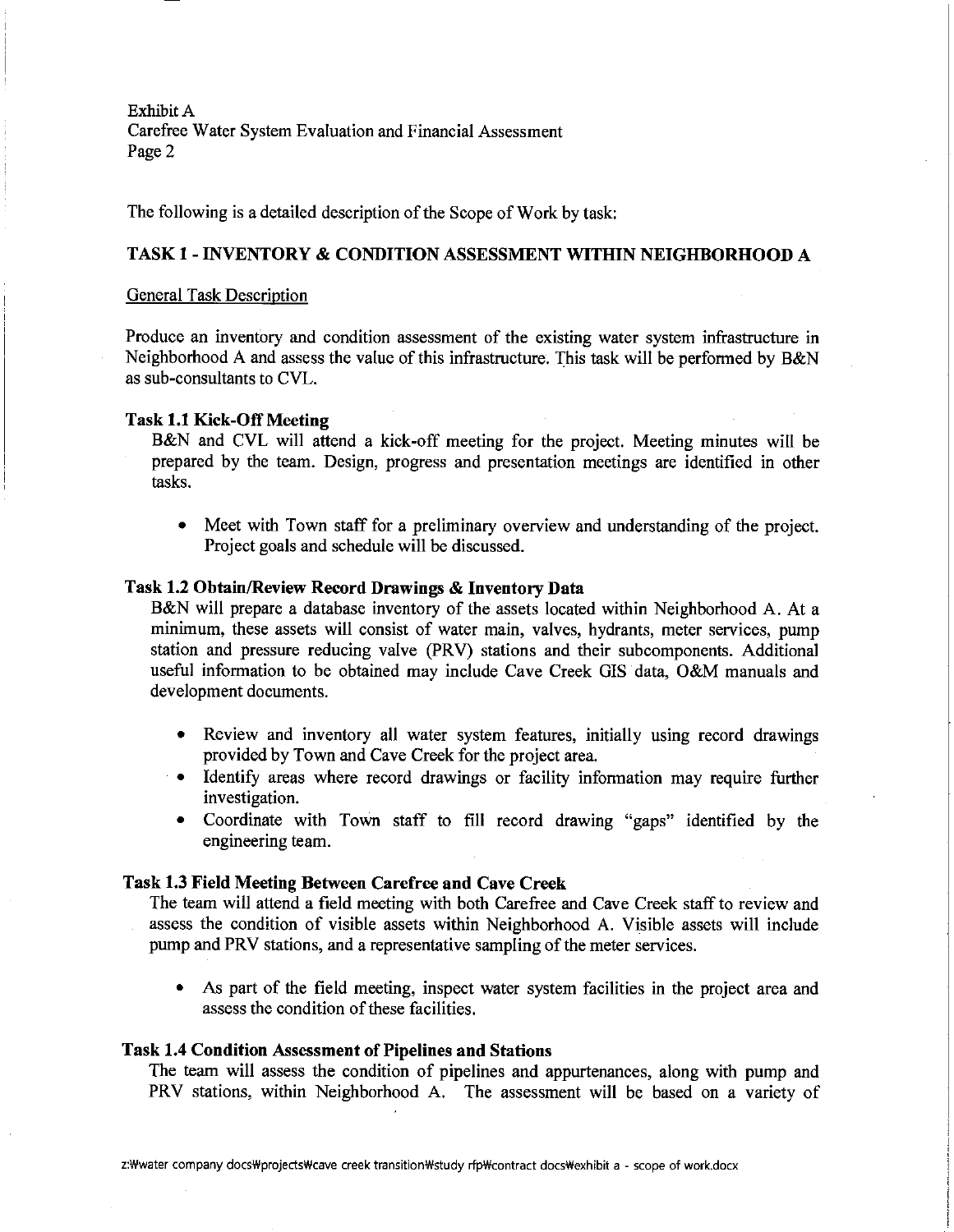parameters to establish the failure pattern and ultimately the remaining useful life of these assets using the following metrics:

- Field inspections and documentation.
- Maintenance records or other service/repair documentation obtained from Cave Creek Water or other sources to assist in the assessment of the condition of the existing water infrastructure.
- Linear/buried asset condition assessments for the pipelines in the project area.
- Estimation of the remaining useful life for the various facilities and features in the project area.

# Task 1.5 Document Infrastructure Concerns

The team will analyze the record information, inventory and condition assessment data to identify those infrastructure concerns that present a risk for estimated remaining useful life and accurate valuation.

• Document any infrastructure concerns identified during the condition assessment.

# Task 1.6 Presentation to Staff

The team and CVL will present the work results of Task 1 Inventory and Condition Assessment for Neighborhood A to Town staff. The presentation will explain the inventory and condition assessment approach and fmdings, and will specifically identify the projected useful remaining life of the assets within the neighborhood. Areas of concern and associated risk will be discussed, along with approaches to mitigate concerns/risk.

# TASK 2 - EVALUATE SERVICE TO NEIGHBORHOOD A

#### General Task Description

Complete an engineering analysis of up to three (3) alternatives to serve Neighborhood A.

## Task 2.1 Gather Existing Cave Creek Water Operating Parameters

Gather data regarding existing system pressures, pressure zones, flow capacities, etc., in Neighborhood A and adjacent the Carefree Water system. Define operating parameters for the neighborhood with Carefree Water input.

#### Task 2.2 Investigate Alternatives for Carefree Water to Serve Neighborhood A

Participate with Carefree in discussions with adjacent water systems (Cave Creek Water, City of Scottsdale) regarding the viability of additional future interconnections.

Gather data from these adjacent water systems to determine the specific interconnection capabilities and operating parameters/limitations (operating pressures, peak flow rates, delivery scenarios such as under normal operating conditions, emergency conditions only, etc.).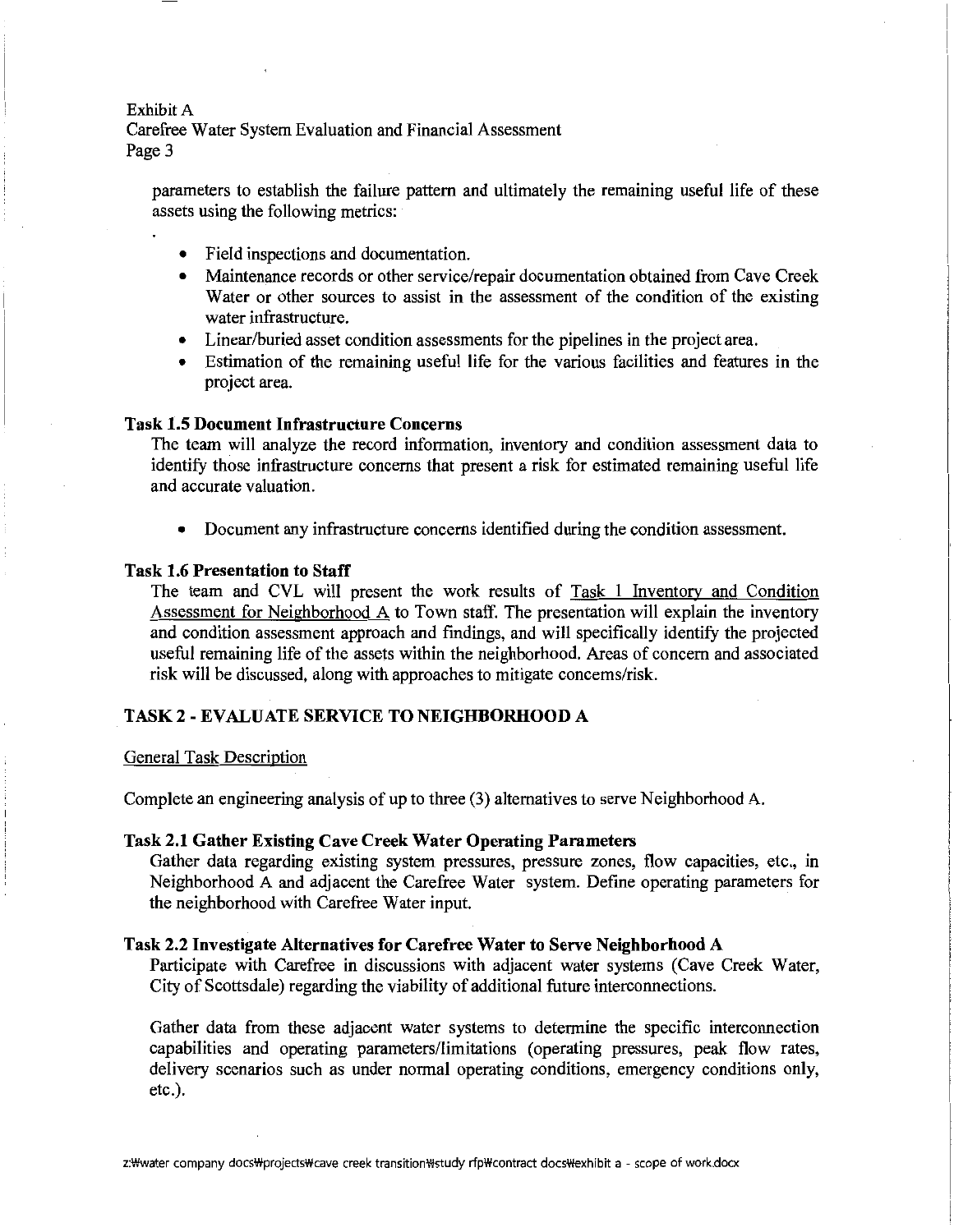Determine the most cost-effective alternatives. Alternatives may include:

- Pipeline improvements within the existing Neighborhood A service area and the adjacent Carefree Water system.
- Supplemental water storage tank capacity.
- New booster pump stations and improvements to existing booster pump station facilities.
- Interconnections with the existing adjacent water distribution system at various locations including the potential for a City of Scottsdale water system interconnection (e.g.: along the Carefree Highway alignment).

# **Task 2.3 Modeling to Identify Impacts to the Existing Carefree Water Company System**

Obtain and modify as necessary the existing Town computer model to identify and assess the water service alternatives developed above for Neighborhood A and, for each alternative proposed, quantify the impacts on the existing Carefree Water system.

- CVL will use Info Water modeling software to accomplish this task. Demand scenarios to be investigated include average day, max day, peak hour and fire flow demands.
- Calibration of the model will be accomplished by using fire hydrant flow tests and the incorporation of actual booster pump curves. Hydraulic Grade Lines (HGL) will be established for each of the Carefree Water pressure zones.

All alternatives developed to serve each subarea will include a risk discussion that addresses the difficulty in implementing the alternative, the probability of the alternative not being a permanent or long-term solution, and the reliability of the alternative.

# **Task 2.4 Presentation Meeting #2**

Our findings will be summarized and presented to Carefree staff in Presentation Meeting #2.

# **Task 2.5 Develop Final Water Model and Summary Report**

Upon receipt of comments and input from Carefree, CVL will develop a final water model for the recommended service alternatives and prepare a finding summary report.

# **TASK 3 - PRELIMINARY /COMPREHENSIVE COST ESTIMATES**

#### General Task Description

Prepare preliminary cost estimates for each of the alternatives identified under Task 2. Prepare final, comprehensive cost estimates for the selected alternatives.

# **Task 3.1 Cost of Implementing Service to Neighborhood A to Inclnde:**

- The estimated cost to acquire the neighborhood from Cave Creek Water.
- Construction costs to separate the neighborhood water service from Cave Creek Water.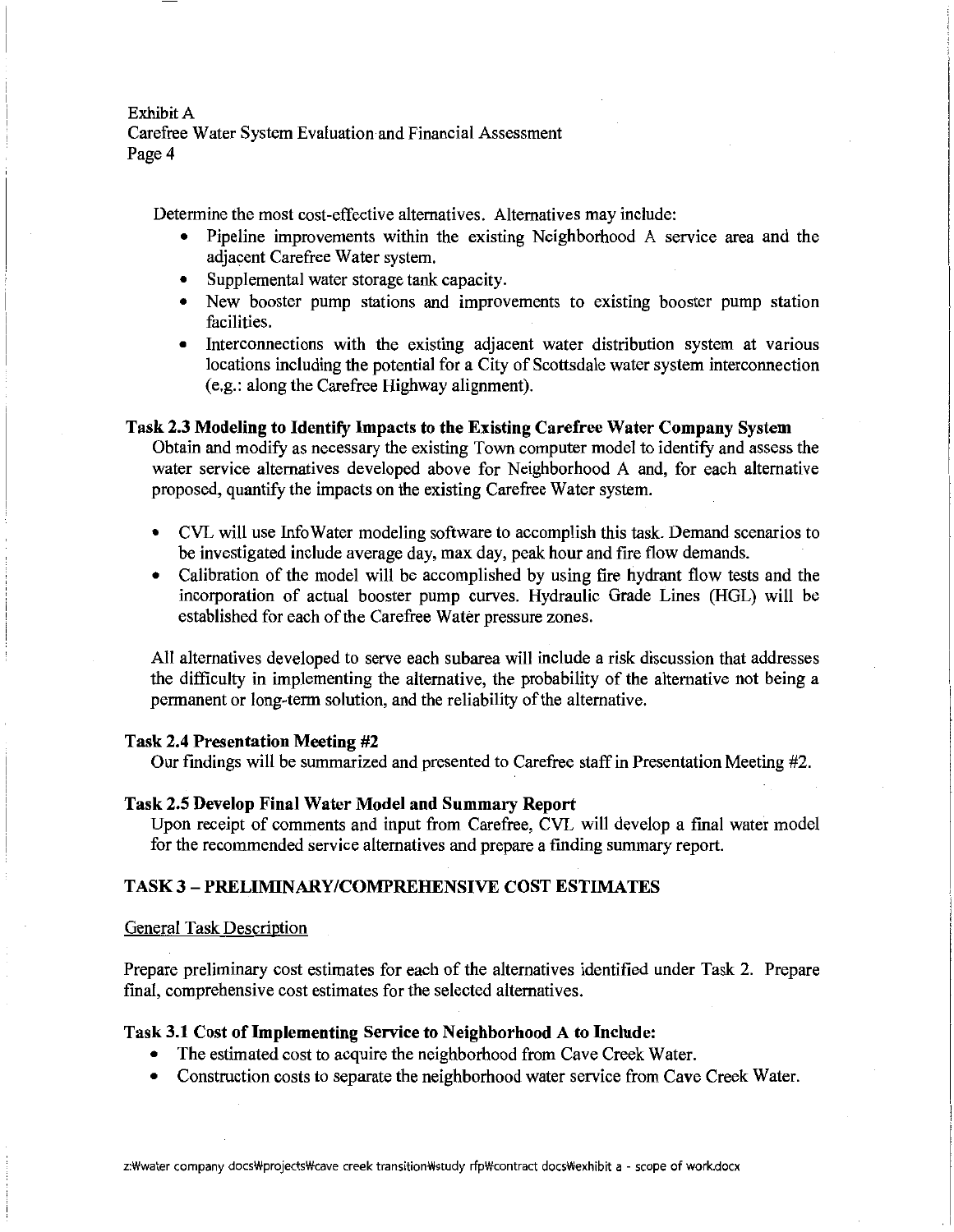# Exhibit A

Carefree Water System Evaluation and Financial Assessment Page 5

- Construction costs to implement all Task 2 alternatives to serve this neighborhood by Carefree Water.
- Costs to install new, standardized meters and accounts for all customers within the neighborhood consistent with Carefree Water's current water metering system.
- Construction costs to correct system deficiencies, if any, including life span deficiencies, and to bring those deficiencies to reasonable standards.
- Design and bidding costs.
- A reasonable level of contingencies based on the level of confidence in cost estimating.
- New connections and modifications to Carefree Water's Supervisory Control and Data Acquisition (SCADA) system. Add recommendations to the report and provide cost data.
- Land acquisition costs for new facilities. Major land acquisition shall include a preliminary site selection process and feasibility investigation.
- Any other costs identified during the investigation.
- Cost estimates will be to a level that can be used by the Carefree Water Board and the Town Council for financial decision-making and commitments that ultimately should be adequate to fund the transition in its entirety.
- Prepare recommendations, if advantageous, on a phased acquisition approach and/or a phased design/construction approach.

## Task 3.2 Presentation Meeting #3

Our findings will be summarized and presented to Staff in Presentation Meeting #3.

# Task 3.3 Final Cost Estimates/Comprehensive Cost Summary

Prepare a tabulation of final costs for the options reviewed in the tasks above that incorporate any comments or instructions received from Carefree. Assemble the fmal costs for the recommended service alternative into a comprehensive summary that will be used to develop the Task 4 rate studies and financial impacts. These improvements will be identified as a needed for the current year and in a 10- year forecast period.

# TASK 4 FINANCIAL IMPACTS AND RATE STUDY

# Task 4.1 Willdan Rate Study

#### General Task Description

Willdan will perform a financial impact analysis and rate study to determine future rate structures for Carefree Water customers incorporating the repayment of costs for providing potable water service to Neighborhood A. Include identifying financing options and financing costs associated with project funding.

Willdan's interactive approach will result in a customized Excel financial model that Carefree will retain, as well as a focused and tailored analysis of the Carefree Water's current rates, revenues, capital project and operational expenditures, debt commitments, reserve funding, and other financial data. The culmination of our analyses will be a comprehensive financial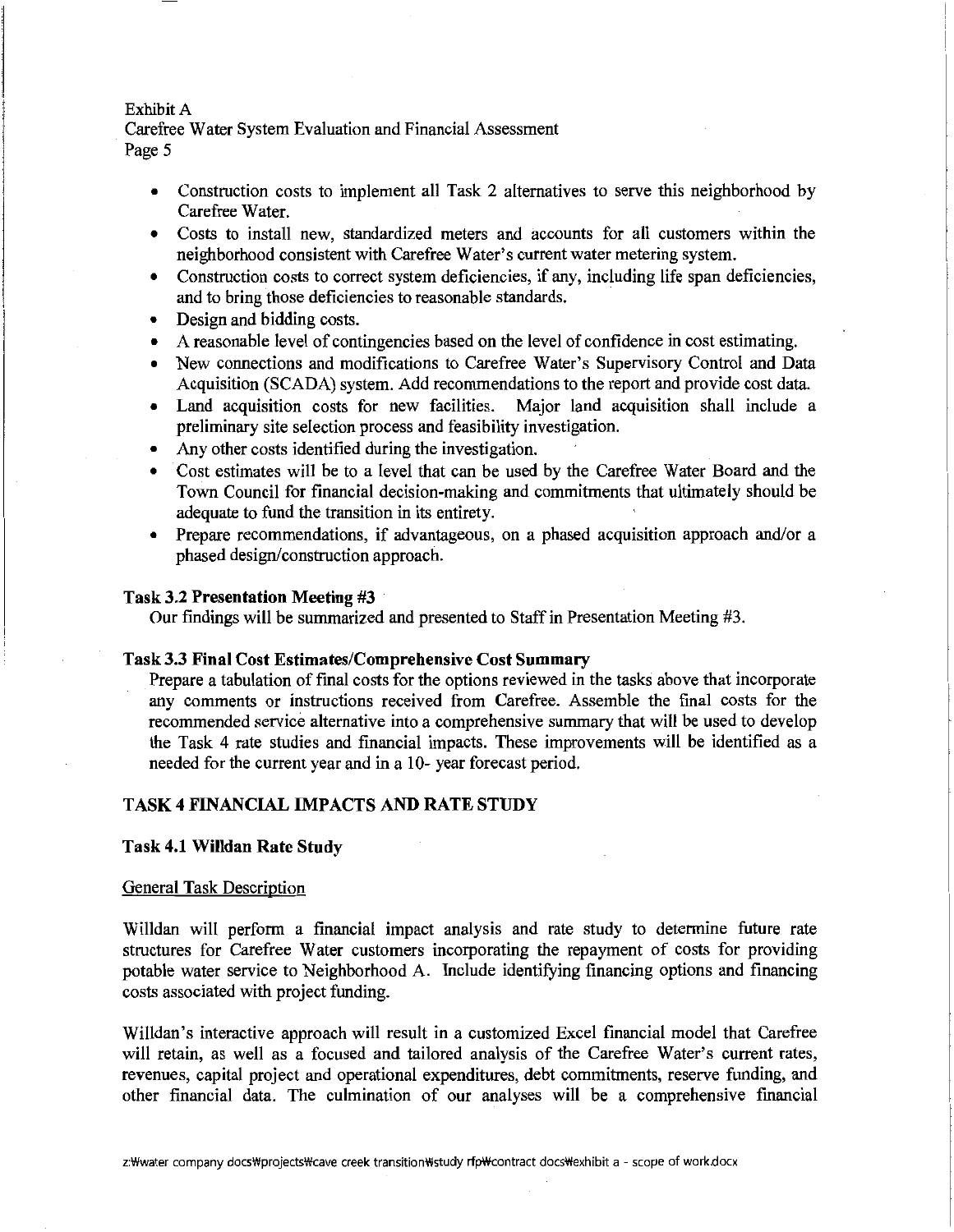management plan that develops projected system operating results for the next 5-10 fiscal years, and suggested rates for each of these years.

- Consolidate all cost estimates obtained from the completion of other tasks into a comprehensive cost summary, including the cost of financing, Bond Counsel, etc.
- Investigate financing and bonding options for Carefree Water to implement the transfer of potable water service.
- Recommend any debt restructuring that may be advantageous to Carefree Water or the project goals.
- Review and assess the current rate structure for Carefree Water customers.
- Prepare an analysis of required future water rates assuming both with and without the acquisition of the project area by Carefree Water. Incorporate the following items into the analysis:
	- o The economy of scale obtained by increasing Carefree Water's customer base.
	- o A reasonable assessment of any required incremental increases in staffing, maintenance effort, energy costs, water costs, etc., to operate a larger water system.
- In addition to the above analyses, assess the potential for variable rate structure altemative(s) that equitably distributes costs between existing and new Carefree Water customers.

Sound technical analysis is only one element of this process. It will be equally important to effectively and transparently communicate results and implications of the proposed rate structure to Carefree staff, Council and Board members, key stakeholders and, ultimately, to those that will be subject to new rates. Most of our projects incorporate significant community and/or stakeholder involvement and education efforts. Complicated technical analysis should be communicated in a manner that is easy to follow and understand by non-technical stakeholders.

# **Task 4.2 Prepare Alternate Valuations and Coordinate with the Rate Study**

Based on the inventory of Neighborhood A assets and the related condition assessment, B&N will utilize two approaches to develop asset valuation of each subarea. Valuations will be utilized by Willdan in preparation of rate studies, and will include impact of existing Inter Governmental Agreements (IGA's) as determined by Carefree legal counsel.

- Valuation will be based on the Income Approach and Cost Approach.
- Coordinate with Carefree's legal staff for valuation advice consistent with existing IGA's. Overall system valuation will include the calculation and transfer of water rights consistent with the existing IGA's.

# **Task 4.3 Presentation #4**

• Present findings to Carefree in a Progress Meeting to be coordinated with Willdan.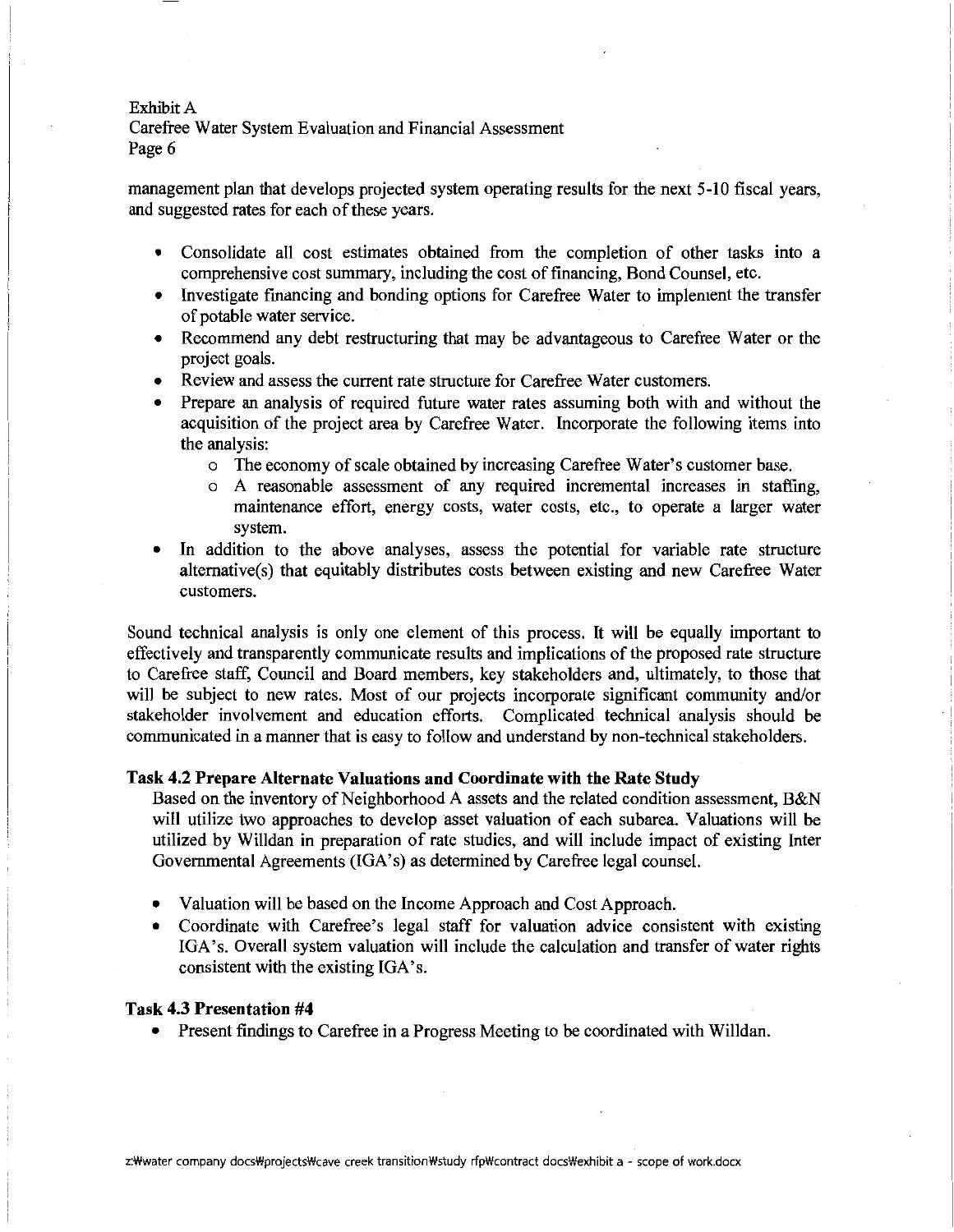# **TASK 5 LEGAL REVIEW**

Carefree anticipates retaining the services of Michael Pearce, Esq, of Maguire, Pearce and Storey, PCL to perform this task. The CVL team will coordinate with Mr. Pearce, or other assigned legal counsel, throughout the project. Coordination items to be performed include the following:

- Water system information and evaluation for Neighborhood A.
- Anticipated current and buildout water demands.
- Required distribution system improvement to provide service to Neighborhood A.
- Distribution of meeting minutes, presentation materials, and draft reports for legal counsel's review.
- Communication and updates as necessary.

# **TASK 6 DOCUMENTATION AND COMMUNICATION**

#### General Task Description

Regular meetings will be held during the life of the study. A comprehensive report will be prepared, detailing the results of the study. The study findings will be presented to Carefree staff, the Town Council/Carefree Water Board of Directors, and other interested parties.

# **Task 6.1 Progress Meetings**

Hold up to six (6) regular progress meetings with Carefree staff, stakeholders and elected representatives to report on the progress of the study. Discuss and obtain information required to complete the study. The scheduling of these meetings will be coordinated with Carefree staff.

#### **Task 6.2 Draft Comprehensive Report**

Prepare draft versions of a comprehensive report documenting all aspects of the study and all results of the task work items for review and comment from Carefree staff, elected officials, and other interested parties.

# **Task 6.3 Presentation Meeting #5**

Present draft report to Carefree staff in Presentation Meeting #5

# **Task 6.4 Draft Final Comprehensive Report**

Finalize and publish a comprehensive report documenting the study results, incorporating comments received from Carefree staff, elected officials, and other interested parties.

# **Task 6.5 Present Final Study Results**

Present the final study results to Carefree staff, the Town Council/Carefree Water Board of Directors, and other interested parties.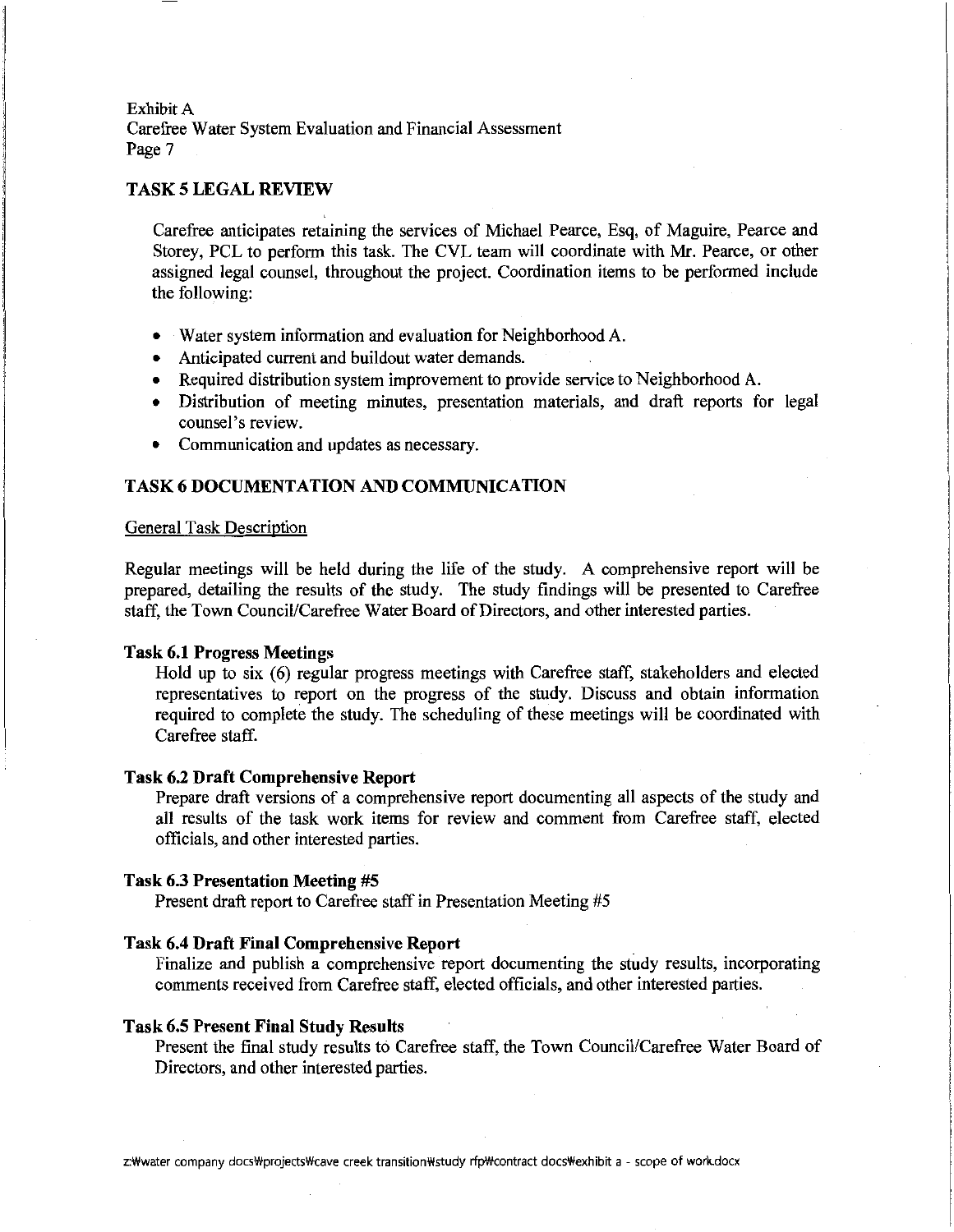# **Task 6.6 Final Comprehensive Report**

Prepare a final comprehensive report from input received from Town Council. Provide copies of the report and all electronic files, as requested by Carefree in an acceptable format.

# **Reimbursable Expenses** Lump Sum

Charges for prints, deliveries, mileage, computer services, reproductions, photo work, fire hydrant flow testing, and other fees not paid directly by the client will be billed on a lump sum basis in accordance with the Fee Schedule attached as Exhibit B.

# **SCOPE OF WORK ASSUMPTIONS**

The following assumptions were made in preparing this Scope of Work:

- The Town of Cave Creek will cooperate with the team by providing record drawings, maintenance records and staff institutional knowledge in a timely manner. Schedule impacts or delays caused by the Town of Cave Creek or other entities beyond the control of the team may extend the schedule or necessitate scope modification accordingly.
- The project scope includes the performance of a water system evaluation and financial assessment for Neighborhood A only.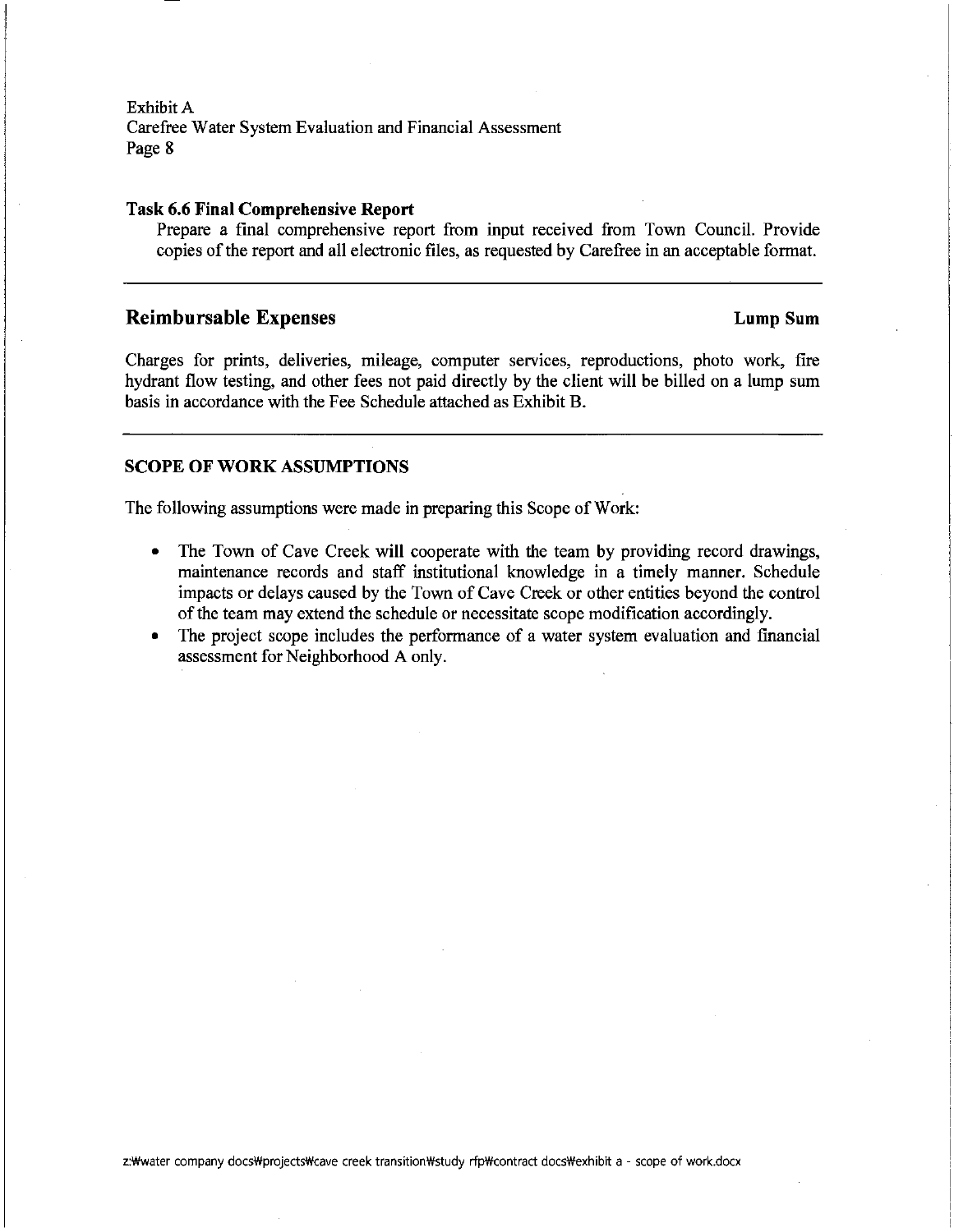$\sim$   $\sim$ 

# **EXHIBIT B**

# **ESTIMATE OF EFFORT AND COST**

# WATER SYSTEM EVALUATION FINANCIAL ASSESSMENT

# TOWN OF CAREFREE, AZ

| <b>Manager</b> | <b>Task Description</b>                                                                                                                   | Project<br>Director /<br>Manager | Senior<br>Project<br><b>Engineer</b>                                                                       | EIT IV                  | Project<br><b>Designer</b>                                       | EIT I           |              | Clerical       | Total<br>Labor<br>Hours | <b>CVL Fee</b>     | nt Fees        | Subconsulta   Total Project<br>Fee |
|----------------|-------------------------------------------------------------------------------------------------------------------------------------------|----------------------------------|------------------------------------------------------------------------------------------------------------|-------------------------|------------------------------------------------------------------|-----------------|--------------|----------------|-------------------------|--------------------|----------------|------------------------------------|
|                |                                                                                                                                           | \$160                            | \$135<br><b>All Color</b>                                                                                  | 5115                    | \$105                                                            | \$90            | \$0<br>53253 | \$75           |                         |                    |                | <b>TENDENCENT</b>                  |
| Laurin         | 1.00 TASK 1 - INVENTORY/CONDITION ASSESSMENT                                                                                              |                                  |                                                                                                            |                         |                                                                  |                 |              |                |                         |                    |                |                                    |
|                | 1.01 Kick Off Meeting                                                                                                                     | 8                                |                                                                                                            | 8                       |                                                                  | 4               |              |                | 20                      | \$2,560            |                | \$2,560                            |
|                | 1.02 Review Record Drawings, Reports, Operational Data                                                                                    |                                  |                                                                                                            | 16                      |                                                                  | 8               |              |                | 24                      | \$2,560            |                | \$2,560                            |
|                | 1.03 Field Meeting Carefree and Cave Creek<br>1.06 Presentation #1                                                                        |                                  | 8                                                                                                          |                         |                                                                  |                 |              |                | 8                       | \$1,080            |                | \$1,080                            |
|                | B&N Consultant Fees TASK 1 (see attached scope and fees for subtasks 1.04,                                                                | 6                                | 6                                                                                                          |                         |                                                                  | 4               |              |                | 16                      | \$2,130            |                | \$2,130                            |
|                | 1.05)                                                                                                                                     |                                  |                                                                                                            |                         |                                                                  |                 |              |                | 0                       | \$0                | \$39,821       | \$39,821                           |
|                | Electrical Consultant Fees TASK 1 (see attached scope and fees)                                                                           |                                  |                                                                                                            |                         |                                                                  |                 |              |                |                         |                    | \$1,300        | \$1,300                            |
|                |                                                                                                                                           |                                  |                                                                                                            | <b>ASSIMAL</b>          | $\mathcal{L}^{\text{max}}$                                       |                 |              |                |                         |                    |                |                                    |
|                | Subtotal Labor Hours TASK 1                                                                                                               | 14                               | 14                                                                                                         | 24                      | 0                                                                | 16              | 0            | 0              | 68                      | \$8,330            | \$41,121       | \$49,451                           |
|                | Subtotal Labor Costs TASK 1                                                                                                               | \$2,240                          | \$1,890                                                                                                    | \$2,760                 | \$0                                                              | \$1,440         | \$0          | \$0            | \$8,330                 |                    |                |                                    |
| Laurin         | SAR SAN SARA SA KABUPATÈN SA SA SA SA SA SA<br>2.00 TASK 2 - EVALUATE SERVICE TO NEIGHBORHOOD A                                           |                                  |                                                                                                            |                         |                                                                  |                 |              |                |                         |                    |                |                                    |
|                | 2.01 Gather Operating Parameters                                                                                                          |                                  | 8                                                                                                          | 8                       | 5                                                                |                 |              |                | 21                      | \$2,525            |                | \$2,525                            |
|                | 2.02 Neighborhood A Service Options                                                                                                       | 4                                | 24                                                                                                         | 12                      | 12                                                               |                 |              |                | 52                      | \$6,520            |                | \$6,520                            |
|                | 2.03 Carefree Water Modeling                                                                                                              | $\overline{2}$                   | 8                                                                                                          | 40                      |                                                                  | $\overline{2}$  |              |                | 52                      | \$6,180            |                | \$6,180                            |
|                | 2.04 Presentation #2                                                                                                                      | 6                                | 8                                                                                                          |                         | 8                                                                | 6               |              | 2              | 30                      | \$3,570            |                | \$3,570                            |
|                | 2.05 Final Model and Findings Summary                                                                                                     | 4                                | 12                                                                                                         | 32                      |                                                                  | 8               |              |                | 56<br>0                 | \$6,660<br>\$0     |                | \$6,660<br>\$0                     |
|                | <b>B&amp;N Consultant Fees TASK 2</b>                                                                                                     |                                  |                                                                                                            |                         |                                                                  |                 |              |                | 0                       | \$0                | \$3,986        | \$3,986                            |
|                |                                                                                                                                           |                                  |                                                                                                            |                         |                                                                  |                 |              |                |                         |                    |                |                                    |
|                | Electrical Consultant Fees TASK 2 for SCADA, Controls & Electrical Options                                                                |                                  |                                                                                                            |                         |                                                                  |                 |              |                | 0                       | 50                 | 5900           | <b>S900</b>                        |
|                | <u> Maria Alexandria (m. 1888)</u>                                                                                                        |                                  |                                                                                                            | <b>SACRA</b>            |                                                                  |                 |              |                |                         |                    |                |                                    |
|                | Subtotal Labor Hours TASK 2                                                                                                               | 16                               | 60                                                                                                         | 92                      | 25                                                               | 16              | 0            | 2              | 211                     | \$25,455           | 54,886         | \$30,341                           |
|                | Subtotal Labor Costs TASK 2<br>a papakan kacamatan ing kabupatèn Kabupatèn Ing                                                            | \$2,560                          | \$8,100                                                                                                    | \$10,580                | \$2,625                                                          | \$1,440<br>2019 | \$0          | \$150          | \$25,455                | <b>All College</b> |                | <b>Seattle Avenue</b>              |
| Laurin         | 3.00 TASK 3 - PRELIMINARY & COMPREHENSIVE COST ESTIMATES                                                                                  |                                  |                                                                                                            |                         |                                                                  |                 |              |                |                         |                    |                |                                    |
|                | 3.01 Neighborhood A Implementation Costs                                                                                                  | 6                                | 40                                                                                                         |                         |                                                                  | 8               |              |                | 54                      | \$7,080            |                | \$7,080                            |
|                | 3.02 Presentation #3                                                                                                                      | 6                                | 8                                                                                                          |                         | 4                                                                |                 |              | $\overline{2}$ | 20                      | \$2,610            |                | \$2,610                            |
|                | 3.03 Final Cost Estimate/Comprehensive Cost Summary                                                                                       | 4                                | 10                                                                                                         |                         |                                                                  | 4               |              |                | 18                      | \$2,350            |                | \$2,350                            |
|                |                                                                                                                                           |                                  |                                                                                                            |                         |                                                                  |                 |              |                | 0                       | 50                 |                | \$0                                |
|                | <b>Electrical Consultant Fees TASK 3</b>                                                                                                  |                                  |                                                                                                            |                         |                                                                  |                 |              |                | 0<br>0                  | 50<br>\$0          | \$0<br>\$300   | \$0<br>\$300                       |
|                |                                                                                                                                           | <b>ANGEL</b>                     |                                                                                                            |                         |                                                                  |                 |              |                |                         |                    |                | 2012-01                            |
|                | Subtotal Labor Hours TASK 3                                                                                                               | 16                               | 58                                                                                                         | 0                       | 4                                                                | 12              | 0            | 2              | 92                      | \$12,040           | \$300          | \$12,340                           |
|                | <b>Subtotal Labor Costs TASK 3</b>                                                                                                        | \$2,560                          | \$7,830                                                                                                    | \$0                     | \$420                                                            | \$1,080         | \$0          | \$150          | \$12,040                |                    |                |                                    |
|                | e de la companyación de la construcción de la construcción de la construcción de la construcción de la construcción                       |                                  |                                                                                                            |                         |                                                                  |                 |              |                |                         | <b>DESCRIPTION</b> | <b>RAMARIA</b> | <b>IRANG PARTIES</b>               |
| Laurin         | 4.00 TASK 4 - FINANCIAL IMPACTS & RATE STUDY                                                                                              |                                  |                                                                                                            |                         |                                                                  |                 |              |                |                         |                    |                |                                    |
|                | 4.01 Willdan Consultant Fees TASK 4 (see attached scope & fees)<br>4.02 B&N Consultant Fees TASK 4 (Prepare Alt. Valuations & Coord. With |                                  |                                                                                                            |                         |                                                                  |                 |              |                |                         | \$O                | \$34,000       | \$34,000                           |
|                | Rate Study)                                                                                                                               |                                  |                                                                                                            |                         |                                                                  |                 |              |                |                         | \$0                | \$9,168        | \$9,168                            |
|                | 4.03 Presentation #4 (Effort included in Progress Meetings)                                                                               |                                  |                                                                                                            |                         |                                                                  |                 |              |                |                         |                    |                |                                    |
|                |                                                                                                                                           |                                  |                                                                                                            |                         |                                                                  |                 |              |                |                         |                    |                |                                    |
|                | Subtotal Labor Hours TASK 4                                                                                                               | 0                                | 0                                                                                                          | 0                       | 0                                                                | 0               | 0            | 0              | 0                       | \$0                | \$43,168       | \$43,168                           |
|                | Subtotal Labor Costs TASK 4<br>an Bandaría a tha an Sua                                                                                   | \$0                              | \$0<br><b>Barbara and The Party</b>                                                                        | \$0<br><b>SAME OF A</b> | \$0<br><b>All County</b>                                         | \$0             | SO           | 50             | S <sub>0</sub>          |                    |                | SA GA                              |
| Laurin         | 5.00 TASK 5 - LEGAL REVIEW                                                                                                                |                                  |                                                                                                            |                         |                                                                  |                 |              |                |                         |                    |                |                                    |
|                | Team coordination with Michael Pearce part of other Tasks                                                                                 |                                  |                                                                                                            |                         |                                                                  |                 |              |                |                         | \$0                |                | \$0                                |
|                | Town takes the lead in the performance of this Task                                                                                       |                                  |                                                                                                            |                         |                                                                  |                 |              |                |                         | 50                 |                | \$0                                |
|                |                                                                                                                                           |                                  |                                                                                                            |                         |                                                                  |                 |              |                |                         |                    |                |                                    |
|                | Subtotal Labor Hours TASK 5                                                                                                               | 0<br>50                          | 0<br>50                                                                                                    | 0<br>\$0                | 0<br>$\overline{\boldsymbol{\mathsf{s}}\boldsymbol{\mathsf{o}}}$ | 0<br>\$0        | 0<br>\$0     | 0<br>\$0       | 0<br>\$0                | \$0                | \$0            | \$0                                |
|                | Subtotal Labor Costs TASK 5                                                                                                               |                                  |                                                                                                            |                         |                                                                  |                 | MEZHE        |                |                         |                    |                |                                    |
| Laurin         | 6.00 TASK 6 - DOCUMENTATION AND COMMUNICATION                                                                                             |                                  |                                                                                                            |                         |                                                                  |                 |              |                |                         |                    |                |                                    |
|                | 6.01 Project Management and Progress Meetings (6)                                                                                         | 24                               |                                                                                                            | 48                      |                                                                  |                 |              |                | 72                      | \$9,360            |                | \$9,360                            |
|                | 6.02 Draft Report Preparation                                                                                                             | $\mathbf{2}$                     | 8                                                                                                          | 60                      |                                                                  | 8               |              | 8              | 86                      | \$9,620            |                | \$9,620                            |
|                | 6.03 Presentation #5                                                                                                                      | 8                                |                                                                                                            | 8                       |                                                                  | 4               |              |                | 20                      | \$2,560            |                | \$2,560                            |
|                | 6.04 Draft Final Comprehensive Report<br>6.05 Presentation to Town Council                                                                | $\overline{2}$<br>8              | 8                                                                                                          | 20<br>12                |                                                                  | 8<br>4          |              | 4              | 42<br>24                | \$4,720<br>\$3,020 |                | \$4,720<br>\$3,020                 |
|                | 6.06 Final Comprehensive Report                                                                                                           | $\overline{2}$                   | 4                                                                                                          | 4                       |                                                                  |                 |              |                | 10                      | \$1,320            |                | \$1,320                            |
|                |                                                                                                                                           |                                  |                                                                                                            |                         |                                                                  |                 |              |                | 0                       | 50                 |                | \$0                                |
|                | <b>B&amp;N Consultant Fees TASK 6</b>                                                                                                     |                                  |                                                                                                            |                         |                                                                  |                 |              |                | 0                       | \$0                | \$18,160       | \$18,160                           |
|                | Electrical Consultant Fees TASK 6                                                                                                         |                                  |                                                                                                            |                         |                                                                  |                 |              |                | 0                       | SO.                | \$1,650        | \$1,650                            |
|                |                                                                                                                                           |                                  |                                                                                                            | <b>ACOMES</b>           |                                                                  |                 |              |                |                         |                    |                |                                    |
|                | Subtotal Labor Hours TASK 6<br>Subtotal Labor Costs TASK 6                                                                                | 46<br>\$7,360                    | 20<br>\$2,700                                                                                              | 152<br>\$17,480         | 0<br>\$0                                                         | 24<br>\$2,160   | 0<br>\$0     | 12<br>\$900    | 254<br>\$30,600         | \$30,600           | \$19,810       | \$50,410                           |
|                |                                                                                                                                           |                                  |                                                                                                            | <b>The College</b>      |                                                                  |                 |              |                |                         |                    |                | <b>Committee</b>                   |
|                | TOTAL LABOR HOURS TASKS 1 - 6                                                                                                             | 92                               | 152                                                                                                        | 268                     | 29                                                               | 68              | 0            | 16             | 330                     |                    |                |                                    |
|                | TOTAL LABOR FEES TASKS 1 - 6                                                                                                              | \$14,720                         | \$20,520                                                                                                   | \$30,820                | \$3,045                                                          | \$6,120         | \$0          | \$1,200        |                         | \$76,425           | \$109,285      | \$185,710                          |
|                |                                                                                                                                           |                                  |                                                                                                            |                         |                                                                  |                 |              |                |                         |                    |                |                                    |
| Laurin         | Reimbursable Expenses CVL including fire hydrant flow testing                                                                             | <b>READERS</b>                   | <b>ASSESSMENT REPORT OF A STATE OF A STATE OF A STATE OF A STATE OF A STATE OF A STATE OF A STATE OF A</b> |                         |                                                                  |                 |              |                |                         |                    |                | \$2,000                            |
|                | TOTAL CONTRACT AMOUNT                                                                                                                     |                                  |                                                                                                            |                         |                                                                  |                 |              |                |                         |                    |                | \$187,710                          |
|                |                                                                                                                                           |                                  |                                                                                                            |                         |                                                                  |                 |              |                |                         |                    |                |                                    |

| <b>AMOUN</b><br><b>ITOTAL</b><br>CONTRACT A |  |  |  |  |  |  |  |  |  |  | 5187.710 |
|---------------------------------------------|--|--|--|--|--|--|--|--|--|--|----------|
|---------------------------------------------|--|--|--|--|--|--|--|--|--|--|----------|

 $\mathcal{A}^{\pm}$ 

 $\sim$   $\sim$ 

4/5/2018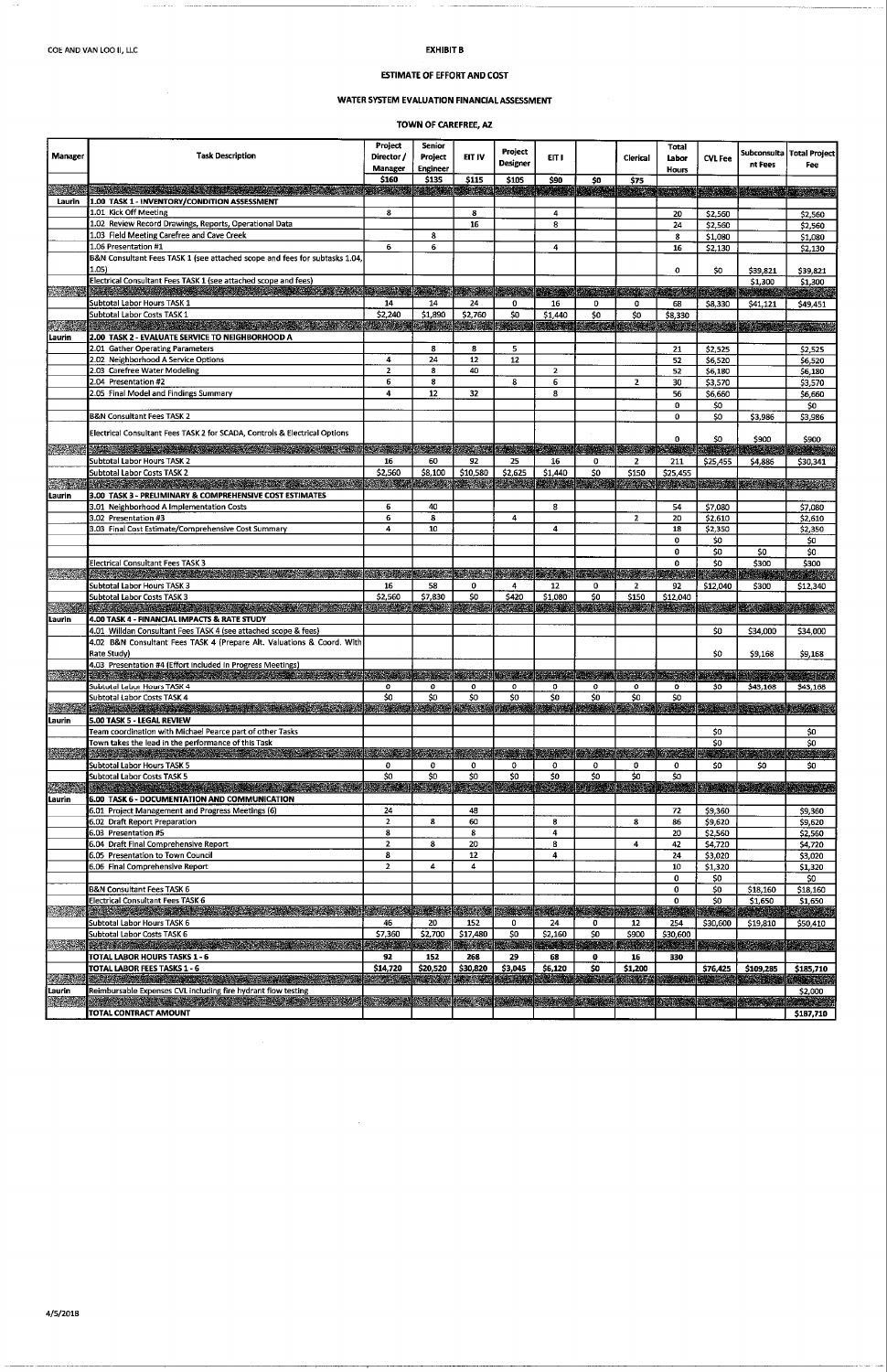|                                                                                                                                                                                                                                 |                                  |                |                |                                                                                     |                                                                                                                                                                                                                                | <b>HOURS</b>  |                                                                                                                                      | COST                    |              |                                        |              |
|---------------------------------------------------------------------------------------------------------------------------------------------------------------------------------------------------------------------------------|----------------------------------|----------------|----------------|-------------------------------------------------------------------------------------|--------------------------------------------------------------------------------------------------------------------------------------------------------------------------------------------------------------------------------|---------------|--------------------------------------------------------------------------------------------------------------------------------------|-------------------------|--------------|----------------------------------------|--------------|
| <b>EXHIBIT B-1</b>                                                                                                                                                                                                              | <b>KEVIN</b>                     | <b>TRACY</b>   | <b>DANA</b>    | <b>PROJECT</b>                                                                      | <b>DESIGN</b>                                                                                                                                                                                                                  |               |                                                                                                                                      |                         |              |                                        |              |
| <b>Town of Carefree</b>                                                                                                                                                                                                         | <b>CAMPANELLA</b>                | <b>GRUNDEN</b> | <b>BISCAN</b>  | <b>ENGINEER</b>                                                                     | <b>ENGINEER</b>                                                                                                                                                                                                                | <b>TOTAL</b>  | <b>MILES</b>                                                                                                                         |                         |              | <b>TOTAL</b>                           | <b>TOTAL</b> |
| Water System Evaluation and Financial Assessment                                                                                                                                                                                | \$219                            | \$177          | \$165          | \$140                                                                               | \$108                                                                                                                                                                                                                          | <b>HOURS</b>  | \$0.56/MI                                                                                                                            | <b>SUBS</b>             | <b>MISC</b>  | <b>EXPENSES</b>                        | <b>FEE</b>   |
| Burgess & Niple, Inc.                                                                                                                                                                                                           |                                  |                |                |                                                                                     |                                                                                                                                                                                                                                |               | 0.560                                                                                                                                |                         |              |                                        |              |
| ,我们也不能在这里,我们也不能会在这里,我们也不能会在这里,我们也不能会在这里,我们也不能会在这里,我们也不能会在这里,我们也不能会在这里,我们也不能会在这里,<br>第2012章 我们的人们,我们的人们就会在这里,我们的人们的人们,我们的人们就会在这里,我们的人们的人们,我们也不能会在这里,我们的人们就会不能会在这里,我们的                                                            |                                  |                |                |                                                                                     | a state of the state of the state of the state of the state of the state of the state of the state of the state of the state of the state of the state of the state of the state of the state of the state of the state of the |               |                                                                                                                                      |                         |              |                                        |              |
| Task 1 Inventory and Condition Assessment Within Neighborhood A                                                                                                                                                                 |                                  |                |                |                                                                                     |                                                                                                                                                                                                                                |               |                                                                                                                                      |                         |              |                                        |              |
| Task 1.1 Kick off Meeting                                                                                                                                                                                                       |                                  | 4              | $\overline{4}$ |                                                                                     |                                                                                                                                                                                                                                | 8             | 70 MI                                                                                                                                |                         |              | 39                                     | 1,407        |
| Task 1.2 Obtain/Review Record Drawings & Inventory Data                                                                                                                                                                         | 8                                | 42             | 25             |                                                                                     |                                                                                                                                                                                                                                | 75            |                                                                                                                                      |                         |              | 0                                      | 13,311       |
| Task 1.3 Field Meeting Carefree and Cave Creek                                                                                                                                                                                  |                                  | 8              | 8              |                                                                                     |                                                                                                                                                                                                                                | 16            | 70 MI                                                                                                                                |                         |              | 39                                     | 2,775        |
| Task 1.4 Condition Assessment of Pipelines and Stations                                                                                                                                                                         | 18                               | 42             | 34             | 13                                                                                  |                                                                                                                                                                                                                                | 107           | 70 MI                                                                                                                                |                         |              | 39                                     | 18,845       |
| Task 1.5 Document Infrastructure Concerns                                                                                                                                                                                       |                                  | 4              |                |                                                                                     |                                                                                                                                                                                                                                | 4             |                                                                                                                                      |                         |              | 0                                      | 708          |
| Task 1.6 Presentation to Staff                                                                                                                                                                                                  |                                  | 8              | 8              |                                                                                     |                                                                                                                                                                                                                                | 16            | 70 MI                                                                                                                                |                         |              | 39                                     | 2,775        |
| <b>SUBTOTAL</b>                                                                                                                                                                                                                 | 26                               | 108            | 79             | 13                                                                                  | 0                                                                                                                                                                                                                              | 226           | 280                                                                                                                                  | O                       | U            | 157                                    | 39,821       |
| n de la propieta de la propieta de la propieta de la propieta de la propieta de la propieta de la propieta de<br>La propieta de la propieta de la propieta de la propieta de la propieta de la propieta de la propieta de la pr |                                  |                |                |                                                                                     |                                                                                                                                                                                                                                | AND RESIDENCE |                                                                                                                                      | <b>TANK THE COMPANY</b> |              | <b>CONTRACTOR</b> CONTRACTOR CONTRACTO | 1999         |
| Task 2 Evaluate Service to Neighborhood A                                                                                                                                                                                       |                                  |                |                |                                                                                     |                                                                                                                                                                                                                                |               |                                                                                                                                      |                         |              |                                        |              |
| Task 2.2 Neighborhood A Service Options                                                                                                                                                                                         |                                  | 3              |                | 18                                                                                  |                                                                                                                                                                                                                                | 21            | 70 MI                                                                                                                                |                         |              | 39                                     | 3,090        |
| Task 2.5 Carefree Water System Modeling Report                                                                                                                                                                                  |                                  |                |                | 6                                                                                   |                                                                                                                                                                                                                                | 6             |                                                                                                                                      |                         |              | 0                                      | 896          |
| <b>SUBTOTAL</b>                                                                                                                                                                                                                 | $\mathbf{0}$                     | 3              | U              | 24                                                                                  | O                                                                                                                                                                                                                              | 27            | 70                                                                                                                                   | 0                       | 0            | 39                                     | 3,986        |
| a series and the series of the series of the series of the series of the series of the series of the series of                                                                                                                  | <b>REAL PROPERTY AND INCOME.</b> |                |                | A THE REAL PROPERTY OF THE REAL PROPERTY OF THE REAL PROPERTY OF THE REAL PROPERTY. |                                                                                                                                                                                                                                |               | A START START A START OF THE START OF THE START OF THE START OF THE START OF THE START OF THE START OF THE STA                       |                         |              |                                        |              |
| Task 4 Financial Impacts and Study                                                                                                                                                                                              |                                  |                |                |                                                                                     |                                                                                                                                                                                                                                |               |                                                                                                                                      |                         |              |                                        |              |
| Task 4.3 Prepare Neighborhood A Alternate Valuations (Income and Cost Approach)                                                                                                                                                 | 16                               | 32             |                |                                                                                     |                                                                                                                                                                                                                                | 48            |                                                                                                                                      |                         |              | 0                                      | 9,168        |
| <b>SUBTOTAL</b>                                                                                                                                                                                                                 | 16                               | 32             | 0              | 0                                                                                   | 0                                                                                                                                                                                                                              | 48            | $\mathbf{0}$<br><b>Executive Construction of the Construction of the Construction of the Construction of the Construction of the</b> | $\Omega$                | 0            | 0                                      | 9,168        |
| Task 6 - Documentation and Communication                                                                                                                                                                                        |                                  |                |                |                                                                                     |                                                                                                                                                                                                                                |               |                                                                                                                                      |                         |              | 经燃费                                    | 2000 2000    |
|                                                                                                                                                                                                                                 |                                  |                |                |                                                                                     |                                                                                                                                                                                                                                | 27            | 420 MI                                                                                                                               |                         |              | 235                                    | 5,014        |
| Task 6.1 Project Management and Progress Meetings                                                                                                                                                                               |                                  | 27             |                |                                                                                     |                                                                                                                                                                                                                                |               |                                                                                                                                      |                         |              |                                        |              |
| Task 6.2 Draft Comprehensive Report                                                                                                                                                                                             | 8                                | 28             | 8              |                                                                                     |                                                                                                                                                                                                                                | 44            |                                                                                                                                      |                         |              | 0                                      | 8,028        |
| Task 6.3 Presentation to Staff/Stakeholders                                                                                                                                                                                     |                                  | 6              |                |                                                                                     |                                                                                                                                                                                                                                | 6             | 70 MI                                                                                                                                |                         |              | 39                                     | 1,101        |
| Task 6.4 Draft Final Comprehensive Report                                                                                                                                                                                       | $\overline{2}$                   | 8              |                |                                                                                     |                                                                                                                                                                                                                                | 10            |                                                                                                                                      |                         |              | $\mathbf 0$                            | 1,854        |
| Task 6.5 Presentation to Town Council                                                                                                                                                                                           |                                  | 8              |                |                                                                                     |                                                                                                                                                                                                                                | 8             | 70 MI                                                                                                                                |                         |              | 39                                     | 1,455        |
| Task 6.6 Final Comprehensive Report                                                                                                                                                                                             |                                  | 4              |                |                                                                                     |                                                                                                                                                                                                                                | 4             |                                                                                                                                      |                         |              | $\mathbf 0$                            | 708          |
| <b>SUBTOTAL</b>                                                                                                                                                                                                                 | 10                               | 81             | 8              | 0                                                                                   | 0                                                                                                                                                                                                                              | 99            | 560                                                                                                                                  | $\mathbf o$             | $\mathbf 0$  | 314                                    | 18,160       |
| TOTAL                                                                                                                                                                                                                           | 152                              | 267.           | 674            | $\overline{\mathrm{St}}$                                                            | .0k                                                                                                                                                                                                                            | 2001          | 910 <sub>1</sub>                                                                                                                     | 02                      | $\mathbf{0}$ | 500                                    | <b>74MB5</b> |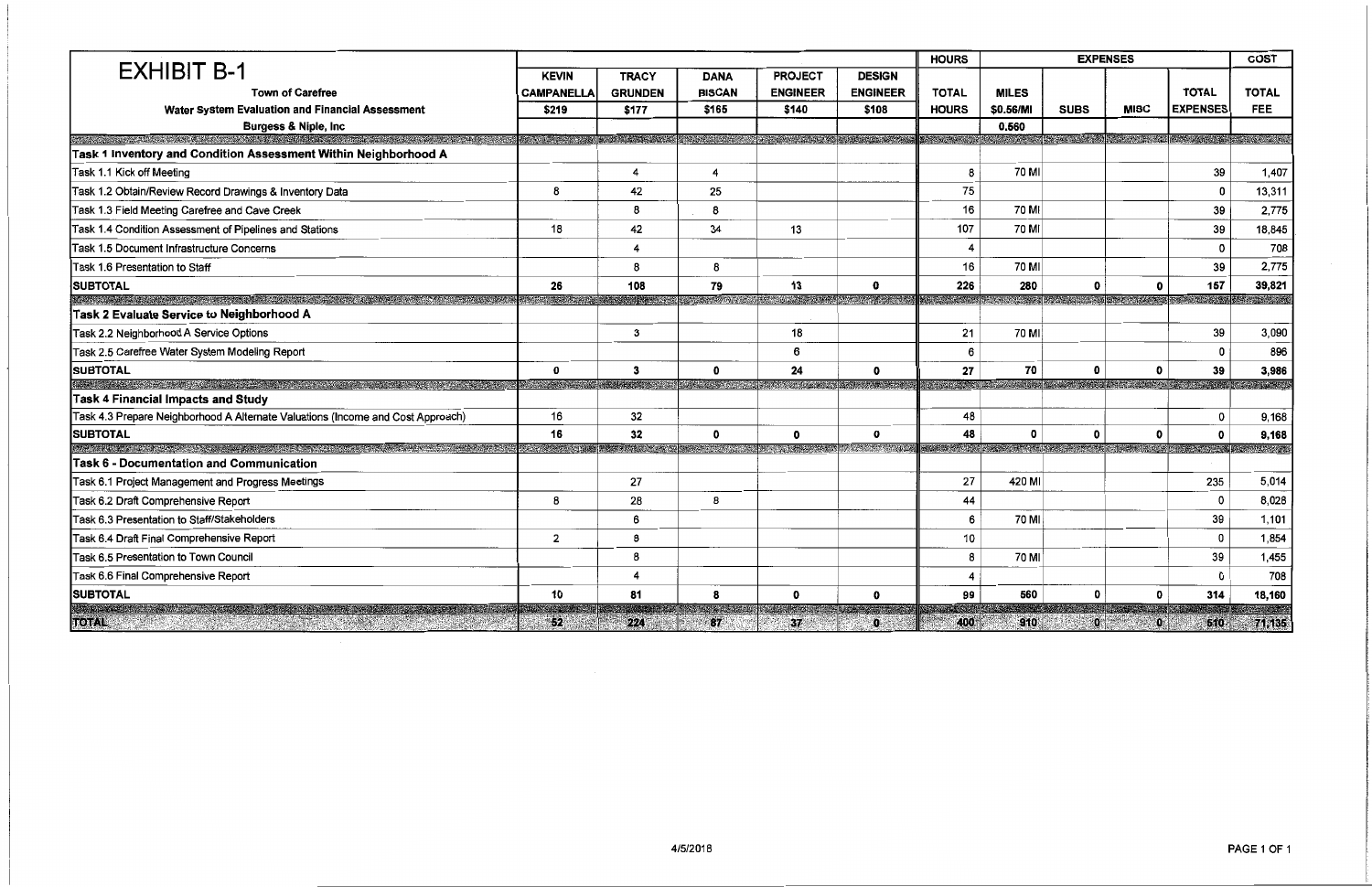| <b>EXHIBIT B-2</b>                                                    | D. Jackson<br>Principal in<br>Charge | R. Schafer<br><b>Senior</b><br>Consultant | D. Goral<br>Analyst | Total        |
|-----------------------------------------------------------------------|--------------------------------------|-------------------------------------------|---------------------|--------------|
|                                                                       | \$195                                | 5165                                      | \$90.               | <b>Hours</b> |
| <b>ចៅពីដល់នៃរីឯលោធន៍នេះ</b>                                           |                                      |                                           |                     |              |
| Task 4.1 - Project Kick-off, Data Acquisition & Assessment            | 8.0                                  | 8.0                                       | 8.0                 | 24.0         |
| Task 4.2 - Data Review and Rate Model Development                     |                                      | 8.0                                       | 24.0                | 32.0         |
| Task 4.3 - Consolidation of Cost Estimates from Engineers/Impacts     | 2.0                                  | 4.0                                       | 4.0                 | 10.0         |
| Task 4.4 - Assessment of Impact of Cave Creek Accts.                  | 4.0                                  | 4.0                                       | 4.0.                | 12.0         |
| Task 4.5 - Assessment of Financing Options incl Restructuring of Debt | 4.0                                  | 4.0                                       |                     | 8.0          |
| Task 4.6 - Determination of Revenue Requirements                      | 2.0                                  | 2.0                                       | 2.0                 | 6.0          |
| Task 4.7 - Determination of User Characteristics/Customer Classes     |                                      | 4.0                                       | 4.0                 | 8.0          |
| Task 4.8 - Cost Functionalization, Classification, & Allocation       |                                      | 4.0                                       | 4.0                 | 8.0          |
| Task 4.9- Demographic Bill Comparison                                 |                                      |                                           | 8.0                 |              |
| Task 4.10 - Alternative Rate Designs                                  | 8.0                                  | 8.0                                       | 8.0                 | 24.0         |
| Task 4.11 - Prep/Present Recommendations/Deliverables                 | 14.0                                 | 8.0                                       | 16.0                | 38.0         |
| Task 4.12 – Public Involvement/ Education/Communications              | 12.0                                 | 4.0                                       | 16.0                | 32.0         |
| Task 4.13 - Project Management & Quality Control                      | 4.0                                  | 6.0                                       |                     | 10.0         |
| <b>Subtotal Hours</b>                                                 | 58.0                                 | 64.0                                      | 98.0                | 220.0        |
| Task 4.1 - Project Kick-off, Data Acquisition & Assessment            | 1,560                                | 1.320                                     | 720                 | 3,600        |
| Task 4.2 - Data Review and Rate Model Development                     |                                      | 1,320.                                    | 2.160               | 3,480        |
| Task 4.3 - Consolidation of Cost Estimates from Engineers/Impacts     | 390                                  | 660                                       | 360                 | 1,410        |
| Task 4.4 - Assessment of Impact of Cave Creek Accts.                  | 780                                  | 660                                       | 360                 | 1,800        |
| Task 4.5 - Assessment of Financing Options incl Restructuring of Debt | 780                                  | 660                                       |                     | 1,440        |
| Task 4.6 - Determination of Revenue Requirements                      | 390.                                 | 330                                       | 180                 | 900          |
| Task 4.7 - Determination of User Characteristics/Customer Classes     |                                      | 660                                       | 360                 | 1,020        |
| Task 4.8 - Cost Functionalization, Classification, & Allocation       |                                      | 660                                       | 360                 | 1.020        |
| Task 4.9- Demographic Bill Comparison                                 |                                      |                                           | 720                 | 720          |
| <b>Task 4.10 - Alternative Rate Designs</b>                           | 1560                                 | 1,320                                     | 720                 | 3,600        |
| Task 4.11 - Prep/Present Recommendations/Deliverables                 | 2.730                                | 1,320                                     | 1,440               | 5,490        |
| Task 4.12 - Public Involvement/ Education/Communications              | 2,340                                | 660                                       | 1,440               | 4,440        |
| Task 4.13 - Project Management & Quality Control                      | 780                                  | 990                                       |                     | 1,770        |
| <b>Subtotal Professional Fees</b>                                     | 11 310                               | 10.560                                    | 8,820               | 30,690       |
| <b>Travel and Production Expenses</b>                                 |                                      |                                           |                     | \$<br>3,310  |
| <b>Total Cost</b>                                                     |                                      |                                           |                     | 34,000       |

 $\sim$   $\epsilon$ 

 $\mathcal{L}^{\pm}$ 

 $\mathcal{L}^{\text{max}}_{\text{max}}$  and  $\mathcal{L}^{\text{max}}_{\text{max}}$ 

 $\mathcal{L}^{\text{max}}_{\text{max}}$ 

 $\sim 30$ 

 $\mathcal{O}(\mathcal{A}^{\mathcal{A}})$  .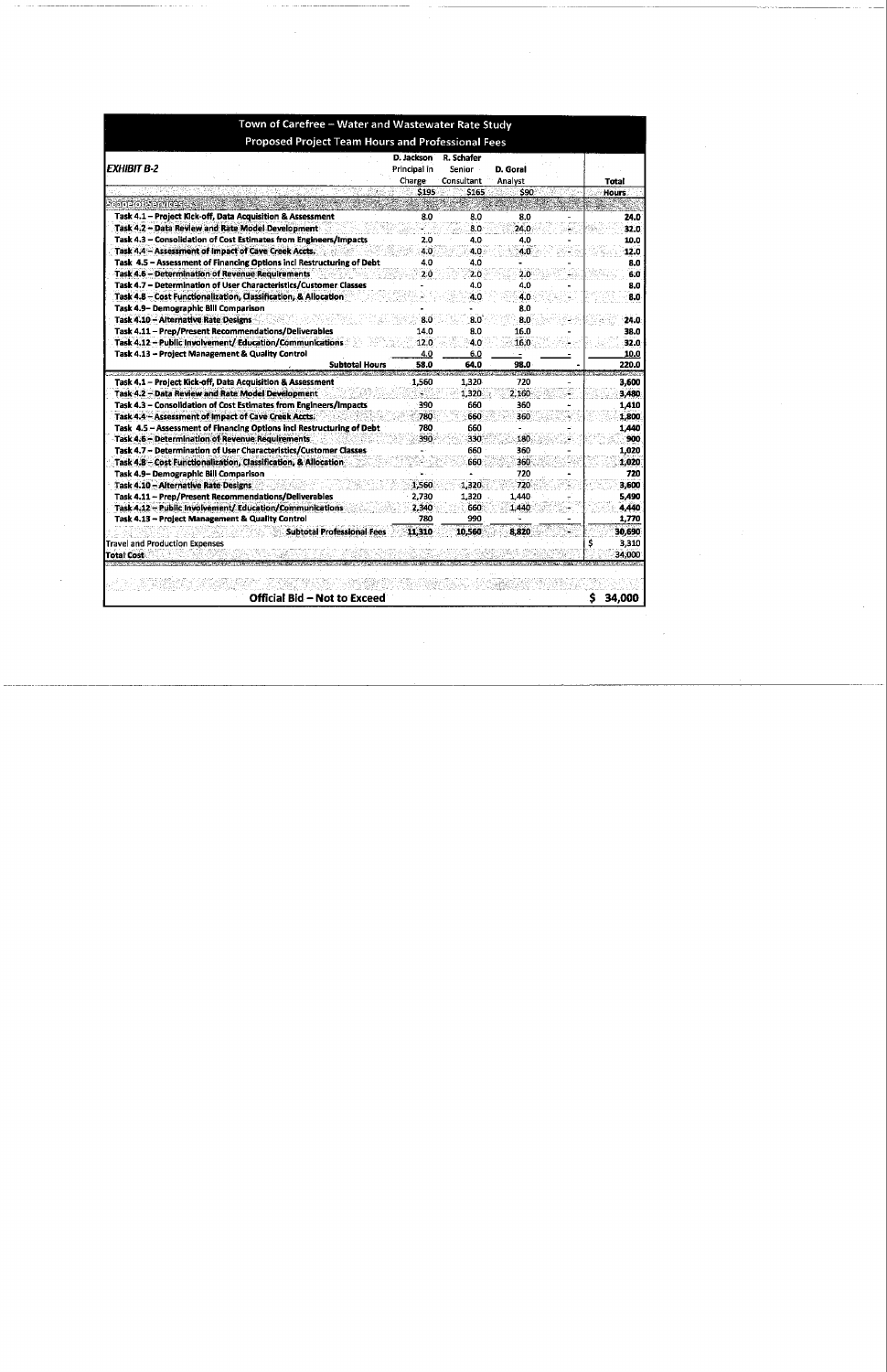|                 |                                 |      |                                                                                                                                                                   |      |                                                       |      |                                                                            | Fee Matrix       |                                  |     |                                 |       |                                             |                         | giè i<br>$\gamma^*$<br>$\mathcal{L}^{\mathcal{L},\mathcal{I}}_{\mathcal{L}}$ | $\sim$<br>fire pro-    |             |                                | CEE Proposal # - P18013<br>Client Project #<br>March 22, 2018 |               |
|-----------------|---------------------------------|------|-------------------------------------------------------------------------------------------------------------------------------------------------------------------|------|-------------------------------------------------------|------|----------------------------------------------------------------------------|------------------|----------------------------------|-----|---------------------------------|-------|---------------------------------------------|-------------------------|------------------------------------------------------------------------------|------------------------|-------------|--------------------------------|---------------------------------------------------------------|---------------|
| Task<br>ID      | Task Description                |      | Rate A<br>Electrical<br>Professional<br>Engineer /<br>Principal<br>(\$Hourly Rate)                                                                                |      | Rate B<br>Project<br>Engineer/Est.<br>(\$Hourly Rate) |      | Direct Labor Hours<br>Rate C<br>Project<br>Manager/Supt<br>(\$Hourly Rate) |                  | Rate D<br>Designer<br>(in house) |     | Rate E<br>Drafter<br>(in house) |       | Rate F<br>Administrative<br>(\$Hourly Rate) | Reimburse<br>Allowances | Direct<br>Labor<br>Costs                                                     | Burdened<br>Labor Rate | Profit      | Total<br>Labori<br>Hours       | <b>Task Total</b>                                             |               |
|                 |                                 | Hrs  | 64.9351                                                                                                                                                           | Hrs  | 55.6586                                               | Hrs  | \$.55.66                                                                   | Hrs <sup>-</sup> | \$46.38                          | Hrs | \$34.79                         | Hrs   | \$30.15                                     |                         |                                                                              | 96%                    | 10%         |                                |                                                               |               |
| 100             | <b>Electrical Design Tasks:</b> |      |                                                                                                                                                                   |      |                                                       |      |                                                                            |                  |                                  |     |                                 | 32.00 |                                             |                         |                                                                              |                        |             |                                |                                                               |               |
| 110             | Coordination                    |      | 80                                                                                                                                                                |      | 30                                                    |      | SD.                                                                        |                  | 50                               |     | 80                              |       | 80                                          | \$0                     | 80                                                                           | 80                     | \$0         |                                | ั\$<br>×,                                                     |               |
| 111             | Coordination, Engineer          |      | 80                                                                                                                                                                |      | \$0                                                   |      | 30                                                                         |                  | '\$0                             |     | 80                              |       | 80                                          | \$0                     | \$0                                                                          | \$0                    | \$0         |                                | \$                                                            |               |
| 112             | Coordination, Vendor            |      | \$0                                                                                                                                                               | 4.0  | \$223                                                 |      | \$0                                                                        |                  | \$0                              |     | \$0                             |       | \$0                                         | \$0                     | \$223                                                                        | \$436                  | \$44        | 4                              | 480.00<br>\$                                                  |               |
| 113             | Coordination, Utility           |      | 80                                                                                                                                                                |      | \$0                                                   |      | \$0                                                                        |                  | \$0                              |     | \$0                             |       | \$0                                         | \$0                     | \$0                                                                          | \$0                    | SO.         | ٠                              | \$<br>٠                                                       |               |
| 114             | Coordination, Contractor        |      | \$0                                                                                                                                                               |      | \$0                                                   |      | \$0                                                                        |                  | \$0                              |     | \$0                             |       | SO.                                         | SO                      | 50                                                                           | \$0                    | \$0         |                                | s                                                             |               |
| 115             | Coordination, Review Engr Plans |      | \$0                                                                                                                                                               | 1.0  | \$56                                                  |      | 40                                                                         |                  | \$0                              |     | \$0                             |       | \$0                                         | \$0                     | \$56                                                                         | \$109                  | \$11        | 1                              | ٤<br>120<br>s                                                 |               |
| 116<br>120      | Coordination, Review Engr Specs |      | \$0<br>80                                                                                                                                                         | 1.0  | \$56                                                  |      | \$0<br>\$0                                                                 |                  | \$0<br>30                        |     | \$0<br>\$0                      |       | \$0<br>\$0                                  | \$0<br>\$0              | \$56<br>\$0                                                                  | \$109<br>\$0           | \$11<br>\$0 |                                | 120<br>`\$                                                    |               |
| 121             | Meeting<br>Meeting, Attendance  | 8.0  | \$519                                                                                                                                                             | 8.0  | 50<br>\$445                                           |      | \$0                                                                        |                  | \$0                              |     | \$0                             |       | \$0                                         | \$0                     | \$965                                                                        | \$1,891                | \$169       | 16                             | 2,080<br>\$                                                   |               |
| 122             | Meeting, Minutes                |      | \$0                                                                                                                                                               |      | \$0                                                   |      | 50                                                                         |                  | \$0                              |     | SŪ                              |       | \$0                                         | \$0                     | \$0                                                                          | \$0                    | \$0         |                                | s                                                             |               |
| 130             | Report                          |      | \$0                                                                                                                                                               |      | \$0                                                   |      | \$0                                                                        |                  | \$0                              |     | \$0                             |       | \$0                                         | 50                      | 50                                                                           | \$0                    | \$0         |                                | S.<br>٠                                                       |               |
| 131             | Report, DCR                     | 4.0  | \$260                                                                                                                                                             |      | \$0                                                   |      | \$0                                                                        |                  | \$0                              |     | SQ                              |       | SD                                          | \$0                     | \$260                                                                        | \$509                  | \$51        | 4                              | `\$<br>560                                                    |               |
| 131             | Report, Site Survey             |      | 50                                                                                                                                                                |      | \$0                                                   |      | \$D                                                                        |                  | 50                               |     | \$O                             |       | \$0                                         | \$0                     | \$0                                                                          | \$0                    | 50          |                                | \$<br>٠                                                       |               |
| 140             | Design                          |      | \$0                                                                                                                                                               |      | \$0                                                   |      | \$0                                                                        |                  | \$0                              |     | \$0                             |       | \$0                                         | \$0                     | \$0                                                                          | \$0                    | \$0         |                                | \$<br>٠                                                       |               |
| 141             | Design, Plans                   |      | \$0                                                                                                                                                               |      | \$0                                                   |      | \$U                                                                        |                  | \$0                              |     | 80                              |       | \$0                                         | \$0                     | \$0                                                                          | \$0                    | \$0         |                                | \$<br>۰.                                                      |               |
| 142             | Design, Power Sys               |      | \$0                                                                                                                                                               |      | \$0                                                   |      | \$0                                                                        |                  | \$0                              |     | \$0                             |       | \$0                                         | \$0                     | \$0                                                                          | \$0                    | \$0         |                                | s                                                             |               |
| 145             | Design, Specifications          |      | \$0                                                                                                                                                               | ÷.   | \$0                                                   |      | \$0                                                                        |                  | \$0                              |     | \$0                             | - 1   | \$0                                         | \$0                     | \$0                                                                          | \$0                    | \$0         |                                | \$<br>зá                                                      |               |
| 148             | Design, Cost Estimate           | 1.0  | \$65                                                                                                                                                              | 4.0  | \$223                                                 |      | \$0                                                                        |                  | \$0                              |     | 50                              |       | \$0                                         | \$D                     | \$268                                                                        | \$564                  | \$58        | 5                              | 620<br>\$                                                     |               |
| 150             | Drafting                        |      | 80                                                                                                                                                                |      | 80                                                    |      | \$0                                                                        |                  | \$0                              |     | \$0                             |       | \$0                                         | \$0                     | \$0                                                                          | \$0                    | 80          |                                | \$<br>٠                                                       |               |
| 151             | Drafting, Standards             |      | 50                                                                                                                                                                |      | \$0                                                   |      | \$0                                                                        |                  | \$0                              |     | 50                              |       | \$0                                         | SO <sub>1</sub>         | 80                                                                           | \$O                    | 50          |                                | s                                                             |               |
| 160             | Site Visit                      |      | \$0                                                                                                                                                               |      | \$0                                                   |      | $\boldsymbol{\omega}$                                                      |                  | \$0                              |     | 50                              |       | SO.                                         | \$0                     | \$0                                                                          | \$0                    | \$0         |                                | \$<br>۷                                                       |               |
| 190             | Billing                         |      | \$0                                                                                                                                                               |      | S <sub>0</sub>                                        |      | \$0                                                                        |                  | \$0                              |     | \$0                             |       | \$0                                         | \$0                     | 50                                                                           | \$O                    | \$O         |                                | S                                                             |               |
|                 |                                 |      | 50                                                                                                                                                                |      | \$0                                                   | ŧ,   | \$0                                                                        |                  | \$0                              |     | \$0                             |       | \$0                                         | \$0                     | 50                                                                           | \$0                    | \$0         |                                | s.                                                            |               |
|                 | 100 Subtotal                    | 13.0 | \$844                                                                                                                                                             | 18.0 | \$1,002                                               | l.   | \$0                                                                        |                  | \$0                              |     | 50                              |       | 80                                          | 80                      | \$1,846                                                                      | \$3,618                | \$362       | 31                             | í.                                                            |               |
| 200             | <b>Bidding Tasks:</b>           |      |                                                                                                                                                                   |      |                                                       |      |                                                                            |                  |                                  | ť.  |                                 |       |                                             | v.                      |                                                                              |                        |             |                                |                                                               |               |
| 210             | Coordination                    |      | 80                                                                                                                                                                |      | \$0                                                   |      | \$0                                                                        |                  | 50                               |     | \$0                             |       | \$0                                         | 80                      | \$0                                                                          | \$0                    | \$0         |                                | š                                                             |               |
| 211             | Coordination, Engineer          |      | 50                                                                                                                                                                |      | 30                                                    |      | \$0                                                                        |                  | 40                               |     | \$0                             |       | \$0                                         | \$0                     | 30                                                                           | \$0                    | \$0         |                                | s.                                                            |               |
| 212             | Coordination, Vendor            |      | \$0                                                                                                                                                               |      | \$0                                                   |      | \$0                                                                        |                  | \$0                              |     | SD                              |       | 30                                          | SO                      | \$0                                                                          | \$0                    | \$0         |                                | s.                                                            |               |
| 213             | Coordination, Utility           |      | \$0                                                                                                                                                               |      | \$0                                                   |      | \$0                                                                        |                  | <b>SO</b>                        |     | 80                              |       | \$0                                         | \$0                     | \$0                                                                          | \$0                    | -\$0        |                                | \$                                                            |               |
| 214             | Coordination, Contractor        |      | \$0                                                                                                                                                               |      | \$O                                                   |      | \$0                                                                        |                  | \$0                              |     | \$0                             |       | \$0                                         | \$0                     | \$O                                                                          | \$0                    | \$0         |                                | \$<br>\$                                                      |               |
| 220<br>221      | Meeting<br>Meeting, Attendance  |      | \$0<br>\$0                                                                                                                                                        |      | \$O<br>\$0                                            |      | \$0<br>\$0                                                                 |                  | SO.<br>\$0                       |     | SO<br>\$0                       |       | \$0<br>\$0                                  | \$0<br>\$0              | \$0<br>\$0                                                                   | \$0<br>\$0             | \$0<br>\$0  |                                | \$                                                            |               |
| $\overline{22}$ | Meeting, Minutes                |      | \$0                                                                                                                                                               |      | \$0                                                   | Π£   | \$0                                                                        |                  | \$O                              |     | 80                              |       | \$0                                         | \$0                     | 50                                                                           | \$0                    | \$D         |                                | \$<br>÷                                                       |               |
| 240             | Design, Addendum                |      | \$0                                                                                                                                                               |      | \$0                                                   |      | \$0                                                                        |                  | \$0                              |     | 50                              |       | 50                                          | \$0                     | \$0                                                                          | \$0                    | \$0         |                                | \$                                                            |               |
| 251             | Drafting, Addendum              |      | \$0                                                                                                                                                               |      | \$0                                                   |      | \$0                                                                        |                  | \$0                              |     | \$0                             |       | \$0                                         | \$0                     | 50                                                                           | \$0                    | \$D         |                                | \$                                                            |               |
| 290             | Miscellaneous                   |      | 80                                                                                                                                                                |      | \$0                                                   |      | \$0                                                                        |                  | \$0                              |     | 50                              |       | 80                                          | \$0                     | SO.                                                                          | \$0                    | \$0         |                                | `\$                                                           |               |
| 291             | Misc, Billing                   |      | 80                                                                                                                                                                |      | \$0                                                   |      | \$0                                                                        |                  | \$0                              |     | \$0                             |       | \$0                                         | \$0                     | \$0                                                                          | \$0                    | \$0         |                                | \$                                                            |               |
|                 |                                 |      | 80                                                                                                                                                                |      | \$0                                                   |      | <b>SO</b>                                                                  |                  | \$0                              |     | \$0                             |       | 50                                          | \$0                     | \$0                                                                          | \$0                    | \$0         |                                | \$                                                            |               |
|                 | 200 Subtotal                    |      | \$0                                                                                                                                                               |      | \$0                                                   | ¥    | \$0                                                                        |                  | 30                               |     | \$0                             |       | \$0                                         | \$0                     | \$0                                                                          | \$0                    | \$0         |                                | 繁璧                                                            |               |
|                 | 300 Construction Tasks:         |      |                                                                                                                                                                   |      |                                                       |      |                                                                            |                  |                                  |     |                                 |       |                                             |                         |                                                                              | ÷                      |             |                                |                                                               |               |
|                 |                                 |      | \$0                                                                                                                                                               |      | 80                                                    |      | \$0                                                                        |                  | 30                               |     | \$0                             |       | 80                                          | \$0                     | \$0                                                                          | \$0                    | \$0         |                                | ٠s                                                            |               |
|                 | 300 Subtotal                    |      | 30                                                                                                                                                                |      | \$0                                                   |      | \$0                                                                        |                  | 40                               |     | \$0                             |       | \$0                                         | \$0                     | \$0                                                                          | \$0                    | \$0         |                                | 数码器                                                           |               |
|                 |                                 |      |                                                                                                                                                                   |      |                                                       |      | ٠,                                                                         |                  |                                  |     |                                 |       |                                             |                         |                                                                              |                        |             |                                |                                                               |               |
| Task<br>ID      | <b>Task Description</b>         |      | Quantity<br>(sheets/mileage,<br>e.c.)                                                                                                                             |      | Price per unit                                        |      |                                                                            |                  |                                  |     |                                 |       |                                             |                         |                                                                              |                        |             |                                | <b>Task Total</b>                                             |               |
| 400             | Miscellaneous Costs:            |      |                                                                                                                                                                   |      |                                                       |      |                                                                            |                  |                                  |     |                                 |       |                                             |                         |                                                                              |                        |             |                                | 22.40                                                         |               |
| 401             | Printing Costs (8.5'x11")       |      |                                                                                                                                                                   |      |                                                       |      |                                                                            |                  |                                  |     |                                 |       |                                             |                         |                                                                              |                        |             |                                | \$                                                            |               |
| 402             | Printing Costs (11'x17")        |      |                                                                                                                                                                   |      |                                                       |      |                                                                            |                  |                                  |     |                                 |       |                                             |                         |                                                                              |                        |             |                                | \$                                                            |               |
| 403             | <b>Printing Costs (Arch D)</b>  |      |                                                                                                                                                                   |      |                                                       |      |                                                                            |                  |                                  |     |                                 |       |                                             |                         |                                                                              |                        |             |                                | `\$                                                           |               |
| 404a            | Mileage (Design)                |      | 318                                                                                                                                                               |      | 0.535                                                 |      |                                                                            |                  |                                  |     |                                 |       |                                             |                         |                                                                              |                        |             |                                | 170<br>s                                                      |               |
| 404b            | Mileage (CMa)                   |      | 0.535<br>o                                                                                                                                                        |      |                                                       |      |                                                                            |                  |                                  |     |                                 |       |                                             |                         |                                                                              |                        |             |                                | ۵.                                                            |               |
| 405             | Misc. Unforeseen Allowance      |      | 20<br>Í.                                                                                                                                                          |      |                                                       |      |                                                                            |                  |                                  |     |                                 |       |                                             |                         |                                                                              |                        | s           |                                |                                                               |               |
| 406             | Other                           |      |                                                                                                                                                                   |      |                                                       |      |                                                                            |                  |                                  |     |                                 |       |                                             |                         |                                                                              |                        |             |                                | : \$                                                          |               |
|                 | 400 Subtotal                    |      |                                                                                                                                                                   |      |                                                       |      |                                                                            |                  |                                  |     |                                 |       |                                             |                         |                                                                              |                        |             |                                | 302 370                                                       |               |
|                 |                                 |      |                                                                                                                                                                   |      |                                                       |      | Direct Labor Hours                                                         |                  |                                  |     |                                 |       |                                             |                         |                                                                              |                        |             |                                |                                                               |               |
|                 |                                 |      | Electrical<br>Professionel<br>Project<br>Project<br>Engineer/Est.<br>Manager/Supt<br>Engineer/<br>(SHourly Rate)<br>(SHouny Rate)<br>Principal<br>(\$Hourly Rate) |      |                                                       |      |                                                                            |                  | Designer<br>(in house)           |     | Drafter<br>(in house)           |       | Administrative<br>(SHourly Rate)            | Reimburse<br>Allowances | Direct<br>Labor<br>Costs                                                     | Burdened<br>Labor Rate | Profit      | Total<br>Labor<br><b>Hours</b> | Total Misc<br>Costs                                           | Task<br>Total |
|                 |                                 | Hrs  | \$64.94                                                                                                                                                           | Hrs  | \$55.66                                               | :His | \$55.66                                                                    | Hm               | \$46.38                          | Hrs | \$34.79                         | Hm    | \$30.15                                     |                         |                                                                              | 08%                    | 10%         |                                |                                                               |               |
|                 | <b>Grand Total</b>              |      | 13.0 \$844                                                                                                                                                        |      | 18.0 \$1,189                                          |      | \$0.                                                                       |                  | 50                               |     | . SO                            |       | \$0 .                                       |                         |                                                                              | $$0$ $$1,846$ $$3,618$ | $$362$ 31   |                                | $170$ \$ 4,15                                                 |               |

 $\mathcal{L}^{(1)}$